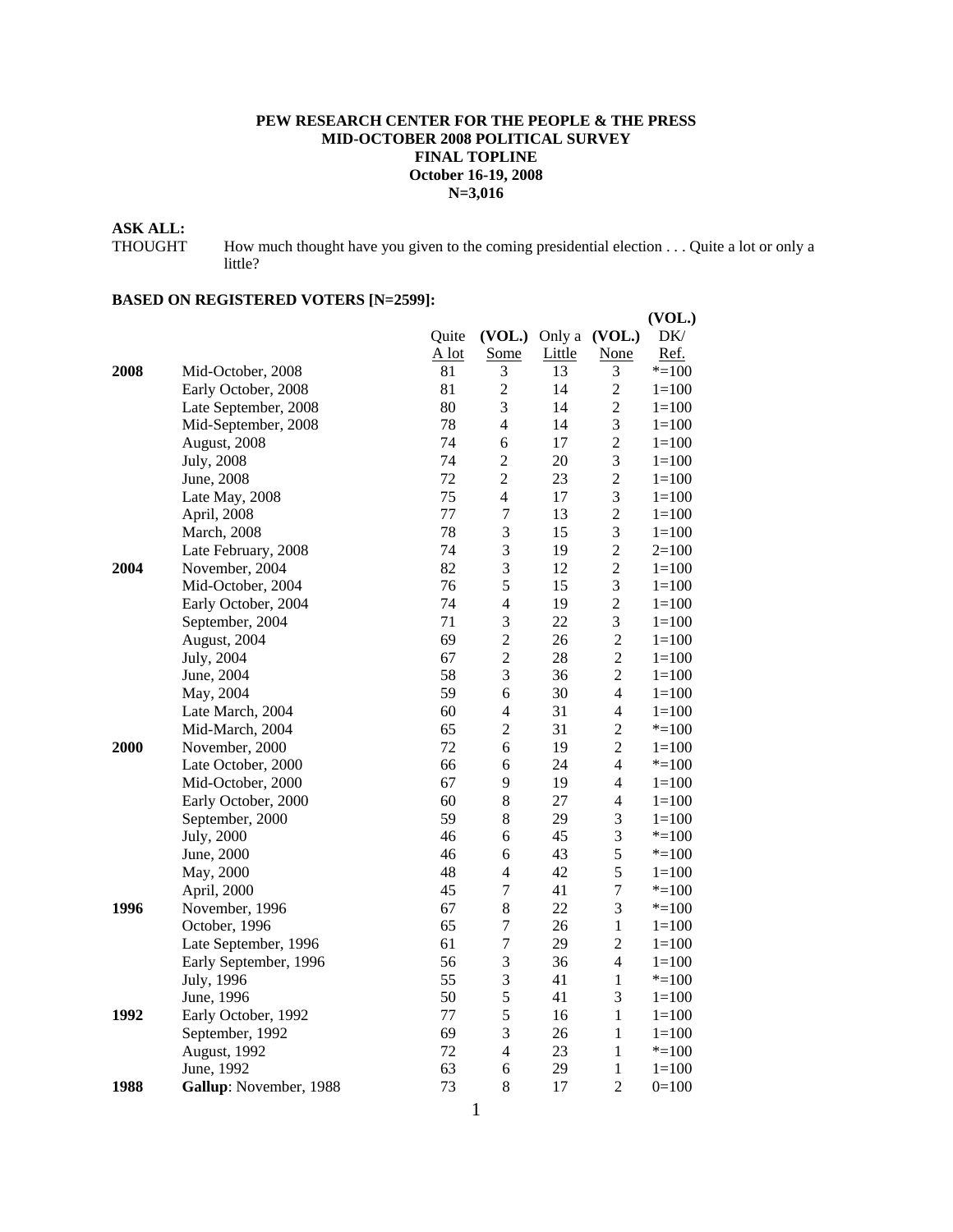#### **THOUGHT CONTINUED…**

|                         |       |                            |        |      | (VOL.)  |
|-------------------------|-------|----------------------------|--------|------|---------|
|                         |       | Quite (VOL.) Only a (VOL.) |        |      | DK/     |
|                         | A lot | Some                       | Little | None | Ref.    |
| Gallup: October, 1988   | 69    |                            | 20     |      | $0=100$ |
| Gallup: August, 1988    | 61    | 10                         | 27     |      | $0=100$ |
| Gallup: September, 1988 | 57    | 18                         | 23.    |      | $0=100$ |

#### **NO QUESTION 1**

#### **ASK ALL:**

Q.2 How closely have you been following news about candidates for the 2008 presidential election … very closely, fairly closely, not too closely, or not at all closely?

|   |                           | Mid-Sept<br>2008 |
|---|---------------------------|------------------|
|   | 48 Very closely           | 44               |
|   | 35 Fairly closely         | 38               |
|   | 10 Not too closely        | 12               |
|   | Not at all closely        | 6                |
| ∗ | Don't know/Refused (VOL.) | ∗                |
|   |                           |                  |

#### **ASK ALL:**

REGIST These days, many people are so busy they can't find time to register to vote, or move around so often they don't get a chance to re-register. Are you NOW registered to vote in your precinct or election district or haven't you been able to register so far?

#### **IF RESPONDENT ANSWERED '1' YES IN REGIST ASK:**

 REGICERT Are you absolutely certain that you are registered to vote, or is there a chance that your registration has lapsed because you moved or for some other reason?

#### 83 Yes, Registered

- 81 Absolutely certain
- 2 Chance registration has lapsed
- \* Don't know/Refused **(VOL.)**
- 16 No, not registered
- 1 Don't know/Refused **(VOL.)**
- 100

#### **ASK ALL REGISTERED VOTERS (REGICERT=1):**

PRECINCT Have you ever voted in your precinct or election district?

|     |                           | Early |      |                            |      |      |
|-----|---------------------------|-------|------|----------------------------|------|------|
|     |                           |       |      | Oct Late-Sept Mid-Sept Aug |      | July |
|     |                           | 2008  | 2008 | 2008                       | 2008 | 2008 |
| 83. | Yes                       | 84    | 86   | 86                         | 88   | 87   |
|     | Nο                        | 16    | 14   | 14                         | 12   |      |
| ∗   | Don't know/Refused (VOL.) | ∗     | *    | $\ast$                     | ∗    | ∗    |
| 100 |                           | 100   | 100  | 100                        | 100  | 100  |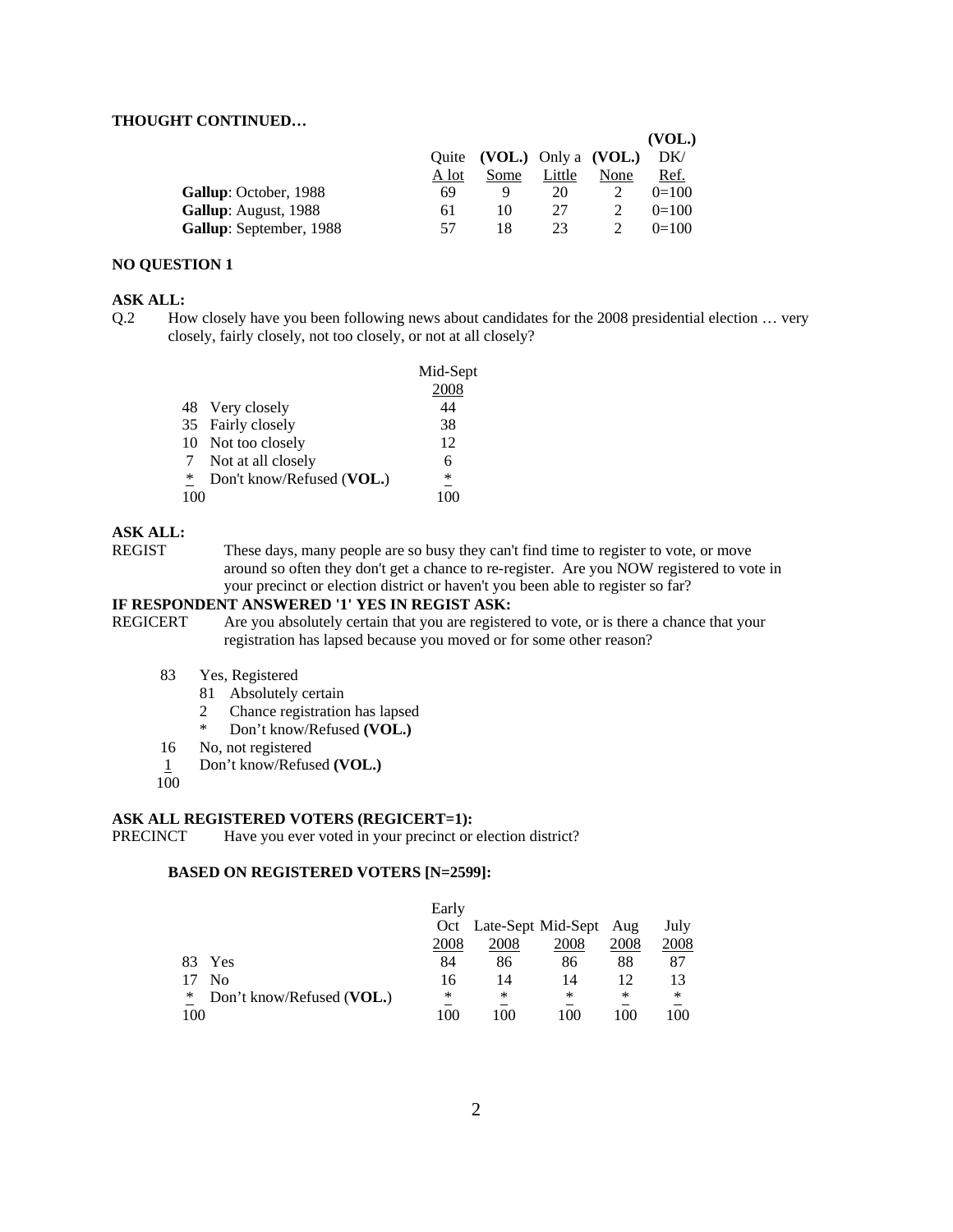#### **ASK ALL REGISTERED VOTERS (REGICERT=1):**

OFTVOTE How often would you say you vote... **(READ)**<sup>1</sup>

#### **BASED ON REGISTERED VOTERS [N=2,599]:**

|                      |        |        |          |        | (VOL.)         |                |                   |
|----------------------|--------|--------|----------|--------|----------------|----------------|-------------------|
|                      |        | Nearly | Part of  |        | Never          |                | $(VOL.)$ $(VOL.)$ |
|                      | Always | Always | The time | Seldom | Vote           | Other          | DK/Ref.           |
| Mid-October, 2008    | 57     | 27     |          | 5      | 3              |                | $* = 100$         |
| Early October, 2008  | 53     | 27     | 9        | 6      | 3              |                | $1 = 100$         |
| Late September, 2008 | 55     | 27     | 9        | 6      | 2              |                | $* = 100$         |
| Mid-September, 2008  | 54     | 28     | 10       | 5      | 2              |                | $* = 100$         |
| July, 2008           | 53     | 30     | 10       | 4      |                |                | $1 = 100$         |
| November, 2004       | 62     | 21     | 7        | 6      | 3              |                | $* = 100$         |
| Mid-October, 2004    | 63     | 22     | 7        | 5      | $\overline{2}$ |                | $* = 100$         |
| November, 2000       | 57     | 26     | 8        | 6      | 2              |                | $* = 100$         |
| Late October, 2000   | 52     | 30     | 9        | 6      | 1              | 2              | $0=100$           |
| Mid-October, 2000    | 54     | 27     | 10       | 6      | *              | 3              | $* = 100$         |
| Early October, 2000  | 51     | 29     | 10       | 6      | 3              |                | $* = 100$         |
| November, 1996       | 55     | 28     | 8        | 6      | 2              |                | $* = 100$         |
| October, 1996        | 52     | 30     | 9        | 5      | 2              | $\overline{2}$ | $* = 100$         |
| Early October, 1992  | 54     | 33     | 8        | 4      | *              |                | $* = 100$         |
| October, 1988        | 51     | 37     | 8        | 3      |                | ∗              | $* = 100$         |
|                      |        |        |          |        |                |                |                   |

#### **ASK ALL REGISTERED VOTERS (REGICERT=1):**

Q.3 If the presidential election were being held TODAY, would you vote **[READ AND ROTATE]** [for the Republican ticket of John McCain and Sarah Palin] OR [for the Democratic ticket of Barack Obama and Joe Biden]?

#### **IF OTHER OR DK (Q.3 =3,9), ASK:**

- Q.3a As of TODAY, do you LEAN more to **[READ, ROTATE IN SAME ORDER AS Q.3]**?
- **IF CHOSE MCCAIN OR OBAMA IN Q.3 (Q.3=1,2), ASK:**
- Q.3b Do you support **(INSERT PRESIDENTIAL CHOICE FROM Q.3—LAST NAME ONLY)** strongly or only moderately?

|                        |      |                               |                  |        |      |                 |      |        |              |              | Other/     |
|------------------------|------|-------------------------------|------------------|--------|------|-----------------|------|--------|--------------|--------------|------------|
|                        | Mc-  |                               | Only             |        | Oba- |                 | Only |        | <b>Third</b> | Fourth       | Don't      |
|                        | Cain | <i><u><b>Strongly</b></u></i> | Mod <sup>2</sup> | DK     | ma   | <i>Strongly</i> | Mod  | DK     | party        | <u>party</u> | know       |
| Mid-October, 2008      | 38   | 21                            | 16               |        | 52   | 36              | 16   | *      | n/a          | n/a          | $10=100$   |
| Early October, 2008    | 40   | 21                            | 18               |        | 50   | 36              | 14   | ∗      | n/a          | n/a          | $10=100$   |
| Late September, 2008   | 42   | 23                            | 19               | $\ast$ | 49   | 33              | 15   |        | n/a          | n/a          | $9=100$    |
| Mid-September, $20083$ | 44   | 25                            | 19               | $\ast$ | 46   | 30              | 15   |        | n/a          | n/a          | $10=100$   |
| August, 2008           | 43   | 17                            | 26               | $\ast$ | 46   | 27              | 19   | $\ast$ | n/a          | n/a          | $11 = 100$ |
| July, 2008             | 42   | 17                            | 24               | 1      | 47   | 24              | 22   |        | n/a          | n/a          | $11 = 100$ |
| June, 2008             | 40   | 14                            | 26               | $\ast$ | 48   | 28              | 19   |        | n/a          | n/a          | $12=100$   |
| Late May, 2008         | 44   |                               |                  |        | 47   |                 |      |        | n/a          | n/a          | $9=100$    |
| April, 2008            | 44   |                               |                  |        | 50   |                 |      |        | n/a          | n/a          | $6=100$    |
| <b>March</b> , 2008    | 43   |                               |                  |        | 49   |                 |      |        | n/a          | n/a          | $8=100$    |
| Late February, 2008    | 43   |                               |                  |        | 50   |                 |      |        | n/a          | n/a          | $7=100$    |
|                        |      |                               |                  |        |      |                 |      |        |              |              |            |

 $\frac{1}{1}$ <sup>1</sup> Complete trend for OFTVOTE not shown; comparable election year trends are presented.<br><sup>2</sup> Includes those who say they lean to the Republican or Democratic candidate.

Includes those who say they lean to the Republican or Democratic candidate. <sup>3</sup> Prior to Mid-September, 2008, July, 2004, September, 2000, September, 1996, August, 1992, and September, 1988 the question did not specify vice presidential candidates.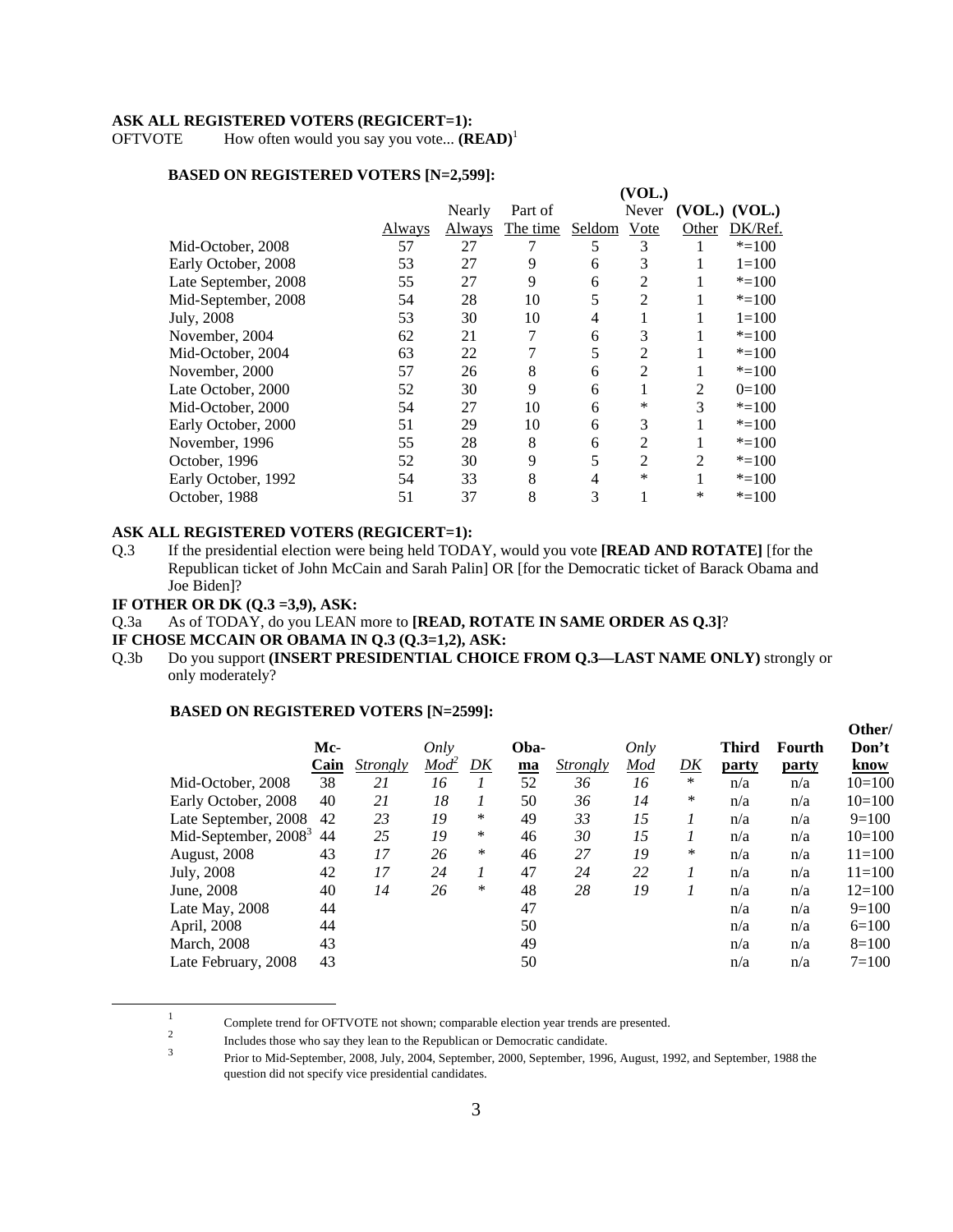| <b>Kerry</b> Strongly<br>Strongly<br>Mod<br>D K<br>Mod<br>D K<br><b>Nader</b><br>know<br><b>Bush</b><br>party<br>$\ast$<br>November, 2004<br>45<br>11<br>16<br>$\boldsymbol{l}$<br>$8=100$<br>34<br>46<br>29<br>n/a<br>1<br>13<br>45<br>32<br>$\ast$<br>$28\,$<br>45<br>16<br>1<br>$9=100$<br>Mid-October, 2004<br>$\mathbf{1}$<br>n/a<br>$\ast$<br>48<br>35<br>12<br>24<br>17<br>$\boldsymbol{2}$<br>$9=100$<br>Early October, 2004<br>41<br>1<br>n/a<br>33<br>15<br>22<br>49<br>1<br>43<br>20<br>1<br>$\mathbf{1}$<br>$7=100$<br>September, 2004<br>n/a<br>13<br>$\ast$<br>*<br>$\sqrt{2}$<br>45<br>32<br>28<br>19<br>August, 2004<br>47<br>$6=100$<br>n/a<br>3<br>44<br>$7 = 100$<br>July, 2004<br>46<br>n/a<br>42<br>June, 2004<br>46<br>6<br>$6=100$<br>n/a<br>43<br>46<br>$5=100$<br>May, 2004<br>$\boldsymbol{6}$<br>n/a<br>44<br>43<br>$7 = 100$<br>Late March, 2004<br>$\boldsymbol{6}$<br>n/a<br>42<br>49<br>$\overline{4}$<br>$5=100$<br>Mid-March, 2004<br>n/a<br>Two-way trial heats:<br>48<br>46<br>$6=100$<br>June, 2004<br>n/a<br>n/a<br>50<br>45<br>$5=100$<br>May, 2004<br>n/a<br>n/a<br>46<br>47<br>Late March, 2004<br>$7 = 100$<br>n/a<br>n/a<br>52<br>43<br>Mid-March, 2004<br>n/a<br>$5=100$<br>n/a<br>44<br>48<br>$8=100$<br>Late February, 2004<br>n/a<br>n/a<br>47<br>47<br>$6=100$<br>Early February, 2004<br>n/a<br>n/a<br>52<br>41<br>$7 = 100$<br>Early January, 2004<br>n/a<br>n/a<br>50<br>42<br>$8=100$<br>October, 2003<br>n/a<br>n/a<br><b>Bush</b><br>Gore<br><b>Nader Buchanan</b><br>November, 2000<br>41<br>26<br>15<br>$\ast$<br>45<br>25<br>19<br>1<br>$9=100$<br>4<br>1<br>29<br>16<br>$\ast$<br>19<br>*<br>$7 = 100$<br>Late October, 2000<br>45<br>43<br>24<br>$\overline{4}$<br>$\mathbf{1}$<br>$\ast$<br>25<br>18<br>45<br>22<br>23<br>*<br>$\overline{4}$<br>$7=100$<br>Mid-October, 2000<br>43<br>1<br>$\ast$<br>5<br>$\ast$<br>26<br>17<br>$\ast$<br>44<br>22<br>22<br>$8=100$<br>Early October, 2000<br>43<br>$\sqrt{2}$<br>19<br>25<br>21<br>41<br>21<br>1<br>47<br>1<br>$\mathbf{1}$<br>$9=100$<br>September, 2000<br>6<br>$\boldsymbol{2}$<br>42<br>41<br>$9=100$<br>July, 2000<br>$\sqrt{2}$<br>$\sqrt{2}$<br>42<br>35<br>Late June, 2000<br>$19=100$<br>3<br>$\overline{4}$<br>42<br>Mid-June, 2000<br>41<br>$10=100$<br>39<br>$\overline{4}$<br>51<br>$6=100$<br>January, 2000<br>n/a<br>35<br>49<br>$6=100$<br>n/a<br>10<br>September, 1999<br>Two-way trial heats:<br>July, 2000<br>48<br>$6=100$<br>46<br>n/a<br>n/a<br>$20\,$<br>25<br>45<br>∗<br>46<br>18<br>27<br>$\boldsymbol{l}$<br>$9=100$<br>Mid-June, 2000<br>n/a<br>n/a<br>46<br>45<br>$9=100$<br>May, 2000<br>n/a<br>n/a<br>49<br>$8=100$<br>March, 2000<br>43<br>n/a<br>n/a<br>$18\,$<br>19<br>February, 2000<br>46<br>27<br>45<br>26<br>1<br>n/a<br>n/a<br>$9=100$<br>December, 1999<br>55<br>40<br>$5=100$<br>n/a<br>n/a<br>39<br>54<br>$7 = 100$<br>October, 1999<br>n/a<br>n/a<br>54<br>39<br>September, 1999<br>$\mathrm{n}/\mathrm{a}$<br>$7 = 100$<br>n/a<br>53<br>42<br>July, 1999<br>$5=100$<br>n/a<br>n/a<br>54<br>41<br>March, 1999<br>$5 = 100$<br>n/a<br>n/a<br>50<br>44<br>$6=100$<br>January, 1999<br>n/a<br>n/a<br>40<br>$7 = 100$<br>Early September, 1998 53<br>n/a<br>n/a<br><b>Clinton</b><br><b>Dole</b><br>Perot<br>32<br>$\ast$<br>51<br>9<br>$8=100$<br>November, 1996<br>17<br>15<br>26<br>24<br>1<br>n/a<br>34<br>*<br>October, 1996<br>17<br>16<br>51<br>25<br>26<br>$7=100$<br>$\boldsymbol{l}$<br>8<br>n/a<br>Late September, 1996<br>51<br>25<br>*<br>$7=100$<br>35<br>16<br>18<br>1<br>26<br>7<br>n/a<br>52<br>Early September, 1996 34<br>17<br>17<br>∗<br>26<br>26<br>$\mathcal O$<br>8<br>$6=100$<br>n/a | Q.3/Q.3a/Q.3b CONTINUED |    |             |    |      |    |        | Other/  |
|------------------------------------------------------------------------------------------------------------------------------------------------------------------------------------------------------------------------------------------------------------------------------------------------------------------------------------------------------------------------------------------------------------------------------------------------------------------------------------------------------------------------------------------------------------------------------------------------------------------------------------------------------------------------------------------------------------------------------------------------------------------------------------------------------------------------------------------------------------------------------------------------------------------------------------------------------------------------------------------------------------------------------------------------------------------------------------------------------------------------------------------------------------------------------------------------------------------------------------------------------------------------------------------------------------------------------------------------------------------------------------------------------------------------------------------------------------------------------------------------------------------------------------------------------------------------------------------------------------------------------------------------------------------------------------------------------------------------------------------------------------------------------------------------------------------------------------------------------------------------------------------------------------------------------------------------------------------------------------------------------------------------------------------------------------------------------------------------------------------------------------------------------------------------------------------------------------------------------------------------------------------------------------------------------------------------------------------------------------------------------------------------------------------------------------------------------------------------------------------------------------------------------------------------------------------------------------------------------------------------------------------------------------------------------------------------------------------------------------------------------------------------------------------------------------------------------------------------------------------------------------------------------------------------------------------------------------------------------------------------------------------------------------------------------------------------------------------------------------------------------------------------------------------------------------------------------------------------------------------------------------------------------------------------------------------------------------------------------------------------------------------------------------------------------------------------------------------------------------------------------------------------------------------------------------------------------------------------------------------------------------------------------------------|-------------------------|----|-------------|----|------|----|--------|---------|
|                                                                                                                                                                                                                                                                                                                                                                                                                                                                                                                                                                                                                                                                                                                                                                                                                                                                                                                                                                                                                                                                                                                                                                                                                                                                                                                                                                                                                                                                                                                                                                                                                                                                                                                                                                                                                                                                                                                                                                                                                                                                                                                                                                                                                                                                                                                                                                                                                                                                                                                                                                                                                                                                                                                                                                                                                                                                                                                                                                                                                                                                                                                                                                                                                                                                                                                                                                                                                                                                                                                                                                                                                                                                  |                         |    | <b>Only</b> |    | Only |    | Fourth | Don't   |
|                                                                                                                                                                                                                                                                                                                                                                                                                                                                                                                                                                                                                                                                                                                                                                                                                                                                                                                                                                                                                                                                                                                                                                                                                                                                                                                                                                                                                                                                                                                                                                                                                                                                                                                                                                                                                                                                                                                                                                                                                                                                                                                                                                                                                                                                                                                                                                                                                                                                                                                                                                                                                                                                                                                                                                                                                                                                                                                                                                                                                                                                                                                                                                                                                                                                                                                                                                                                                                                                                                                                                                                                                                                                  |                         |    |             |    |      |    |        |         |
|                                                                                                                                                                                                                                                                                                                                                                                                                                                                                                                                                                                                                                                                                                                                                                                                                                                                                                                                                                                                                                                                                                                                                                                                                                                                                                                                                                                                                                                                                                                                                                                                                                                                                                                                                                                                                                                                                                                                                                                                                                                                                                                                                                                                                                                                                                                                                                                                                                                                                                                                                                                                                                                                                                                                                                                                                                                                                                                                                                                                                                                                                                                                                                                                                                                                                                                                                                                                                                                                                                                                                                                                                                                                  |                         |    |             |    |      |    |        |         |
|                                                                                                                                                                                                                                                                                                                                                                                                                                                                                                                                                                                                                                                                                                                                                                                                                                                                                                                                                                                                                                                                                                                                                                                                                                                                                                                                                                                                                                                                                                                                                                                                                                                                                                                                                                                                                                                                                                                                                                                                                                                                                                                                                                                                                                                                                                                                                                                                                                                                                                                                                                                                                                                                                                                                                                                                                                                                                                                                                                                                                                                                                                                                                                                                                                                                                                                                                                                                                                                                                                                                                                                                                                                                  |                         |    |             |    |      |    |        |         |
|                                                                                                                                                                                                                                                                                                                                                                                                                                                                                                                                                                                                                                                                                                                                                                                                                                                                                                                                                                                                                                                                                                                                                                                                                                                                                                                                                                                                                                                                                                                                                                                                                                                                                                                                                                                                                                                                                                                                                                                                                                                                                                                                                                                                                                                                                                                                                                                                                                                                                                                                                                                                                                                                                                                                                                                                                                                                                                                                                                                                                                                                                                                                                                                                                                                                                                                                                                                                                                                                                                                                                                                                                                                                  |                         |    |             |    |      |    |        |         |
|                                                                                                                                                                                                                                                                                                                                                                                                                                                                                                                                                                                                                                                                                                                                                                                                                                                                                                                                                                                                                                                                                                                                                                                                                                                                                                                                                                                                                                                                                                                                                                                                                                                                                                                                                                                                                                                                                                                                                                                                                                                                                                                                                                                                                                                                                                                                                                                                                                                                                                                                                                                                                                                                                                                                                                                                                                                                                                                                                                                                                                                                                                                                                                                                                                                                                                                                                                                                                                                                                                                                                                                                                                                                  |                         |    |             |    |      |    |        |         |
|                                                                                                                                                                                                                                                                                                                                                                                                                                                                                                                                                                                                                                                                                                                                                                                                                                                                                                                                                                                                                                                                                                                                                                                                                                                                                                                                                                                                                                                                                                                                                                                                                                                                                                                                                                                                                                                                                                                                                                                                                                                                                                                                                                                                                                                                                                                                                                                                                                                                                                                                                                                                                                                                                                                                                                                                                                                                                                                                                                                                                                                                                                                                                                                                                                                                                                                                                                                                                                                                                                                                                                                                                                                                  |                         |    |             |    |      |    |        |         |
|                                                                                                                                                                                                                                                                                                                                                                                                                                                                                                                                                                                                                                                                                                                                                                                                                                                                                                                                                                                                                                                                                                                                                                                                                                                                                                                                                                                                                                                                                                                                                                                                                                                                                                                                                                                                                                                                                                                                                                                                                                                                                                                                                                                                                                                                                                                                                                                                                                                                                                                                                                                                                                                                                                                                                                                                                                                                                                                                                                                                                                                                                                                                                                                                                                                                                                                                                                                                                                                                                                                                                                                                                                                                  |                         |    |             |    |      |    |        |         |
|                                                                                                                                                                                                                                                                                                                                                                                                                                                                                                                                                                                                                                                                                                                                                                                                                                                                                                                                                                                                                                                                                                                                                                                                                                                                                                                                                                                                                                                                                                                                                                                                                                                                                                                                                                                                                                                                                                                                                                                                                                                                                                                                                                                                                                                                                                                                                                                                                                                                                                                                                                                                                                                                                                                                                                                                                                                                                                                                                                                                                                                                                                                                                                                                                                                                                                                                                                                                                                                                                                                                                                                                                                                                  |                         |    |             |    |      |    |        |         |
|                                                                                                                                                                                                                                                                                                                                                                                                                                                                                                                                                                                                                                                                                                                                                                                                                                                                                                                                                                                                                                                                                                                                                                                                                                                                                                                                                                                                                                                                                                                                                                                                                                                                                                                                                                                                                                                                                                                                                                                                                                                                                                                                                                                                                                                                                                                                                                                                                                                                                                                                                                                                                                                                                                                                                                                                                                                                                                                                                                                                                                                                                                                                                                                                                                                                                                                                                                                                                                                                                                                                                                                                                                                                  |                         |    |             |    |      |    |        |         |
|                                                                                                                                                                                                                                                                                                                                                                                                                                                                                                                                                                                                                                                                                                                                                                                                                                                                                                                                                                                                                                                                                                                                                                                                                                                                                                                                                                                                                                                                                                                                                                                                                                                                                                                                                                                                                                                                                                                                                                                                                                                                                                                                                                                                                                                                                                                                                                                                                                                                                                                                                                                                                                                                                                                                                                                                                                                                                                                                                                                                                                                                                                                                                                                                                                                                                                                                                                                                                                                                                                                                                                                                                                                                  |                         |    |             |    |      |    |        |         |
|                                                                                                                                                                                                                                                                                                                                                                                                                                                                                                                                                                                                                                                                                                                                                                                                                                                                                                                                                                                                                                                                                                                                                                                                                                                                                                                                                                                                                                                                                                                                                                                                                                                                                                                                                                                                                                                                                                                                                                                                                                                                                                                                                                                                                                                                                                                                                                                                                                                                                                                                                                                                                                                                                                                                                                                                                                                                                                                                                                                                                                                                                                                                                                                                                                                                                                                                                                                                                                                                                                                                                                                                                                                                  |                         |    |             |    |      |    |        |         |
|                                                                                                                                                                                                                                                                                                                                                                                                                                                                                                                                                                                                                                                                                                                                                                                                                                                                                                                                                                                                                                                                                                                                                                                                                                                                                                                                                                                                                                                                                                                                                                                                                                                                                                                                                                                                                                                                                                                                                                                                                                                                                                                                                                                                                                                                                                                                                                                                                                                                                                                                                                                                                                                                                                                                                                                                                                                                                                                                                                                                                                                                                                                                                                                                                                                                                                                                                                                                                                                                                                                                                                                                                                                                  |                         |    |             |    |      |    |        |         |
|                                                                                                                                                                                                                                                                                                                                                                                                                                                                                                                                                                                                                                                                                                                                                                                                                                                                                                                                                                                                                                                                                                                                                                                                                                                                                                                                                                                                                                                                                                                                                                                                                                                                                                                                                                                                                                                                                                                                                                                                                                                                                                                                                                                                                                                                                                                                                                                                                                                                                                                                                                                                                                                                                                                                                                                                                                                                                                                                                                                                                                                                                                                                                                                                                                                                                                                                                                                                                                                                                                                                                                                                                                                                  |                         |    |             |    |      |    |        |         |
|                                                                                                                                                                                                                                                                                                                                                                                                                                                                                                                                                                                                                                                                                                                                                                                                                                                                                                                                                                                                                                                                                                                                                                                                                                                                                                                                                                                                                                                                                                                                                                                                                                                                                                                                                                                                                                                                                                                                                                                                                                                                                                                                                                                                                                                                                                                                                                                                                                                                                                                                                                                                                                                                                                                                                                                                                                                                                                                                                                                                                                                                                                                                                                                                                                                                                                                                                                                                                                                                                                                                                                                                                                                                  |                         |    |             |    |      |    |        |         |
|                                                                                                                                                                                                                                                                                                                                                                                                                                                                                                                                                                                                                                                                                                                                                                                                                                                                                                                                                                                                                                                                                                                                                                                                                                                                                                                                                                                                                                                                                                                                                                                                                                                                                                                                                                                                                                                                                                                                                                                                                                                                                                                                                                                                                                                                                                                                                                                                                                                                                                                                                                                                                                                                                                                                                                                                                                                                                                                                                                                                                                                                                                                                                                                                                                                                                                                                                                                                                                                                                                                                                                                                                                                                  |                         |    |             |    |      |    |        |         |
|                                                                                                                                                                                                                                                                                                                                                                                                                                                                                                                                                                                                                                                                                                                                                                                                                                                                                                                                                                                                                                                                                                                                                                                                                                                                                                                                                                                                                                                                                                                                                                                                                                                                                                                                                                                                                                                                                                                                                                                                                                                                                                                                                                                                                                                                                                                                                                                                                                                                                                                                                                                                                                                                                                                                                                                                                                                                                                                                                                                                                                                                                                                                                                                                                                                                                                                                                                                                                                                                                                                                                                                                                                                                  |                         |    |             |    |      |    |        |         |
|                                                                                                                                                                                                                                                                                                                                                                                                                                                                                                                                                                                                                                                                                                                                                                                                                                                                                                                                                                                                                                                                                                                                                                                                                                                                                                                                                                                                                                                                                                                                                                                                                                                                                                                                                                                                                                                                                                                                                                                                                                                                                                                                                                                                                                                                                                                                                                                                                                                                                                                                                                                                                                                                                                                                                                                                                                                                                                                                                                                                                                                                                                                                                                                                                                                                                                                                                                                                                                                                                                                                                                                                                                                                  |                         |    |             |    |      |    |        |         |
|                                                                                                                                                                                                                                                                                                                                                                                                                                                                                                                                                                                                                                                                                                                                                                                                                                                                                                                                                                                                                                                                                                                                                                                                                                                                                                                                                                                                                                                                                                                                                                                                                                                                                                                                                                                                                                                                                                                                                                                                                                                                                                                                                                                                                                                                                                                                                                                                                                                                                                                                                                                                                                                                                                                                                                                                                                                                                                                                                                                                                                                                                                                                                                                                                                                                                                                                                                                                                                                                                                                                                                                                                                                                  |                         |    |             |    |      |    |        |         |
|                                                                                                                                                                                                                                                                                                                                                                                                                                                                                                                                                                                                                                                                                                                                                                                                                                                                                                                                                                                                                                                                                                                                                                                                                                                                                                                                                                                                                                                                                                                                                                                                                                                                                                                                                                                                                                                                                                                                                                                                                                                                                                                                                                                                                                                                                                                                                                                                                                                                                                                                                                                                                                                                                                                                                                                                                                                                                                                                                                                                                                                                                                                                                                                                                                                                                                                                                                                                                                                                                                                                                                                                                                                                  |                         |    |             |    |      |    |        |         |
|                                                                                                                                                                                                                                                                                                                                                                                                                                                                                                                                                                                                                                                                                                                                                                                                                                                                                                                                                                                                                                                                                                                                                                                                                                                                                                                                                                                                                                                                                                                                                                                                                                                                                                                                                                                                                                                                                                                                                                                                                                                                                                                                                                                                                                                                                                                                                                                                                                                                                                                                                                                                                                                                                                                                                                                                                                                                                                                                                                                                                                                                                                                                                                                                                                                                                                                                                                                                                                                                                                                                                                                                                                                                  |                         |    |             |    |      |    |        |         |
|                                                                                                                                                                                                                                                                                                                                                                                                                                                                                                                                                                                                                                                                                                                                                                                                                                                                                                                                                                                                                                                                                                                                                                                                                                                                                                                                                                                                                                                                                                                                                                                                                                                                                                                                                                                                                                                                                                                                                                                                                                                                                                                                                                                                                                                                                                                                                                                                                                                                                                                                                                                                                                                                                                                                                                                                                                                                                                                                                                                                                                                                                                                                                                                                                                                                                                                                                                                                                                                                                                                                                                                                                                                                  |                         |    |             |    |      |    |        |         |
|                                                                                                                                                                                                                                                                                                                                                                                                                                                                                                                                                                                                                                                                                                                                                                                                                                                                                                                                                                                                                                                                                                                                                                                                                                                                                                                                                                                                                                                                                                                                                                                                                                                                                                                                                                                                                                                                                                                                                                                                                                                                                                                                                                                                                                                                                                                                                                                                                                                                                                                                                                                                                                                                                                                                                                                                                                                                                                                                                                                                                                                                                                                                                                                                                                                                                                                                                                                                                                                                                                                                                                                                                                                                  |                         |    |             |    |      |    |        |         |
|                                                                                                                                                                                                                                                                                                                                                                                                                                                                                                                                                                                                                                                                                                                                                                                                                                                                                                                                                                                                                                                                                                                                                                                                                                                                                                                                                                                                                                                                                                                                                                                                                                                                                                                                                                                                                                                                                                                                                                                                                                                                                                                                                                                                                                                                                                                                                                                                                                                                                                                                                                                                                                                                                                                                                                                                                                                                                                                                                                                                                                                                                                                                                                                                                                                                                                                                                                                                                                                                                                                                                                                                                                                                  |                         |    |             |    |      |    |        |         |
|                                                                                                                                                                                                                                                                                                                                                                                                                                                                                                                                                                                                                                                                                                                                                                                                                                                                                                                                                                                                                                                                                                                                                                                                                                                                                                                                                                                                                                                                                                                                                                                                                                                                                                                                                                                                                                                                                                                                                                                                                                                                                                                                                                                                                                                                                                                                                                                                                                                                                                                                                                                                                                                                                                                                                                                                                                                                                                                                                                                                                                                                                                                                                                                                                                                                                                                                                                                                                                                                                                                                                                                                                                                                  |                         |    |             |    |      |    |        |         |
|                                                                                                                                                                                                                                                                                                                                                                                                                                                                                                                                                                                                                                                                                                                                                                                                                                                                                                                                                                                                                                                                                                                                                                                                                                                                                                                                                                                                                                                                                                                                                                                                                                                                                                                                                                                                                                                                                                                                                                                                                                                                                                                                                                                                                                                                                                                                                                                                                                                                                                                                                                                                                                                                                                                                                                                                                                                                                                                                                                                                                                                                                                                                                                                                                                                                                                                                                                                                                                                                                                                                                                                                                                                                  |                         |    |             |    |      |    |        |         |
|                                                                                                                                                                                                                                                                                                                                                                                                                                                                                                                                                                                                                                                                                                                                                                                                                                                                                                                                                                                                                                                                                                                                                                                                                                                                                                                                                                                                                                                                                                                                                                                                                                                                                                                                                                                                                                                                                                                                                                                                                                                                                                                                                                                                                                                                                                                                                                                                                                                                                                                                                                                                                                                                                                                                                                                                                                                                                                                                                                                                                                                                                                                                                                                                                                                                                                                                                                                                                                                                                                                                                                                                                                                                  |                         |    |             |    |      |    |        |         |
|                                                                                                                                                                                                                                                                                                                                                                                                                                                                                                                                                                                                                                                                                                                                                                                                                                                                                                                                                                                                                                                                                                                                                                                                                                                                                                                                                                                                                                                                                                                                                                                                                                                                                                                                                                                                                                                                                                                                                                                                                                                                                                                                                                                                                                                                                                                                                                                                                                                                                                                                                                                                                                                                                                                                                                                                                                                                                                                                                                                                                                                                                                                                                                                                                                                                                                                                                                                                                                                                                                                                                                                                                                                                  |                         |    |             |    |      |    |        |         |
|                                                                                                                                                                                                                                                                                                                                                                                                                                                                                                                                                                                                                                                                                                                                                                                                                                                                                                                                                                                                                                                                                                                                                                                                                                                                                                                                                                                                                                                                                                                                                                                                                                                                                                                                                                                                                                                                                                                                                                                                                                                                                                                                                                                                                                                                                                                                                                                                                                                                                                                                                                                                                                                                                                                                                                                                                                                                                                                                                                                                                                                                                                                                                                                                                                                                                                                                                                                                                                                                                                                                                                                                                                                                  |                         |    |             |    |      |    |        |         |
|                                                                                                                                                                                                                                                                                                                                                                                                                                                                                                                                                                                                                                                                                                                                                                                                                                                                                                                                                                                                                                                                                                                                                                                                                                                                                                                                                                                                                                                                                                                                                                                                                                                                                                                                                                                                                                                                                                                                                                                                                                                                                                                                                                                                                                                                                                                                                                                                                                                                                                                                                                                                                                                                                                                                                                                                                                                                                                                                                                                                                                                                                                                                                                                                                                                                                                                                                                                                                                                                                                                                                                                                                                                                  |                         |    |             |    |      |    |        |         |
|                                                                                                                                                                                                                                                                                                                                                                                                                                                                                                                                                                                                                                                                                                                                                                                                                                                                                                                                                                                                                                                                                                                                                                                                                                                                                                                                                                                                                                                                                                                                                                                                                                                                                                                                                                                                                                                                                                                                                                                                                                                                                                                                                                                                                                                                                                                                                                                                                                                                                                                                                                                                                                                                                                                                                                                                                                                                                                                                                                                                                                                                                                                                                                                                                                                                                                                                                                                                                                                                                                                                                                                                                                                                  |                         |    |             |    |      |    |        |         |
|                                                                                                                                                                                                                                                                                                                                                                                                                                                                                                                                                                                                                                                                                                                                                                                                                                                                                                                                                                                                                                                                                                                                                                                                                                                                                                                                                                                                                                                                                                                                                                                                                                                                                                                                                                                                                                                                                                                                                                                                                                                                                                                                                                                                                                                                                                                                                                                                                                                                                                                                                                                                                                                                                                                                                                                                                                                                                                                                                                                                                                                                                                                                                                                                                                                                                                                                                                                                                                                                                                                                                                                                                                                                  |                         |    |             |    |      |    |        |         |
|                                                                                                                                                                                                                                                                                                                                                                                                                                                                                                                                                                                                                                                                                                                                                                                                                                                                                                                                                                                                                                                                                                                                                                                                                                                                                                                                                                                                                                                                                                                                                                                                                                                                                                                                                                                                                                                                                                                                                                                                                                                                                                                                                                                                                                                                                                                                                                                                                                                                                                                                                                                                                                                                                                                                                                                                                                                                                                                                                                                                                                                                                                                                                                                                                                                                                                                                                                                                                                                                                                                                                                                                                                                                  |                         |    |             |    |      |    |        |         |
|                                                                                                                                                                                                                                                                                                                                                                                                                                                                                                                                                                                                                                                                                                                                                                                                                                                                                                                                                                                                                                                                                                                                                                                                                                                                                                                                                                                                                                                                                                                                                                                                                                                                                                                                                                                                                                                                                                                                                                                                                                                                                                                                                                                                                                                                                                                                                                                                                                                                                                                                                                                                                                                                                                                                                                                                                                                                                                                                                                                                                                                                                                                                                                                                                                                                                                                                                                                                                                                                                                                                                                                                                                                                  |                         |    |             |    |      |    |        |         |
|                                                                                                                                                                                                                                                                                                                                                                                                                                                                                                                                                                                                                                                                                                                                                                                                                                                                                                                                                                                                                                                                                                                                                                                                                                                                                                                                                                                                                                                                                                                                                                                                                                                                                                                                                                                                                                                                                                                                                                                                                                                                                                                                                                                                                                                                                                                                                                                                                                                                                                                                                                                                                                                                                                                                                                                                                                                                                                                                                                                                                                                                                                                                                                                                                                                                                                                                                                                                                                                                                                                                                                                                                                                                  |                         |    |             |    |      |    |        |         |
|                                                                                                                                                                                                                                                                                                                                                                                                                                                                                                                                                                                                                                                                                                                                                                                                                                                                                                                                                                                                                                                                                                                                                                                                                                                                                                                                                                                                                                                                                                                                                                                                                                                                                                                                                                                                                                                                                                                                                                                                                                                                                                                                                                                                                                                                                                                                                                                                                                                                                                                                                                                                                                                                                                                                                                                                                                                                                                                                                                                                                                                                                                                                                                                                                                                                                                                                                                                                                                                                                                                                                                                                                                                                  |                         |    |             |    |      |    |        |         |
|                                                                                                                                                                                                                                                                                                                                                                                                                                                                                                                                                                                                                                                                                                                                                                                                                                                                                                                                                                                                                                                                                                                                                                                                                                                                                                                                                                                                                                                                                                                                                                                                                                                                                                                                                                                                                                                                                                                                                                                                                                                                                                                                                                                                                                                                                                                                                                                                                                                                                                                                                                                                                                                                                                                                                                                                                                                                                                                                                                                                                                                                                                                                                                                                                                                                                                                                                                                                                                                                                                                                                                                                                                                                  |                         |    |             |    |      |    |        |         |
|                                                                                                                                                                                                                                                                                                                                                                                                                                                                                                                                                                                                                                                                                                                                                                                                                                                                                                                                                                                                                                                                                                                                                                                                                                                                                                                                                                                                                                                                                                                                                                                                                                                                                                                                                                                                                                                                                                                                                                                                                                                                                                                                                                                                                                                                                                                                                                                                                                                                                                                                                                                                                                                                                                                                                                                                                                                                                                                                                                                                                                                                                                                                                                                                                                                                                                                                                                                                                                                                                                                                                                                                                                                                  |                         |    |             |    |      |    |        |         |
|                                                                                                                                                                                                                                                                                                                                                                                                                                                                                                                                                                                                                                                                                                                                                                                                                                                                                                                                                                                                                                                                                                                                                                                                                                                                                                                                                                                                                                                                                                                                                                                                                                                                                                                                                                                                                                                                                                                                                                                                                                                                                                                                                                                                                                                                                                                                                                                                                                                                                                                                                                                                                                                                                                                                                                                                                                                                                                                                                                                                                                                                                                                                                                                                                                                                                                                                                                                                                                                                                                                                                                                                                                                                  |                         |    |             |    |      |    |        |         |
|                                                                                                                                                                                                                                                                                                                                                                                                                                                                                                                                                                                                                                                                                                                                                                                                                                                                                                                                                                                                                                                                                                                                                                                                                                                                                                                                                                                                                                                                                                                                                                                                                                                                                                                                                                                                                                                                                                                                                                                                                                                                                                                                                                                                                                                                                                                                                                                                                                                                                                                                                                                                                                                                                                                                                                                                                                                                                                                                                                                                                                                                                                                                                                                                                                                                                                                                                                                                                                                                                                                                                                                                                                                                  |                         |    |             |    |      |    |        |         |
|                                                                                                                                                                                                                                                                                                                                                                                                                                                                                                                                                                                                                                                                                                                                                                                                                                                                                                                                                                                                                                                                                                                                                                                                                                                                                                                                                                                                                                                                                                                                                                                                                                                                                                                                                                                                                                                                                                                                                                                                                                                                                                                                                                                                                                                                                                                                                                                                                                                                                                                                                                                                                                                                                                                                                                                                                                                                                                                                                                                                                                                                                                                                                                                                                                                                                                                                                                                                                                                                                                                                                                                                                                                                  |                         |    |             |    |      |    |        |         |
|                                                                                                                                                                                                                                                                                                                                                                                                                                                                                                                                                                                                                                                                                                                                                                                                                                                                                                                                                                                                                                                                                                                                                                                                                                                                                                                                                                                                                                                                                                                                                                                                                                                                                                                                                                                                                                                                                                                                                                                                                                                                                                                                                                                                                                                                                                                                                                                                                                                                                                                                                                                                                                                                                                                                                                                                                                                                                                                                                                                                                                                                                                                                                                                                                                                                                                                                                                                                                                                                                                                                                                                                                                                                  |                         |    |             |    |      |    |        |         |
|                                                                                                                                                                                                                                                                                                                                                                                                                                                                                                                                                                                                                                                                                                                                                                                                                                                                                                                                                                                                                                                                                                                                                                                                                                                                                                                                                                                                                                                                                                                                                                                                                                                                                                                                                                                                                                                                                                                                                                                                                                                                                                                                                                                                                                                                                                                                                                                                                                                                                                                                                                                                                                                                                                                                                                                                                                                                                                                                                                                                                                                                                                                                                                                                                                                                                                                                                                                                                                                                                                                                                                                                                                                                  |                         |    |             |    |      |    |        |         |
|                                                                                                                                                                                                                                                                                                                                                                                                                                                                                                                                                                                                                                                                                                                                                                                                                                                                                                                                                                                                                                                                                                                                                                                                                                                                                                                                                                                                                                                                                                                                                                                                                                                                                                                                                                                                                                                                                                                                                                                                                                                                                                                                                                                                                                                                                                                                                                                                                                                                                                                                                                                                                                                                                                                                                                                                                                                                                                                                                                                                                                                                                                                                                                                                                                                                                                                                                                                                                                                                                                                                                                                                                                                                  |                         |    |             |    |      |    |        |         |
|                                                                                                                                                                                                                                                                                                                                                                                                                                                                                                                                                                                                                                                                                                                                                                                                                                                                                                                                                                                                                                                                                                                                                                                                                                                                                                                                                                                                                                                                                                                                                                                                                                                                                                                                                                                                                                                                                                                                                                                                                                                                                                                                                                                                                                                                                                                                                                                                                                                                                                                                                                                                                                                                                                                                                                                                                                                                                                                                                                                                                                                                                                                                                                                                                                                                                                                                                                                                                                                                                                                                                                                                                                                                  |                         |    |             |    |      |    |        |         |
|                                                                                                                                                                                                                                                                                                                                                                                                                                                                                                                                                                                                                                                                                                                                                                                                                                                                                                                                                                                                                                                                                                                                                                                                                                                                                                                                                                                                                                                                                                                                                                                                                                                                                                                                                                                                                                                                                                                                                                                                                                                                                                                                                                                                                                                                                                                                                                                                                                                                                                                                                                                                                                                                                                                                                                                                                                                                                                                                                                                                                                                                                                                                                                                                                                                                                                                                                                                                                                                                                                                                                                                                                                                                  |                         |    |             |    |      |    |        |         |
|                                                                                                                                                                                                                                                                                                                                                                                                                                                                                                                                                                                                                                                                                                                                                                                                                                                                                                                                                                                                                                                                                                                                                                                                                                                                                                                                                                                                                                                                                                                                                                                                                                                                                                                                                                                                                                                                                                                                                                                                                                                                                                                                                                                                                                                                                                                                                                                                                                                                                                                                                                                                                                                                                                                                                                                                                                                                                                                                                                                                                                                                                                                                                                                                                                                                                                                                                                                                                                                                                                                                                                                                                                                                  |                         |    |             |    |      |    |        |         |
|                                                                                                                                                                                                                                                                                                                                                                                                                                                                                                                                                                                                                                                                                                                                                                                                                                                                                                                                                                                                                                                                                                                                                                                                                                                                                                                                                                                                                                                                                                                                                                                                                                                                                                                                                                                                                                                                                                                                                                                                                                                                                                                                                                                                                                                                                                                                                                                                                                                                                                                                                                                                                                                                                                                                                                                                                                                                                                                                                                                                                                                                                                                                                                                                                                                                                                                                                                                                                                                                                                                                                                                                                                                                  |                         |    |             |    |      |    |        |         |
|                                                                                                                                                                                                                                                                                                                                                                                                                                                                                                                                                                                                                                                                                                                                                                                                                                                                                                                                                                                                                                                                                                                                                                                                                                                                                                                                                                                                                                                                                                                                                                                                                                                                                                                                                                                                                                                                                                                                                                                                                                                                                                                                                                                                                                                                                                                                                                                                                                                                                                                                                                                                                                                                                                                                                                                                                                                                                                                                                                                                                                                                                                                                                                                                                                                                                                                                                                                                                                                                                                                                                                                                                                                                  |                         |    |             |    |      |    |        |         |
|                                                                                                                                                                                                                                                                                                                                                                                                                                                                                                                                                                                                                                                                                                                                                                                                                                                                                                                                                                                                                                                                                                                                                                                                                                                                                                                                                                                                                                                                                                                                                                                                                                                                                                                                                                                                                                                                                                                                                                                                                                                                                                                                                                                                                                                                                                                                                                                                                                                                                                                                                                                                                                                                                                                                                                                                                                                                                                                                                                                                                                                                                                                                                                                                                                                                                                                                                                                                                                                                                                                                                                                                                                                                  |                         |    |             |    |      |    |        |         |
|                                                                                                                                                                                                                                                                                                                                                                                                                                                                                                                                                                                                                                                                                                                                                                                                                                                                                                                                                                                                                                                                                                                                                                                                                                                                                                                                                                                                                                                                                                                                                                                                                                                                                                                                                                                                                                                                                                                                                                                                                                                                                                                                                                                                                                                                                                                                                                                                                                                                                                                                                                                                                                                                                                                                                                                                                                                                                                                                                                                                                                                                                                                                                                                                                                                                                                                                                                                                                                                                                                                                                                                                                                                                  |                         |    |             |    |      |    |        |         |
|                                                                                                                                                                                                                                                                                                                                                                                                                                                                                                                                                                                                                                                                                                                                                                                                                                                                                                                                                                                                                                                                                                                                                                                                                                                                                                                                                                                                                                                                                                                                                                                                                                                                                                                                                                                                                                                                                                                                                                                                                                                                                                                                                                                                                                                                                                                                                                                                                                                                                                                                                                                                                                                                                                                                                                                                                                                                                                                                                                                                                                                                                                                                                                                                                                                                                                                                                                                                                                                                                                                                                                                                                                                                  | July, 1996              | 34 |             | 44 |      | 16 | n/a    | $6=100$ |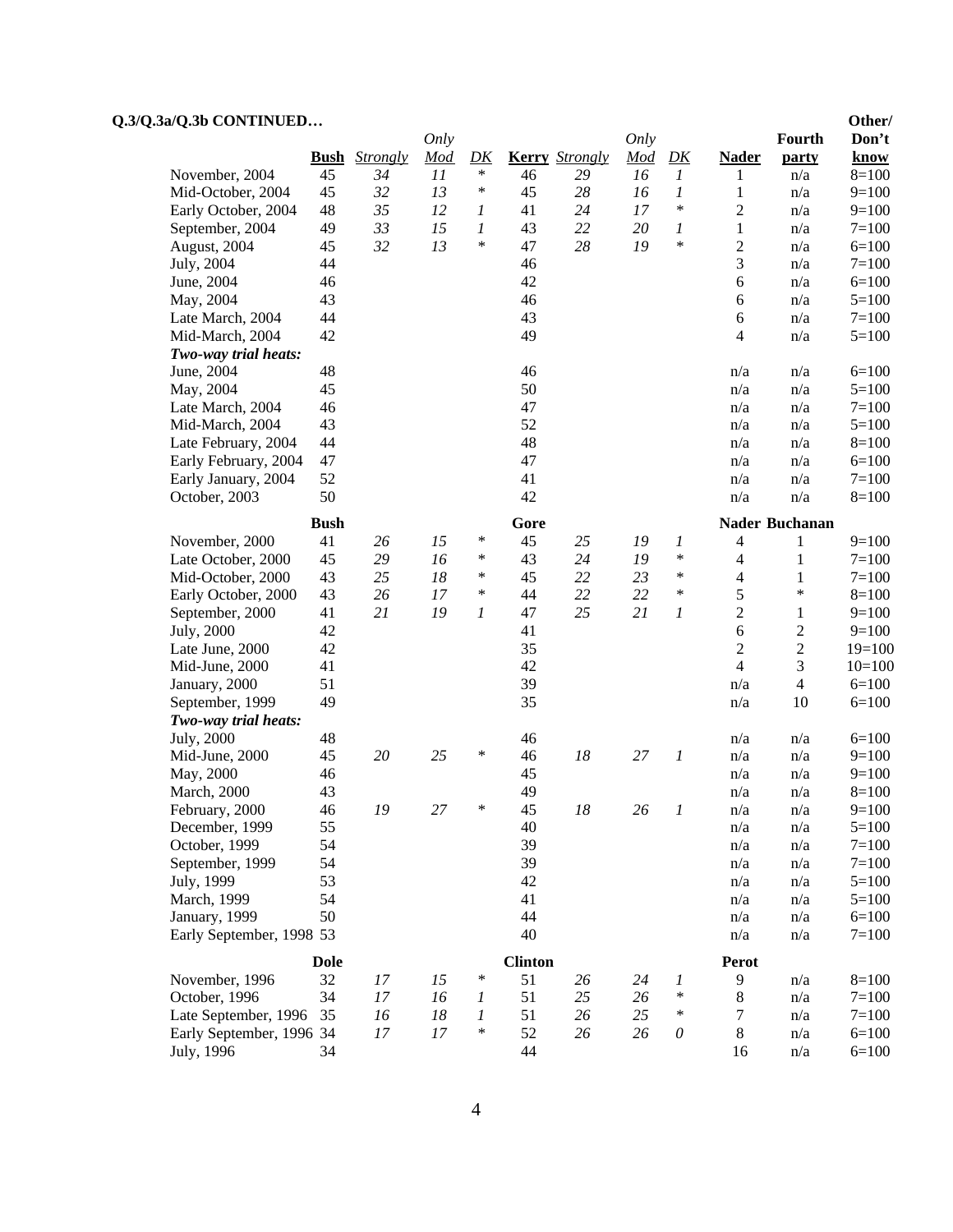|  | Q.3/Q.3a/Q.3b CONTINUED |
|--|-------------------------|
|--|-------------------------|

|                      |                                                                                        |                                                                                       |                                                |                         |         |                                        |                                                                         |                                       |          |                                | Other/                                      |
|----------------------|----------------------------------------------------------------------------------------|---------------------------------------------------------------------------------------|------------------------------------------------|-------------------------|---------|----------------------------------------|-------------------------------------------------------------------------|---------------------------------------|----------|--------------------------------|---------------------------------------------|
|                      |                                                                                        |                                                                                       |                                                |                         |         |                                        |                                                                         |                                       |          |                                | Don't                                       |
|                      |                                                                                        |                                                                                       |                                                |                         |         |                                        |                                                                         |                                       |          |                                | know                                        |
|                      |                                                                                        |                                                                                       |                                                |                         |         |                                        |                                                                         |                                       |          |                                | $5=100$                                     |
|                      |                                                                                        |                                                                                       |                                                |                         |         |                                        |                                                                         |                                       |          |                                | $3=100$                                     |
|                      |                                                                                        |                                                                                       |                                                |                         |         |                                        |                                                                         |                                       |          |                                | $5=100$                                     |
|                      |                                                                                        |                                                                                       |                                                |                         |         |                                        |                                                                         |                                       |          |                                |                                             |
|                      |                                                                                        |                                                                                       |                                                |                         |         |                                        |                                                                         |                                       | n/a      | n/a                            | $5=100$                                     |
| June, 1996           |                                                                                        |                                                                                       |                                                | 1                       |         |                                        |                                                                         | 1                                     |          | n/a                            | $5=100$                                     |
|                      | 40                                                                                     |                                                                                       |                                                |                         | 54      |                                        |                                                                         |                                       |          |                                | $6=100$                                     |
| March, 1996          | 41                                                                                     |                                                                                       |                                                |                         |         |                                        |                                                                         |                                       |          |                                | $6=100$                                     |
| February, 1996       | 44                                                                                     |                                                                                       |                                                |                         | 52      |                                        |                                                                         |                                       |          |                                | $4=100$                                     |
| January, 1996        | 41                                                                                     |                                                                                       |                                                |                         |         |                                        |                                                                         |                                       |          |                                | $6=100$                                     |
| July, 1994           | 49                                                                                     |                                                                                       |                                                |                         | 46      |                                        |                                                                         |                                       |          |                                | $5=100$                                     |
|                      |                                                                                        |                                                                                       |                                                |                         |         |                                        |                                                                         |                                       | Perot    |                                |                                             |
| Late October, 1992   | 34                                                                                     | 20                                                                                    | 14                                             | $\qquad \qquad -$       | 44      | 26                                     | 18                                                                      | --                                    | 19       | n/a                            | $3=100$                                     |
| Early October, 1992  | 35                                                                                     | 14                                                                                    | 21                                             | $=$ $-$                 | 48      | 23                                     | 25                                                                      | --                                    | 8        | n/a                            | $9=100$                                     |
| June, 1992           | 31                                                                                     |                                                                                       |                                                |                         | 27      |                                        |                                                                         |                                       | 36       | n/a                            | $6=100$                                     |
| Two-way trial heats: |                                                                                        |                                                                                       |                                                |                         |         |                                        |                                                                         |                                       |          |                                |                                             |
| September, 1992      | 38                                                                                     | 14                                                                                    | 21                                             | $-$                     | 53      | 25                                     | 28                                                                      | --                                    | n/a      | n/a                            | $9=100$                                     |
| August, 1992         | 37                                                                                     | 14                                                                                    | 23                                             | $\qquad \qquad -$       | 57      | 24                                     | 33                                                                      | --                                    | n/a      | n/a                            | $6=100$                                     |
| June, 1992           | 46                                                                                     | 13                                                                                    | 33                                             | $- -$                   | 41      | 9                                      | 32                                                                      | --                                    | n/a      | n/a                            | $13=100$                                    |
| May, 1992            | 46                                                                                     | 15                                                                                    | 31                                             | $- -$                   | 43      | 10                                     | 33                                                                      | --                                    | n/a      | n/a                            | $11 = 100$                                  |
| Late March, 1992     | 50                                                                                     | 19                                                                                    | 31                                             | $\overline{a}$          | 43      | 9                                      | 34                                                                      | --                                    | n/a      | n/a                            | $7 = 100$                                   |
|                      |                                                                                        |                                                                                       |                                                |                         |         |                                        |                                                                         |                                       |          |                                |                                             |
| October, 1988        | 50                                                                                     | 24                                                                                    | 26                                             | $- -$                   | 42      | 20                                     | 22                                                                      | $\qquad \qquad -$                     | n/a      | n/a                            | $8=100$                                     |
| September, 1988      | 50                                                                                     | 26                                                                                    | 24                                             | $\overline{a}$          | 44      | 19                                     | 25                                                                      | $\sim$ $\sim$                         | n/a      | n/a                            | $6=100$                                     |
|                      | 40                                                                                     | 12                                                                                    | 28                                             | $- -$                   | 53      | 14                                     | 39                                                                      | --                                    | n/a      | n/a                            | $7=100$                                     |
|                      | March, 1996<br>September, 1995<br>July, 1994<br>July, 1996<br>April, 1996<br>May, 1988 | Q.3/Q.3a/Q.3b CONTINUED<br>Dole<br>35<br>36<br>36<br>Two-way trial heats:<br>42<br>40 | Strongly<br>11<br>13<br>Bush, Sr.<br>Bush, Sr. | Only<br>Mod<br>30<br>23 | DK<br>∗ | 44<br>42<br>39<br>53<br>55<br>53<br>53 | <b>Clinton</b> Strongly<br>20<br>22<br><b>Clinton</b><br><b>Dukakis</b> | Only<br>$\underline{Mod}$<br>31<br>29 | D K<br>1 | Perot<br>16<br>19<br>20<br>n/a | <b>Fourth</b><br>party<br>n/a<br>n/a<br>n/a |

#### **ASK ALL REGISTERED VOTERS (REGICERT=1):**

Q.3 If the presidential election were being held TODAY, would you vote **[READ AND ROTATE]** [for the Republican ticket of John McCain and Sarah Palin OR [for the Democratic ticket of Barack Obama and Joe Biden?

### **IF OTHER OR DK (Q.3 =3,9), ASK:**

Q.3a As of TODAY, do you LEAN more to **[READ, ROTATE IN SAME ORDER AS Q.3]**?

**IF RESPONDENT CHOSE JOHN MCCAIN (1 IN Q.3 OR 1 IN Q.3a):**

Q.4a Would you say that your choice is more a vote FOR John McCain or more a vote AGAINST Barack Obama?

#### **IF RESPONDENT CHOSE BARACK OBAMA (2 IN Q.3 OR 2 IN Q.3a):**

Q.4b Would you say that your choice is more a vote FOR Barack Obama or more a vote AGAINST John McCain?

|                     |      |        |          |      |              |           |   |       |        | Other/     |
|---------------------|------|--------|----------|------|--------------|-----------|---|-------|--------|------------|
|                     | Mc-  | Pro-   | Anti-    | Oba- | Pro-         | Anti-     |   | Third | Fourth | Don't      |
|                     | Cain | McCain | Obama DK | ma   | <i>Obama</i> | McCain DK |   | party | party  | know       |
| Mid-October, 2008   | 38   | 24     | 12       | 52   | 40           | 10        | 2 | n/a   | n/a    | $10=100$   |
| Mid-September, 2008 | 44   | 29     | 13       | 46   | 32           | 11        | 3 | n/a   | n/a    | $10=100$   |
| <b>August, 2008</b> | 43   | 25     | 16       | 46   | 33           | 12        |   | n/a   | n/a    | $11 = 100$ |
| July, 2008          | 42   | 25     | 14       | 47   | 32           | 12        | 3 | n/a   | n/a    | $11 = 100$ |
| June, 2008          | 40   |        |          | 48   |              |           |   | n/a   | n/a    | $12=100$   |
| Late May, 2008      | 44   | 28     | 14       | 47   | 35           | 11        |   | n/a   | n/a    | $9=100$    |
| April, 2008         | 44   |        |          | 50   |              |           |   | n/a   | n/a    | $6=100$    |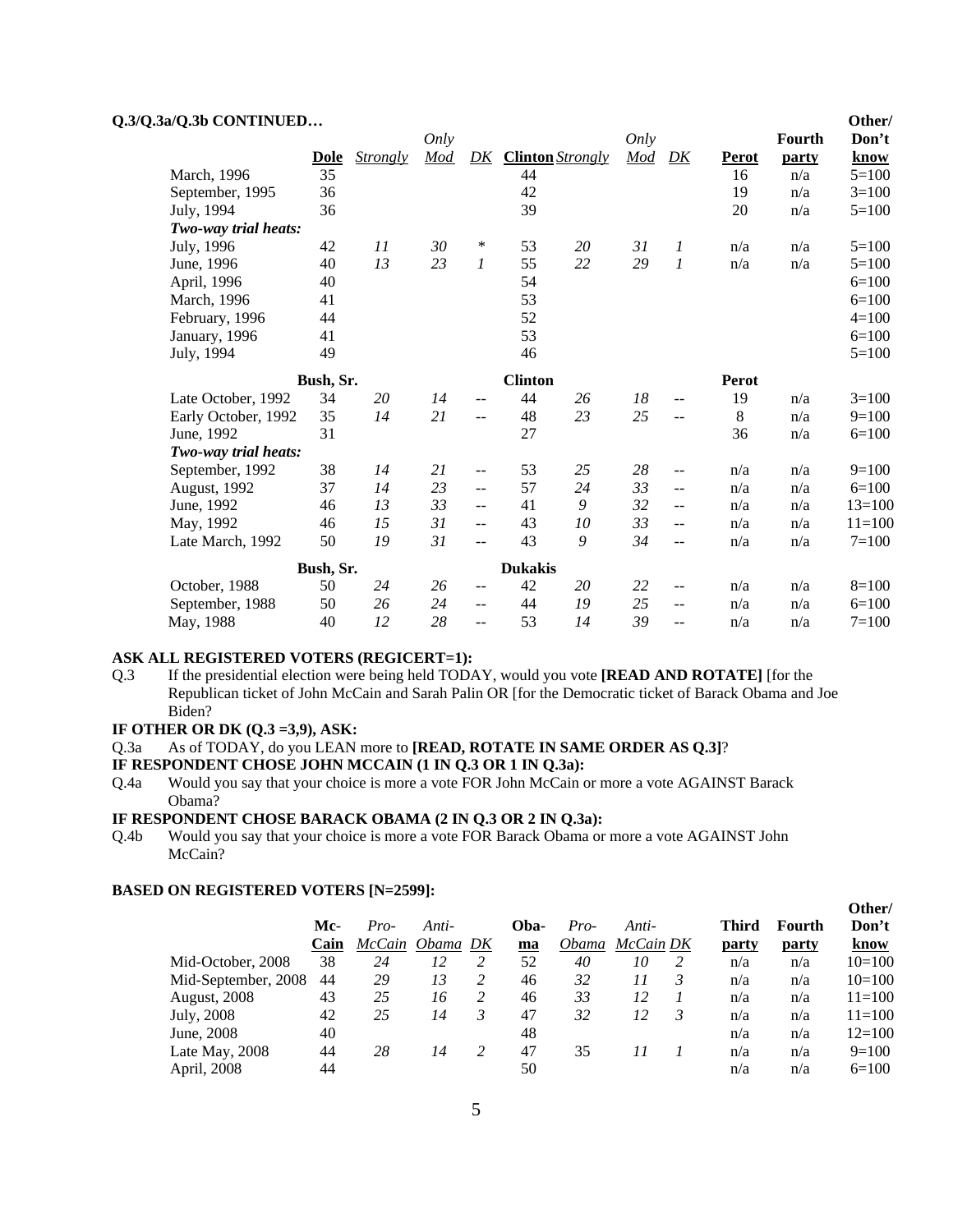# **Q.3/Q.3a/Q.4a/Q.4b CONTINUED…**

 $\frac{1}{4}$ 

5

|                      |             |               |                  |                |      |        |             |                |                          |                             | Other/    |
|----------------------|-------------|---------------|------------------|----------------|------|--------|-------------|----------------|--------------------------|-----------------------------|-----------|
|                      | Mc-         | Pro-          | Anti-            |                | Oba- | $Pro-$ | Anti-       |                | <b>Third</b>             | Fourth                      | Don't     |
|                      | Cain        | <b>McCain</b> | Obama DK         |                | ma   | Obama  | McCain DK   |                | party                    | party                       | know      |
| <b>March</b> , 2008  | 43          |               |                  |                | 49   |        |             |                | n/a                      | n/a                         | $8=100$   |
| Late February, 2008  | 43          | 27            | 14               | $\overline{c}$ | 50   | 38     | 10          | $\overline{c}$ | n/a                      | n/a                         | $7=100$   |
|                      |             |               |                  |                |      |        |             |                |                          |                             | Other/    |
|                      |             | Pro-          | Anti-            |                | Ker- | Pro-   | Anti-       |                |                          | Fourth                      | Don't     |
|                      | <b>Bush</b> | <b>Bush</b>   | Kerry            | <u>DK</u>      | ry   | Kerry  | <b>Bush</b> | D K            | Nader <sup>4</sup>       | party                       | know      |
| November, 2004       | 45          | 34            | 9                | $\overline{c}$ | 46   | 20     | 23          | $\mathfrak{Z}$ | 1                        | n/a                         | $8=100$   |
| Mid-October, 2004    | 45          | 32            | 10               | $\mathfrak{Z}$ | 45   | 18     | 24          | $\mathfrak{Z}$ | $\mathbf{1}$             | n/a                         | $9=100$   |
| Early October, 2004  | 48          | 36            | 10               | $\overline{c}$ | 41   | 15     | 23          | 3              | $\overline{c}$           | n/a                         | $9=100$   |
| September, 2004      | 49          | 38            | $\boldsymbol{9}$ | $\overline{2}$ | 43   | 15     | 26          | $\overline{c}$ | $\mathbf{1}$             | n/a                         | $7=100$   |
| August, 2004         | 45          | 34            | $\boldsymbol{8}$ | 3              | 47   | 20     | 24          | $\mathfrak{Z}$ | $\overline{2}$           | n/a                         | $6=100$   |
| July, 2004           | 44          |               |                  |                | 46   |        |             |                | 3                        | n/a                         | $7=100$   |
| June, 2004           | 46          |               |                  |                | 42   |        |             |                | 6                        | n/a                         | $6=100$   |
| May, 2004            | 43          |               |                  |                | 46   |        |             |                | 6                        | n/a                         | $5=100$   |
| Late March, 2004     | 44          |               |                  |                | 43   |        |             |                | 6                        | n/a                         | $7=100$   |
| Mid-March, 2004      | 42          |               |                  |                | 49   |        |             |                | $\overline{\mathcal{L}}$ | n/a                         | $5=100$   |
| Two-way trial heats: |             |               |                  |                |      |        |             |                |                          |                             |           |
| June, 2004           | 48          | 35            | 11               | $\overline{c}$ | 46   | 17     | 27          | 2              | n/a                      | n/a                         | $6=100$   |
| May, 2004            | 45          | 33            | 10               | $\overline{c}$ | 50   | 15     | 32          | $\mathfrak{Z}$ | n/a                      | n/a                         | $5=100$   |
| Late March, 2004     | 46          | 36            | $\boldsymbol{8}$ | $\overline{c}$ | 47   | 17     | 27          | $\mathfrak{Z}$ | n/a                      | n/a                         | $7 = 100$ |
| Mid-March, 2004      | 43          | 34            | 7                | $\overline{2}$ | 52   | 21     | 29          | $\overline{c}$ | n/a                      | n/a                         | $5=100$   |
| Late February, 2004  | 44          |               |                  |                | 48   |        |             |                | n/a                      | n/a                         | $8=100$   |
| Early February, 2004 | 47          | 39            | 6                | $\overline{2}$ | 47   | 15     | 30          | $\overline{2}$ | n/a                      | n/a                         | $6=100$   |
| Early January, 2004  | 52          |               |                  |                | 41   |        |             |                | n/a                      | n/a                         | $7=100$   |
| October, 2003        | 50          |               |                  |                | 42   |        |             |                | n/a                      | n/a                         | $8=100$   |
|                      |             |               |                  |                |      |        |             |                |                          |                             | Other/    |
|                      |             | Pro-          | Anti-            |                |      | Pro-   | Anti-       |                |                          |                             | Don't     |
|                      | <b>Bush</b> | <u>Bush</u>   | Gore             | D K            | Gore | Gore   | <b>Bush</b> | D K            |                          | Nader <sup>5</sup> Buchanan | know      |
| November, 2000       | 41          | 27            | 12               | $\overline{2}$ | 45   | 29     | 14          | $\overline{c}$ | $\overline{4}$           | 1                           | $9=100$   |
| Late October, 2000   | 45          |               |                  |                | 43   |        |             |                | 4                        | $\mathbf{1}$                | $7=100$   |
| Mid-October, 2000    | 43          |               |                  |                | 45   |        |             |                | 4                        | $\mathbf{1}$                | $7 = 100$ |
| Early October, 2000  | 43          |               |                  |                | 44   |        |             |                | 5                        | $\ast$                      | $8=100$   |
| September, 2000      | 41          | 24            | 14               | 3              | 47   | 30     | 14          | 3              | $\overline{2}$           | $\mathbf{1}$                | $9=100$   |
| July, 2000           | 42          |               |                  |                | 41   |        |             |                | 6                        | $\overline{c}$              | $9=100$   |
| Late June, 2000      | 42          |               |                  |                | 35   |        |             |                | $\overline{2}$           | $\overline{2}$              | $19=100$  |
| Mid-June, 2000       | 41          |               |                  |                | 42   |        |             |                | $\overline{4}$           | 3                           | $10=100$  |
| January, 2000        | 51          |               |                  |                | 39   |        |             |                | n/a                      | $\overline{4}$              | $6=100$   |
| September, 1999      | 49          |               |                  |                | 35   |        |             |                | n/a                      | 10                          | $6=100$   |
| Two-way trial heats: |             |               |                  |                |      |        |             |                |                          |                             |           |
| July, 2000           | 48          |               |                  |                | 46   |        |             |                | n/a                      | n/a                         | $6=100$   |
| Mid-June, 2000       | 45          |               |                  |                | 46   |        |             |                | n/a                      | n/a                         | $9=100$   |
| May, 2000            | 46          |               |                  |                | 45   |        |             |                | n/a                      | n/a                         | $9=100$   |
| March, 2000          | 43          |               |                  |                | 49   |        |             |                | n/a                      | n/a                         | $8=100$   |
| February, 2000       | 46          |               |                  |                | 45   |        |             |                | n/a                      | n/a                         | $9=100$   |
|                      |             |               |                  |                |      |        |             |                |                          |                             |           |

 The question regarding whether a vote was more for one's candidate of choice or more against his opponents was not asked of Nader supporters in 2004.

 The question regarding whether a vote was more for one's candidate of choice or more against his opponents was not asked of Nader supporters or Buchanan supporters in 2000.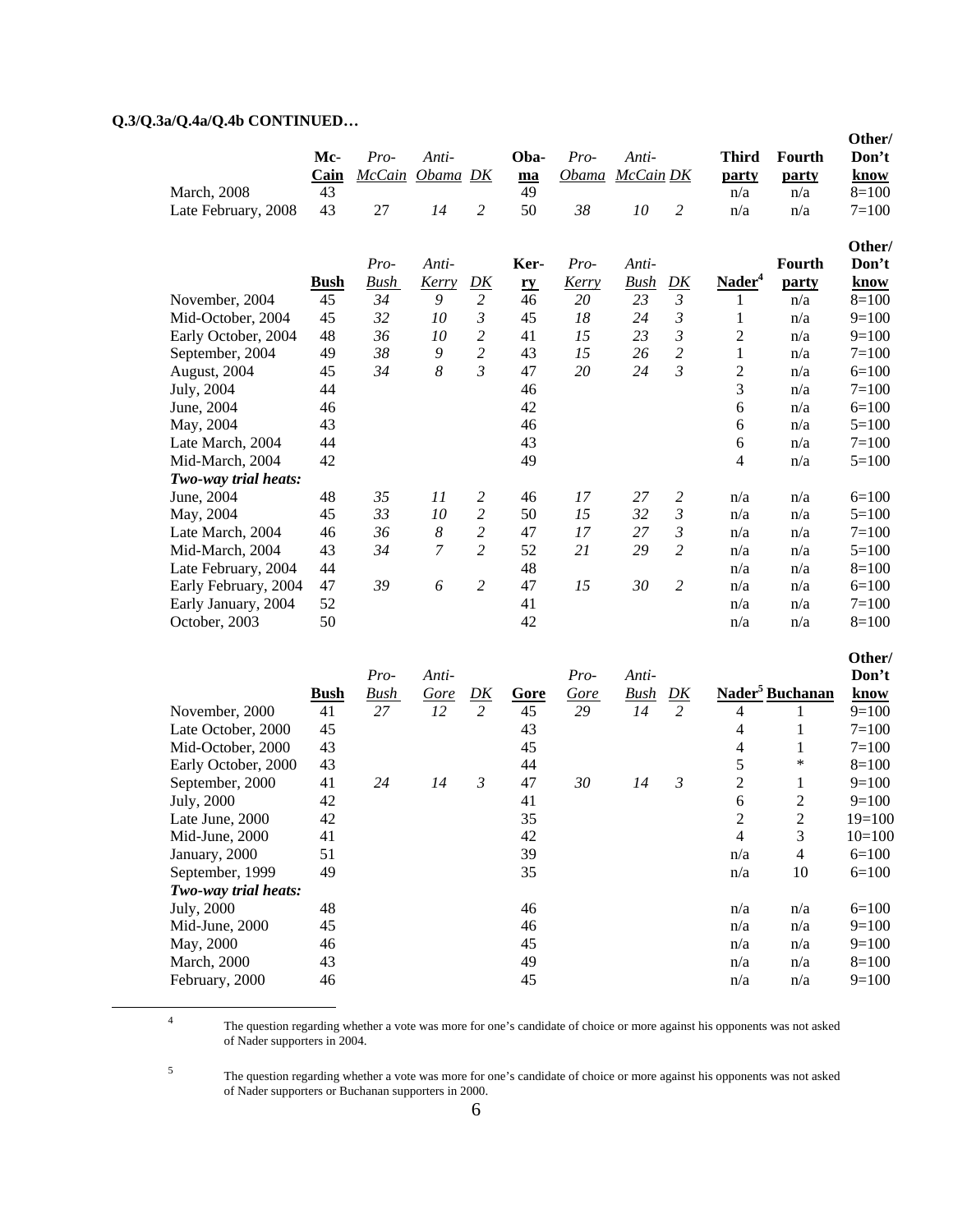# **Q.3/Q.3a/Q.4a/Q.4b CONTINUED…**

|                          |             |      |       |    |      |      |             |     |                             | Other/    |
|--------------------------|-------------|------|-------|----|------|------|-------------|-----|-----------------------------|-----------|
|                          |             | Pro- | Anti- |    |      | Pro- | Anti-       |     |                             | Don't     |
|                          | <b>Bush</b> | Bush | Gore  | DK | Gore | Gore | <b>Bush</b> |     | Nader <sup>6</sup> Buchanan | know      |
| December, 1999           | 55          |      |       |    | 40   |      |             | n/a | n/a                         | $5=100$   |
| October, 1999            | 54          |      |       |    | 39   |      |             | n/a | n/a                         | $7 = 100$ |
| September, 1999          | 54          |      |       |    | 39   |      |             | n/a | n/a                         | $7 = 100$ |
| July, 1999               | 53          |      |       |    | 42   |      |             | n/a | n/a                         | $5=100$   |
| March, 1999              | 54          |      |       |    | 41   |      |             | n/a | n/a                         | $5=100$   |
| January, 1999            | 50          |      |       |    | 44   |      |             | n/a | n/a                         | $6=100$   |
| Early September, 1998 53 |             |      |       |    | 40   |      |             | n/a | n/a                         | $7 = 100$ |

|                      |      | Pro-        | Anti-        |                  |                | $Pro-$                 | Anti- |   |     |   | Pro-Anti-      |        | Other/         |
|----------------------|------|-------------|--------------|------------------|----------------|------------------------|-------|---|-----|---|----------------|--------|----------------|
|                      | Dole | <b>Dole</b> | <i>Other</i> | DK               | <b>Clinton</b> | Clinton Other DK Perot |       |   |     |   | Perot Other    | DK     | D <sub>K</sub> |
| November, 1996       | 32   | 15          | 15           | 2                | 51             | 33                     | 15    | 3 | 9   | 4 | 5              | $\ast$ | $8=100$        |
| October, 1996        | 34   | 15          | 18           |                  | 51             | 33                     | 16    | 2 | 8   | 4 | $\overline{4}$ | ∗      | $7=100$        |
| Late Sept, 1996      | 35   |             |              |                  | 51             |                        |       |   |     |   |                |        | $7=100$        |
| Early Sept., 1996    | 34   | 16          | 17           |                  | 52             | 35                     | 15    | 2 | 8   | 3 | 5              | 0      | $6=100$        |
| July, 1996           | 34   |             |              |                  | 44             |                        |       |   | 16  |   |                |        | $6=100$        |
| March, 1996          | 35   |             |              |                  | 44             |                        |       |   | 16  |   |                |        | $5=100$        |
| September, 1995      | 36   |             |              |                  | 42             |                        |       |   | 19  |   |                |        | $3=100$        |
| July, 1994           | 36   |             |              |                  | 39             |                        |       |   | 20  |   |                |        | $5=100$        |
| Two-way trial heats: |      |             |              |                  |                |                        |       |   |     |   |                |        |                |
| July, 1996           | 42   |             |              |                  | 53             |                        |       |   | n/a |   |                |        | $5=100$        |
| June, 1996           | 40   |             |              |                  | 55             |                        |       |   | n/a |   |                |        | $5=100$        |
| April, 1996          | 40   |             |              |                  | 54             |                        |       |   | n/a |   |                |        | $6=100$        |
| March, 1996          | 41   | 15          | 25           | $\boldsymbol{l}$ | 53             | 30                     | 20    | 3 | n/a |   |                |        | $6=100$        |
| February, 1996       | 44   |             |              |                  | 52             |                        |       |   | n/a |   |                |        | $4=100$        |
| January, 1996        | 41   |             |              |                  | 53             |                        |       |   | n/a |   |                |        | $6=100$        |
| July, 1994           | 49   |             |              |                  | 46             |                        |       |   | n/a |   |                |        | $5=100$        |

|                        | <b>Bush</b> <i>Pro-</i> |      | Anti-        |    |                                              | $Pro-$ | Anti- |   |     | Pro-Anti-   |   |    | Other/         |
|------------------------|-------------------------|------|--------------|----|----------------------------------------------|--------|-------|---|-----|-------------|---|----|----------------|
|                        | Sr.                     | Bush | <i>Other</i> | DK | <b>Clinton</b> <i>Clinton Other DK</i> Perot |        |       |   |     | Perot Other |   | DK | D <sub>K</sub> |
| Late October, 1992 34  |                         | 19   | 13           | 2  | 44                                           | 25     | 17    | ∍ | 19  | 10          |   | 2  | $3=100$        |
| Early October, 1992 35 |                         | 19   | 13           | 3  | 48                                           | 23     | 22    |   | 8   | 3           | 5 | ∗  | $9=100$        |
| June, 1992             | 31                      |      |              |    | 27                                           |        |       |   | 36  |             |   |    | $6=100$        |
| Two-way trial heats:   |                         |      |              |    |                                              |        |       |   |     |             |   |    |                |
| September, 1992        | 38                      | 20   | 16           |    | 53                                           | 21     | 29    |   | n/a |             |   |    | $9=100$        |
| <b>August, 1992</b>    | 37                      | 20   | 16           |    | 57                                           | 27     | 28    |   | n/a |             |   |    | $6=100$        |
| June, 1992             | 46                      |      |              |    | 41                                           |        |       |   | n/a |             |   |    | $13=100$       |
| May, 1992              | 46                      |      |              |    | 43                                           |        |       |   | n/a |             |   |    | $11 = 100$     |
| Late March, 1992       | 50                      | 33   | 15           |    | 43                                           | 13     | 28    |   | n/a |             |   |    | $7 = 100$      |

|                 |            |      |            |       |         |       |                            |              |        | Other/      |
|-----------------|------------|------|------------|-------|---------|-------|----------------------------|--------------|--------|-------------|
|                 | Bush       | Pro- | Anti-      | Du-   | Pro-    | Anti- |                            | <b>Third</b> | Fourth | Don't       |
|                 | <u>Sr.</u> | Bush | Dukakis DK | kakis | Dukakis | Bush  | DK                         | party        | party  | <u>know</u> |
| October, 1988   | 50         |      |            | 42    |         |       | 4                          | n/a          | n/a    | $8=100$     |
| September, 1988 | 50         | 31   |            | 44    |         | 19    | $\boldsymbol{\mathcal{A}}$ | n/a          | n/a    | $6=100$     |
| May, 1988       | 40         | 26   |            | 53    |         | 26    | 4                          | n/a          | n/a    | $7 = 100$   |

6

The question regarding whether a vote was more for one's candidate of choice or more against his opponents was not asked of Nader supporters or Buchanan supporters in 2000.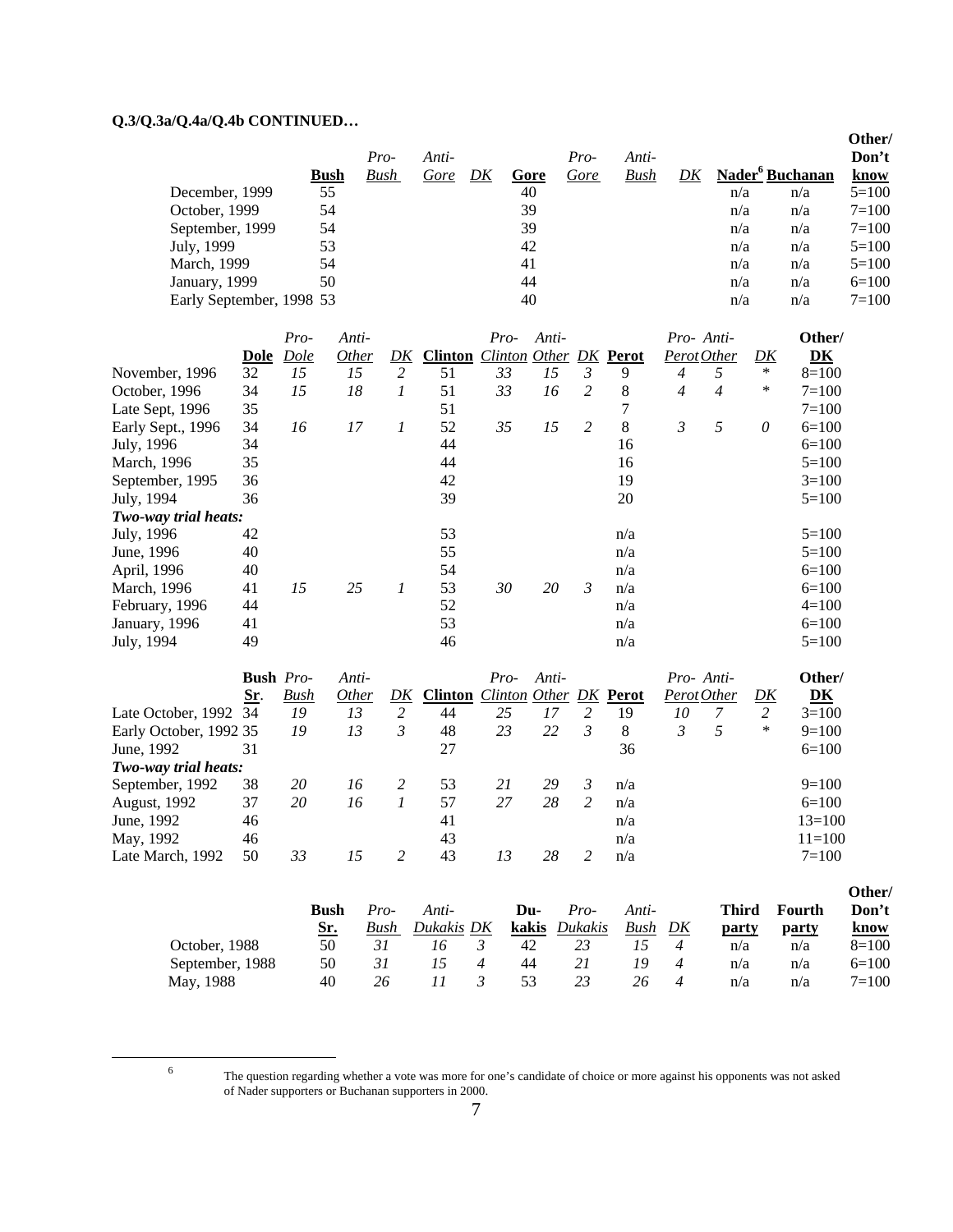#### **IF RESPONDENT DID NOT CHOOSE MCCAIN IN Q.3/3a (Q.3=2 OR Q.3a=2,3,9) ASK: ROTATE Q.5AND Q.6**

#### **BASED ON REGISTERED VOTERS [N=2599]:**

|             |                             | Chance might | Decided not | Don't know/ |
|-------------|-----------------------------|--------------|-------------|-------------|
|             |                             | vote for     | to vote for | Refused     |
|             | McCain Mid-October, 2008    | 9            | 47          | $6 = 62%$   |
|             | Early October, 2008         | 10           | 45          | $5=60%$     |
|             | Late September, 2008        | 10           | 42          | 6=58%       |
|             | Mid-September, 2008         | 9            | 40          | $7=56%$     |
|             | August, 2008                | 14           | 37          | 6=57%       |
|             | July, 2008                  | 13           | 38          | $7 = 58%$   |
|             | June, 2008                  | 12           | 41          | $7=60%$     |
| <b>Bush</b> | November, 2004              | 6            | 44          | 5=55%       |
|             | Mid-October, 2004           | 5            | 43          | $7 = 55%$   |
|             | Early October, 2004         | 9            | 39          | $4 = 52%$   |
|             | September, 2004             | 9            | 38          | $4 = 51%$   |
|             | August, 2004                | 10           | 42          | $3 = 55%$   |
|             | July, 2004                  | 10           | 41          | 5=56%       |
|             | June, 2004 <sup>7</sup>     | 9            | 41          | $2 = 52%$   |
|             | May, 2004                   | 9            | 42          | $4 = 55%$   |
|             | Late March, 2004            | 11           | 40          | $3 = 54%$   |
|             | Mid-March, 2004             | 11           | 44          | $2 = 57%$   |
|             | Late February, 2004         | 10           | 43          | $3 = 56%$   |
|             | Early February, 2004        | 10           | 41          | $2=53%$     |
| <b>Bush</b> | November, 2000              | $8\,$        | 44          | $7=59%$     |
|             | Late October, 2000          | 10           | 41          | $4 = 55%$   |
|             | Mid-October, 2000           | 12           | 40          | $5 = 57%$   |
|             | Early October, 2000         | 11           | 39          | $7 = 57%$   |
|             | September, 2000             | 15           | 38          | 6=59%       |
|             | Mid-June, 2000              | 15           | 33          | 6=54%       |
| <b>Dole</b> | November, 1996              | $8\,$        | 54          | 6=68%       |
|             | October, 1996               | 11           | 51          | $4 = 66%$   |
|             | Late September, 1996        | 16           | 44          | 5=65%       |
|             | Early September, 1996       | 14           | 47          | 5=66%       |
|             | July, 1996                  | 15           | 40          | $3 = 58%$   |
|             | Bush, Sr Late October, 1992 | 11           | 53          | $2=66%$     |
|             | Early October, 1992         | 13           | 46          | 6=65%       |
|             | September, 1992             | 12           | 44          | $6 = 62%$   |
|             | August, 1992                | 15           | 45          | $4 = 64%$   |
|             | May, 1992                   | $8\,$        | 40          | 5=53%       |
|             |                             |              |             |             |

7

Q.5 Do you think there is a chance that you might vote for John McCain in November, or have you definitely decided not to vote for him?

In June 2004, May 2004, Late March 2004, Mid-March 2004, Mid-June 2000 and July 1996 the head-to-head match-up was asked both as a three-way and a two-way trial heat. In those surveys, this question followed the two-way trial heat.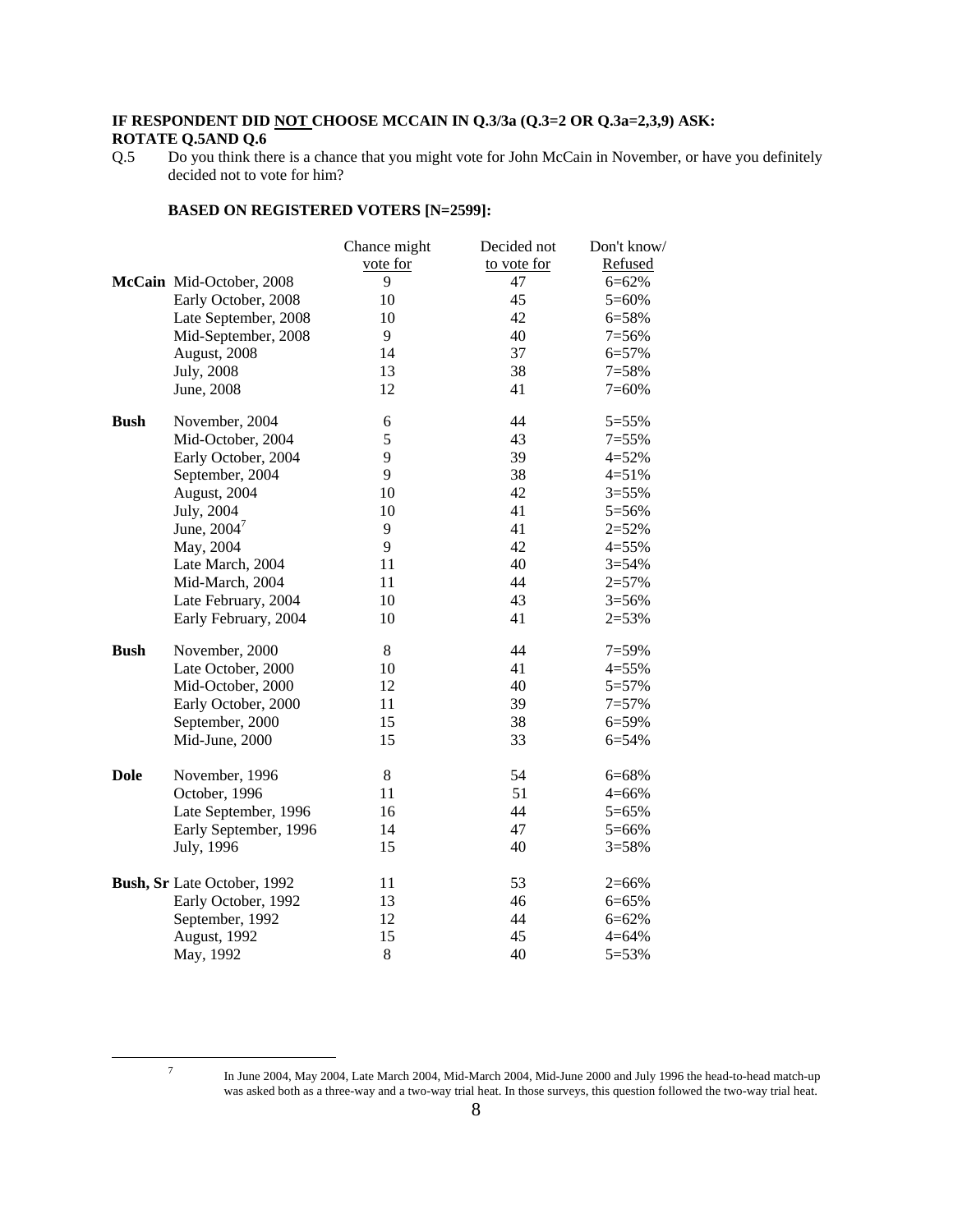#### **IF RESPONDENT DID NOT CHOOSE OBAMA IN Q.3/3a (Q.3=1 OR Q.3a=1,3,9) ASK: ROTATE Q.5 AND Q.6**

#### **BASED ON REGISTERED VOTERS [N=2599]:**

|              |                            | Chance might | Decided not | Don't know/ |
|--------------|----------------------------|--------------|-------------|-------------|
|              |                            | vote for     | to vote for | Refused     |
| Obama        | Mid-October, 2008          | 8            | 35          | 5=48%       |
|              | Early October, 2008        | 7            | 38          | 5=50%       |
|              | Late September, 2008       | 8            | 37          | $6 = 51%$   |
|              | Mid-September, 2008        | 11           | 38          | 5=54%       |
|              | August, 2008               | 12           | 36          | 6=54%       |
|              | July, 2008                 | 12           | 34          | $7=53%$     |
|              | June, 2008                 | 14           | 32          | $6 = 52%$   |
| <b>Kerry</b> | November, 2004             | 6            | 43          | $5 = 54%$   |
|              | Mid-October, 2004          | 6            | 42          | $7=55%$     |
|              | Early October, 2004        | 9            | 45          | $5 = 59%$   |
|              | September, 2004            | 11           | 42          | $4 = 57%$   |
|              | August, 2004               | 11           | 39          | $3 = 53%$   |
|              | July, 2004                 | 13           | 36          | 5=54%       |
|              | June, $20048$              | 10           | 41          | $3 = 54%$   |
|              | May, 2004                  | 11           | 35          | $4 = 50%$   |
|              | Late March, 2004           | 13           | 37          | $3 = 53%$   |
|              | Mid-March, 2004            | 13           | 32          | $3 = 48%$   |
|              | Late February, 2004        | 13           | 36          | $3 = 52%$   |
|              | Early February, 2004       | 15           | 33          | 5=53%       |
| Gore         | November, 2000             | 8            | 41          | 6=55%       |
|              | Late October, 2000         | 9            | 44          | $4 = 57%$   |
|              | Mid-October, 2000          | 10           | 40          | 5=55%       |
|              | Early October, 2000        | 11           | 38          | $7=56%$     |
|              | September, 2000            | 13           | 35          | 5=53%       |
|              | June, 2000                 | 14           | 34          | 6=54%       |
|              | Clinton November, 1996     | 6            | 37          | 6=49%       |
|              | October, 1996              | 10           | 35          | $4 = 49%$   |
|              | Late September, 1996       | 11           | 35          | $3=49%$     |
|              | Early September, 1996      | 10           | 34          | 4=48%       |
|              | July, 1996                 | $\,8\,$      | 36          | 4=48%       |
|              | Clinton Late October, 1992 | 11           | 43          | $2 = 56%$   |
|              | Early October, 1992        | 14           | 32          | $6 = 52%$   |
|              | September, 1992            | 12           | 28          | 6=46%       |
|              | August, 1992               | 14           | 26          | $3 = 43%$   |
|              | May, 1992                  | 11           | 38          | 6=55%       |

 $\frac{1}{8}$ 

Q.6 Do you think there is a chance that you might vote for Barack Obama in November, or have you definitely decided not to vote for him?

In June 2004, May 2004, Late March 2004, Mid-March 2004, Mid-June 2000 and July 1996 the head-to-head match-up was asked both as a three-way and a two-way trial heat. In those surveys, this question followed the two-way trial heat.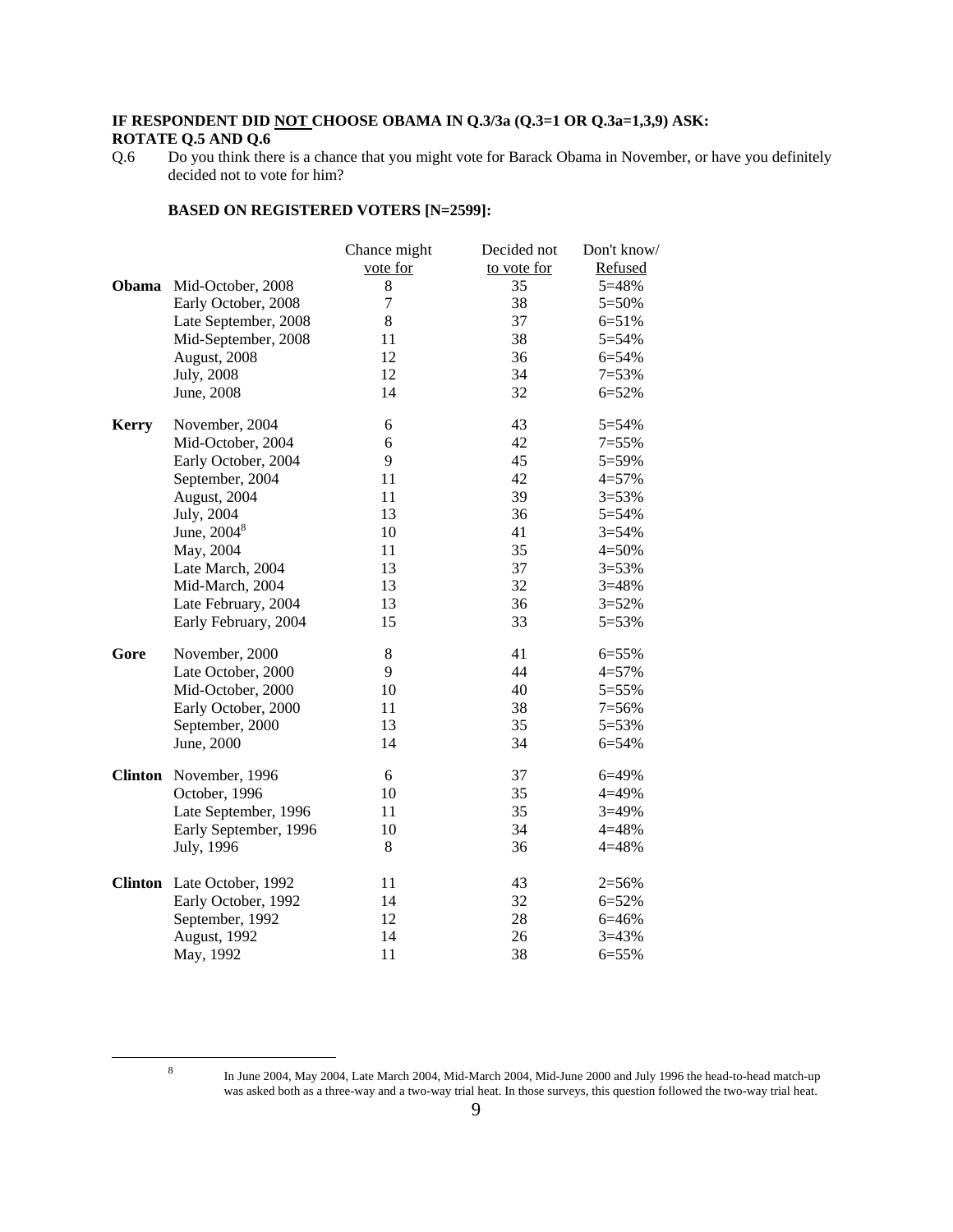#### **ASK ALL FORM 1 REGISTERED VOTERS (REGICERT=1):**

Q.7F1 If John McCain were to win the presidency, do you think he would continue George W. Bush's policies, or would he take the country in a different direction? **[IF DEPENDS PROBE ONCE WITH:** Just in general**,**  do you think John McCain would continue George W. Bush's policies or take the country in a different direction?**]**

#### **BASED ON FORM 1 REGISTERED VOTERS [N=1299]:**

|     |                                       | Late Sept | Mid-Sept | June | Late May | March         |
|-----|---------------------------------------|-----------|----------|------|----------|---------------|
|     |                                       | 2008      | 2008     | 2008 | 2008     | <u> 2008 </u> |
| 44  | Continue Bush's policies              | 41        | 45       | 46   | 44       | 46            |
| 45  | Take country in a different direction | 46        | 44       | 42   | 45       | 43            |
|     | Don't know/Refused (VOL.)             | <u>13</u> |          | 12   |          |               |
| 100 |                                       | 100       | 100      | 100  | 100      | 100           |

#### **NO QUESTIONS 8-10**

#### **ASK ALL REGISTERED VOTERS (REGICERT=1):**

PLANTO1 Do you yourself plan to vote in the election this November?

# **IF YES IN PLANTO1 (PLANTO1=1), ASK:**<br>PLANTO2 How certain are you that you

How certain are you that you will vote? Are you absolutely certain, fairly certain, or not certain?

|            |                                |                | Yes, Plan Absolutely | Fairly  | <b>Not</b> |                         | No, Don't Don't know/ |
|------------|--------------------------------|----------------|----------------------|---------|------------|-------------------------|-----------------------|
|            |                                | <b>To Vote</b> | Certain              | Certain | Certain    | Plan To                 | <b>Refused</b>        |
|            | Mid-October, 2008 <sup>9</sup> | 97             | 92                   | 5       | *          | $\boldsymbol{2}$        | $1 = 100$             |
|            | Early October, 2008            | 97             | 92                   | 4       | 1          | $\mathbf{2}$            | $1 = 100$             |
|            | Late September, 2008           | 97             | 91                   | 6       | $\ast$     | $\boldsymbol{2}$        | $1 = 100$             |
|            | Mid-September, 2008            | 97             | 90                   | 6       | 1          | $\boldsymbol{2}$        | $1 = 100$             |
|            | August, 2008                   | 97             | --                   |         |            | $\mathbf{2}$            | $1 = 100$             |
| July, 2008 |                                | 97             | --                   |         | --         | $\boldsymbol{2}$        | $1 = 100$             |
| June, 2008 |                                | 95             | 85                   | 8       | 2          | $\overline{2}$          | $3 = 100$             |
|            | November, 2006*                | 90             | --                   |         |            | 8                       | $2=100$               |
|            | Late October, 2006*            | 94             | --                   |         |            | 3                       | $3 = 100$             |
|            | Early October, 2006*           | 93             | 75                   | 17      | 1          | $\overline{\mathbf{4}}$ | $3=100$               |
|            | Early September, 2006*         | 92             | --                   |         |            | 5                       | $3=100$               |
|            | November, 2004                 | 97             | --                   |         |            | $\boldsymbol{2}$        | $1 = 100$             |
|            | Mid-October, 2004              | 98             | --                   |         |            | 1                       | $1 = 100$             |
|            | Early October, 2004            | 98             | 91                   | 6       | 1          | 1                       | $1 = 100$             |
|            | September, 2004                | 98             | 91                   | 6       | 1          | 1                       | $1 = 100$             |
|            | August, 2004                   | 98             | 89                   | 8       | 1          | $\mathbf{2}$            | $* = 100$             |
| June, 2004 |                                | 96             | 85                   | 10      | 1          | 2                       | $2=100$               |
|            | Early November, 2002*          | 90             | --                   |         |            | 8                       | $2=100$               |
|            | Early October, 2002*           | 95             |                      |         |            | 3                       | $2=100$               |
|            | Early November, 2000           | 96             | --                   |         |            | 3                       | $1 = 100$             |
|            | Late October, 2000             | 97             |                      |         |            | $\mathbf{2}$            | $1 = 100$             |
|            | Mid-October, 2000              | 96             | --                   |         |            | $\mathbf{2}$            | $2 = 100$             |
|            | Early October, 2000            | 97             | 87                   | 9       | 1          | $\mathbf{2}$            | $1 = 100$             |

 $\frac{1}{9}$ 

In Mid-October 2008 and from Mid-October 2004 to November 2006 and in Early November 2002, the "Yes, Plan to vote" category also includes people who volunteered that they already voted. In November 2006, Early November 2002, Early November, 2000, Late October 1998, November 1996 and November 1994 the question was worded: "Do you yourself plan to vote in the election this Tuesday, or not?"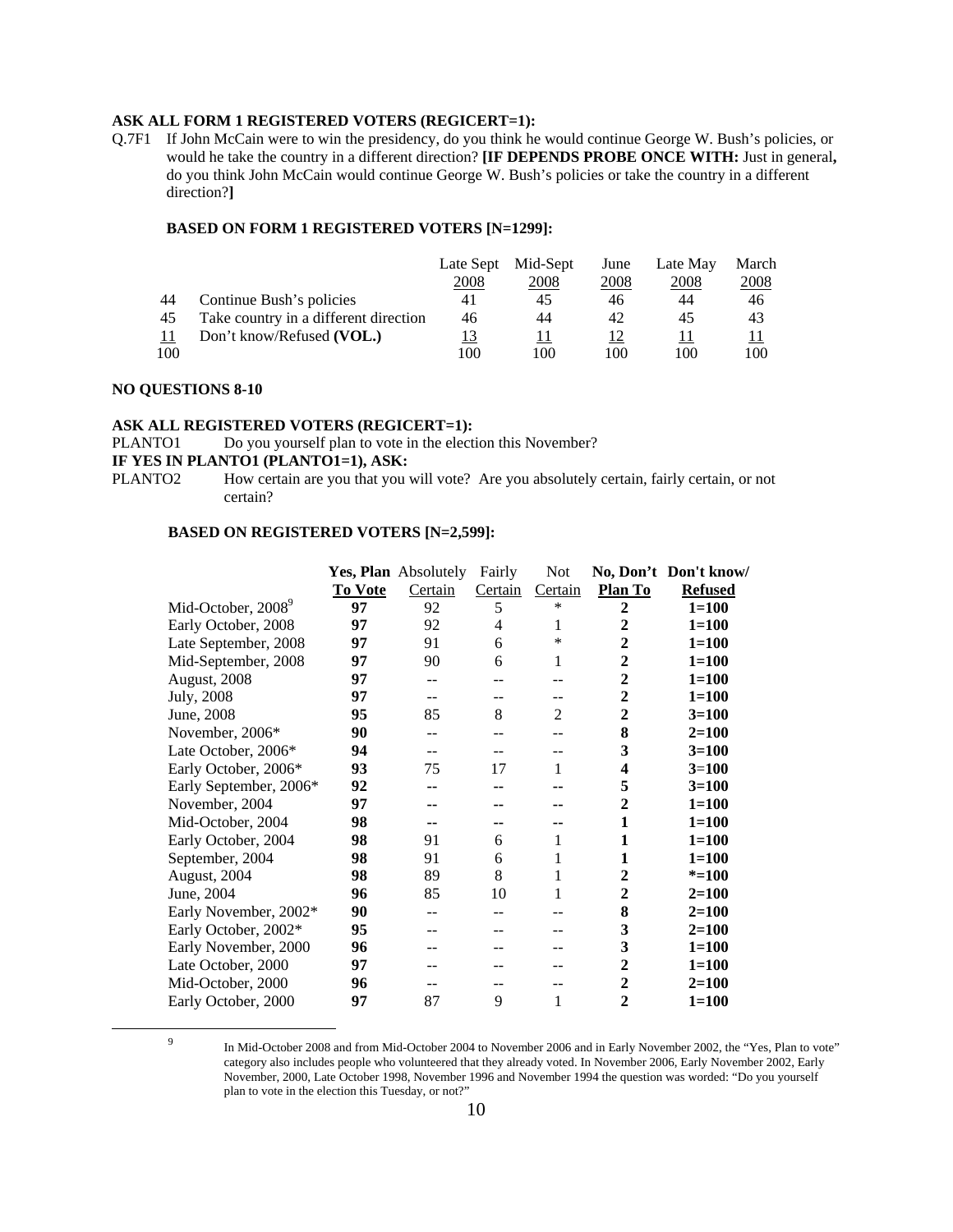### **PLANTO1/PLANTO2 CONTINUED. . .**

|                               |                | <b>Yes, Plan</b> Absolutely | Fairly  | Not            |                | No, Don't Don't know/ |
|-------------------------------|----------------|-----------------------------|---------|----------------|----------------|-----------------------|
|                               | <b>To Vote</b> | Certain                     | Certain | Certain        | Plan To        | <b>Refused</b>        |
| September, 2000               | 95             | 84                          | 10      |                | 3              | $2 = 100$             |
| June, 2000                    | 95             | 84                          | 10      |                | 2              | $3=100$               |
| Late October, 1998*           | 91             |                             |         |                | 6              | $3=100$               |
| Early October, 1998*          | 92             |                             |         |                | 4              | $4 = 100$             |
| Early September, 1998*        | 95             |                             |         |                | 2              | $3 = 100$             |
| Late August, 1998*            | 93             | 75                          | 17      | 1              | 3              | $4 = 100$             |
| June, 1998*                   | 95             | 74                          | 19      | $\overline{2}$ | 3              | $2 = 100$             |
| November, 1996                | 96             | --                          |         |                | 2              | $2=100$               |
| October, 1996                 | 98             | 87                          | 10      | 1              | 1              | $1 = 100$             |
| Late September, 1996          | 98             | 89                          | 8       | 1              | 1              | $1 = 100$             |
| Early September, 1996         | 96             | 83                          | 11      | 2              | 2              | $2 = 100$             |
| July, 1996                    | 95             | 82                          | 12      | 1              | 3              | $2=100$               |
| June, 1996                    | 96             | 84                          | 11      |                | $\mathbf{2}$   | $2=100$               |
| November, 1994*               | 93             |                             |         |                | 5              | $2 = 100$             |
| October, 1994*                | 95             |                             |         |                | 3              | $2 = 100$             |
| October, 1992                 | 98             | 91                          | 6       | 1              | 1              | $1 = 100$             |
| September, 1992               | 98             | 85                          | 11      | 2              | 1              | $1 = 100$             |
| August, 1992                  | 97             | 89                          | 8       | $\ast$         | 1              | $2=100$               |
| June, 1992                    | 97             | 88                          | 8       | 1              | 1              | $2=100$               |
| <b>Gallup:</b> November, 1988 | 97             | 87                          | 9       |                | $\overline{2}$ | $1 = 100$             |
| October, 1988                 | 98             | --                          |         |                | 1              | $1=100$               |

\* Non-Presidential elections

#### **IF YES IN PLANTO1 (PLANTO1=1), ASK:**

PLANTO3 Do you plan to cast your vote BEFORE Election Day, ON Election Day, OR have you already cast your vote?

|     |                                              |                  |     | Late Early |      |      | Mid- Early    |      |
|-----|----------------------------------------------|------------------|-----|------------|------|------|---------------|------|
|     |                                              | Nov Oct          |     | Oct Nov    |      |      | Oct Sept June |      |
|     |                                              | $2006^{10}$ 2006 |     | 2006       | 2004 | 2004 | 2004          | 2004 |
|     | 24 BEFORE Election Day                       | h                |     | 14         | 9    | 16   | 13            | 19   |
|     | 66 ON Election Day                           |                  | 74  |            | 75   | 78   | 84            |      |
|     | 7 Already voted <sup>11</sup>                | 12               | 2   | ∗          | 13   |      | ∗             | n/a  |
|     | Don't know/Refused                           |                  |     |            | *    |      |               | ∗    |
|     | 2 Don't plan to vote/Don't know (IN PLANTO1) | <u>10</u>        | 6   |            |      |      |               |      |
| 100 |                                              | 100              | 100 | 100        |      | 100  |               | 100  |

<sup>10</sup> In June 2004, the question was worded: "...do you plan to vote BEFORE Election Day, that is through the mail or with an absentee ballot, or will you probably vote at your polling place on Election Day?" That wording was maintained in Early September 2004, but a volunteered category for "already voted" was added. From mid-October 2004 through November, 2006, the question was worded "Do you plan to vote BEFORE Election Day, OR will you probably vote at your polling

place ON Election Day OR have you already cast your vote," making "already voted" an offered category.<br>This category includes those who volunteer they already have voted in response to PLANTO1. From November 2004 through November 2006, this category included only those who both volunteered that they voted early in PLANTO1 and verified in a follow-up question that they had voted early. Those who said they intended to vote early in the follow-up question were included in the category "before Election Day."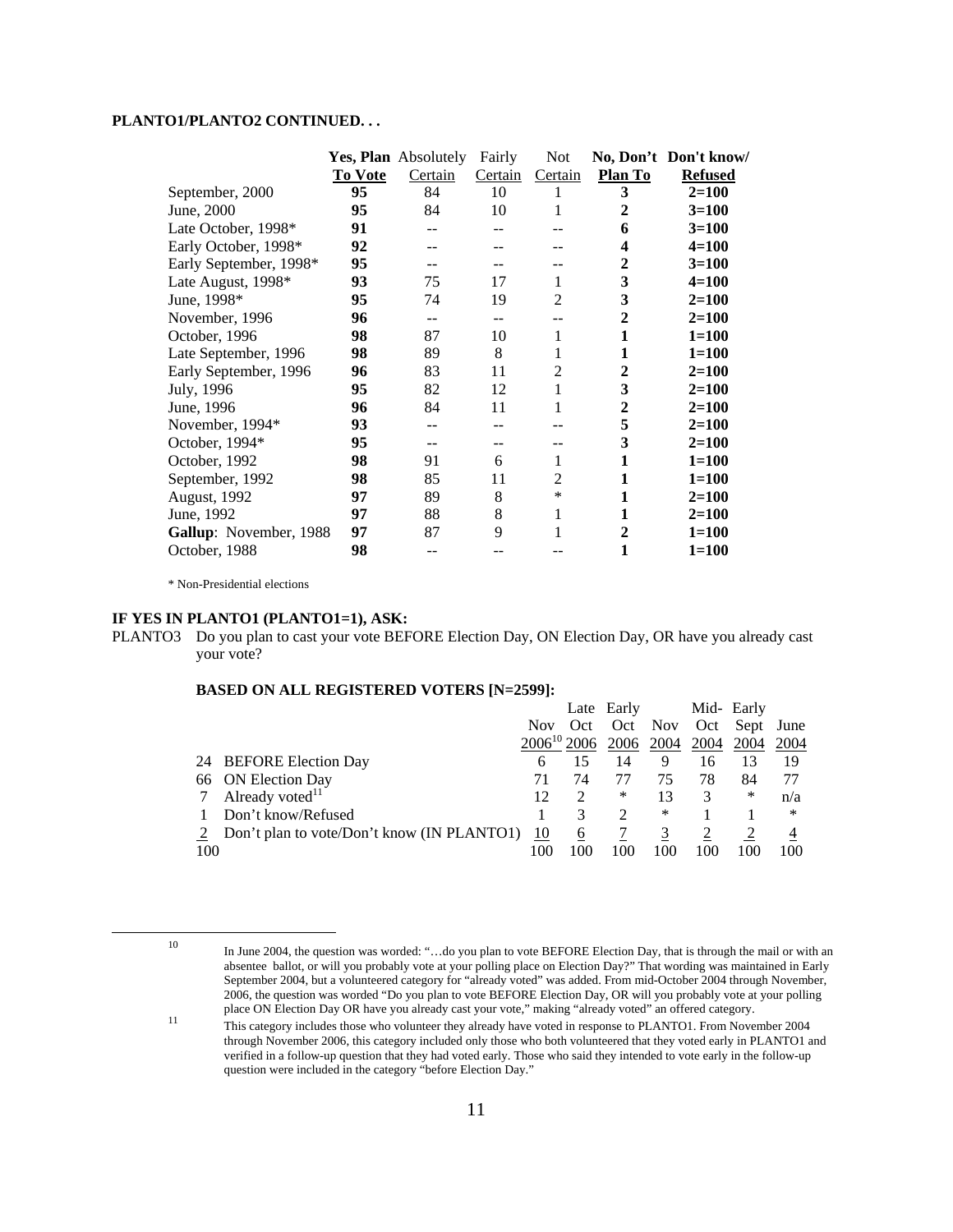#### **ASK FORM 1 REGISTERED VOTERS ONLY (REGICERT=1):**

Q.11F1 Regardless of who you might support, who do you think is most likely to win the presidential election? **[READ AND ROTATE]**?

|                             |             |             |                     |                  | (VOL.)     |
|-----------------------------|-------------|-------------|---------------------|------------------|------------|
|                             | John McCain |             | <b>Barack Obama</b> |                  | Other/DK   |
| Mid-October, 2008           | 17          |             | 61                  |                  | $22=100$   |
| Mid-September, 2008         | 39          |             | 39                  |                  | $22=100$   |
| June, 2008                  | 27          |             | 53                  |                  | $20=100$   |
| April, 2008                 | 42          |             | 47                  |                  | $11=100$   |
| <b>March</b> , 2008         | 38          |             | 50                  |                  | $12=100$   |
| 2004 Election               |             |             |                     |                  |            |
| November, 2004              | 48          | Bush        | 27                  | Kerry            | $25=100$   |
| Mid-October, 2004           | 54          | Bush        | 27                  | Kerry            | $19=100$   |
| Early October, 2004         | 61          | <b>Bush</b> | 27                  | Kerry            | $12=100$   |
| September, 2004             | 60          | Bush        | 22                  | Kerry            | $18=100$   |
| August, 2004                | 44          | Bush        | 37                  | Kerry            | $19=100$   |
| July, 2004                  | 42          | <b>Bush</b> | 38                  | Kerry            | $20=100$   |
| June, 2004                  | 51          | Bush        | 35                  | Kerry            | $14=100$   |
| May, 2004                   | 52          | Bush        | 31                  | Kerry            | $17=100$   |
| Early February, 2004        | 56          | <b>Bush</b> | 32                  | Dem Candidate    | $12=100$   |
| Mid-January, 2004           | 61          | Bush        |                     | 21 Dem Candidate | $18=100$   |
| September, 2003             | 47          | <b>Bush</b> |                     | 34 Dem Candidate | $19=100$   |
| June, 2003                  | 66          | Bush        |                     | 22 Dem Candidate | $12=100$   |
| <b>2000 Election</b>        |             |             |                     |                  |            |
| November, 2000              | 43          | Bush        |                     | 32 Gore          | $25=100$   |
| Late October, 2000          | 48          | Bush        | 38                  | Gore             | $14=100$   |
| Early October, 2000         | 33          | <b>Bush</b> | 46                  | Gore             | $21 = 100$ |
| June, 2000                  | 51          | <b>Bush</b> | 33                  | Gore             | $16=100$   |
| October, 1999               | 70          | Bush        |                     | 23 Gore          | $7=100$    |
| 1996 Election               |             |             |                     |                  |            |
| Late September, $1996^{12}$ | 12          | Dole        | 79                  | Clinton          | $9=100$    |
| Early September, 1996       | 16          | Dole        | 75                  | Clinton          | $9=100$    |
| July, 1996                  | 19          | Dole        | 72                  | Clinton          | $9=100$    |
| 1992 Election               |             |             |                     |                  |            |
| October, 1992               | 30          | Bush, Sr.   | 61                  | Clinton          | $9=100$    |
| March, 1992                 | 72          | Bush, Sr.   | 20                  | Dem Candidate    | $8=100$    |
| February, 1992              | 66          | Bush, Sr.   | 25                  | Dem Candidate    | $9=100$    |
| October, 1991               | 78          | Bush, Sr.   | 11                  | Dem Candidate    | $11 = 100$ |

#### **BASED ON FORM 1 REGISTERED VOTERS [N=1299]:**

#### **NO QUESTION 12**

 <sup>12</sup> In 1996 and October 1992, the question also asked about Ross Perot. Results here are included in the "Other/DK" category.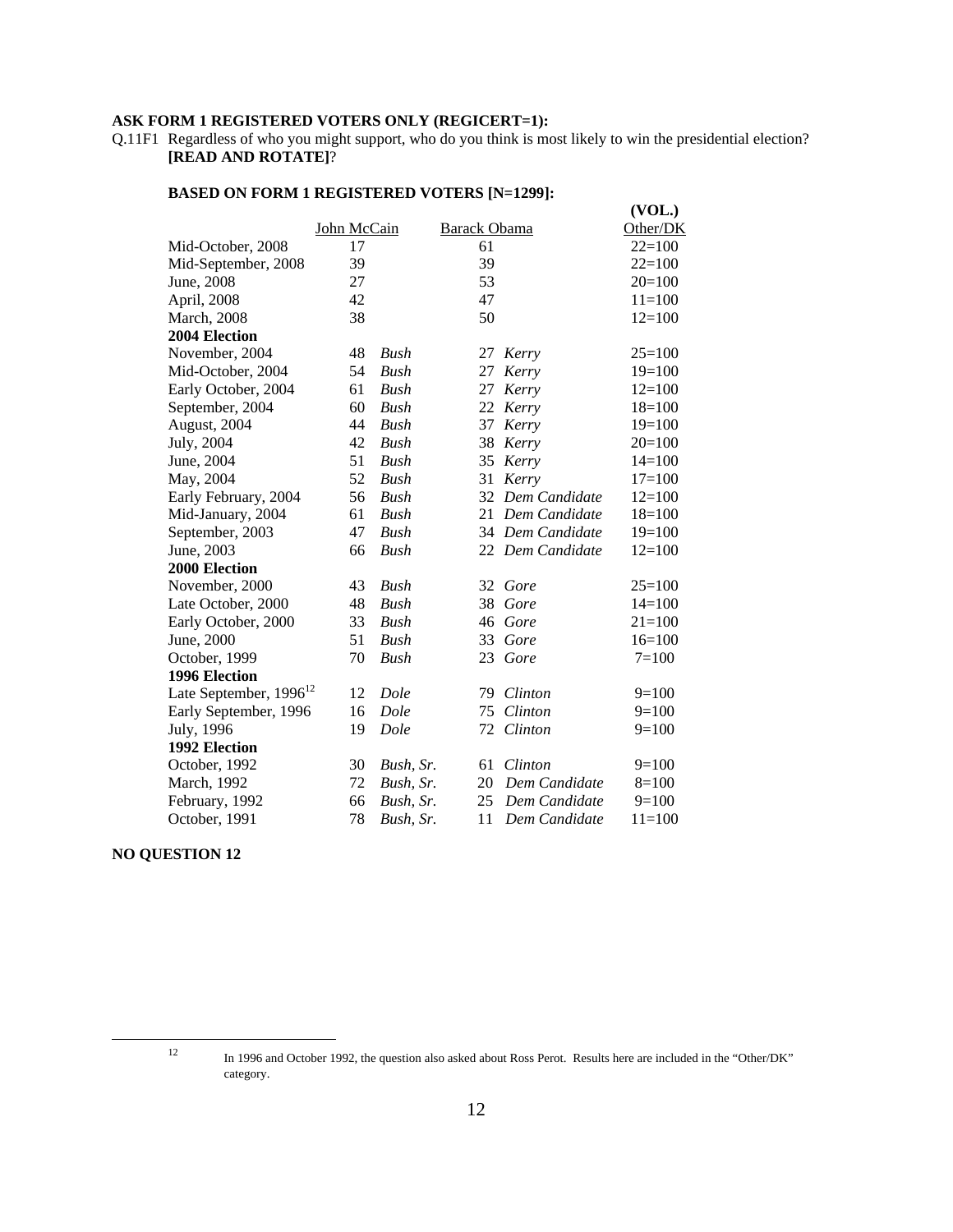#### **ASK ALL FORM 2:**

Q.13F2 As far as making progress on the important issues facing the country is concerned, does it really matter who wins the 2008 presidential election, or will things be pretty much the same regardless of who is elected president?

|     | <b>BASED ON FORM 2 REGISTERED VOTERS [N=1300]:</b>     |                               |           |    |      |          |             |  |
|-----|--------------------------------------------------------|-------------------------------|-----------|----|------|----------|-------------|--|
|     |                                                        |                               |           |    | Mid- |          | Corporation |  |
|     |                                                        | Mid-Sept June June March June |           |    |      |          | Aug         |  |
|     |                                                        | 2008                          | 2008 2004 |    | 2004 | 2000     | <u>1976</u> |  |
| 72  | Really matters who wins the 2008 presidential election | 70                            | 63        | 67 | 70   | 50       | 45          |  |
| 24  | Things will pretty much be the same regardless         | 24                            | 32        | 29 | 26   | 44       | 46          |  |
| 4   | Don't know/Refused (VOL.)                              | O                             |           | 4  | 4    | <u>t</u> | 9           |  |
| 100 |                                                        | 100                           | 100       |    | 100  | 100      | 100         |  |

*General Public*

#### **ASK FORM 2 REGISTERED VOTERS ONLY (REGICERT=1):**

Q.14F2 Have the presidential candidates been talking about the issues that are important to you in this campaign, or not?

#### **BASED ON FORM 2 REGISTERED VOTERS [N=1300]:**

|     |                           | Mid-Sept Sept |      | Sept | Oct  |
|-----|---------------------------|---------------|------|------|------|
|     |                           | 2008          | 2004 | 2000 | 1996 |
| 79  | Yes                       | 72            | 64   | 72   | 59   |
| 18  | Nο                        | 23            | 31   | 22   | 35   |
| 3   | Don't know/Refused (VOL.) |               |      |      |      |
| 100 |                           | 100           | 100  | 100  | 100  |

# **ASK FORM 2 REGISTERED VOTERS (REGICERT=1):**

# **ROTATE Q.15F2 WITH Q.16F2**

Q.15F2 As I name some traits, please tell me whether you think each one describes Barack Obama. First, **[INSERT FIRST ITEM; RANDOMIZE]** do you think of Barack Obama as **[FIRST ITEM]** or not? Do you think of Obama as **[NEXT ITEM]** or not? **[INTERVIEWER INSTRUCTION: IF RESPONDENT SAYS THEY DON'T KNOW CANDIDATE WELL ENOUGH ENTER AS DON'T KNOW AND EMPHASIZE THAT THAT IS A LEGITIMATE ANSWER]**

#### **BASED ON FORM 2 REGISTERED VOTERS [N=1300]:**

|      |                     | Yes, describes | Don't Know/ |           |
|------|---------------------|----------------|-------------|-----------|
|      |                     | Obama          | No          | Refused   |
| a.F2 | Patriotic           |                |             |           |
|      | Mid-October, 2008   | 67             | 26          | $7 = 100$ |
|      | Mid-September, 2008 | 65             | 29          | $6=100$   |
|      | April, 2008         | 61             | 32          | $7=100$   |
|      | <b>March</b> , 2008 | 64             | 27          | $9=100$   |
| b.F2 | Honest              |                |             |           |
|      | Mid-October, 2008   | 63             | 29          | $8=100$   |
|      | Mid-September, 2008 | 64             | 28          | $8=100$   |
|      | April, 2008         | 61             | 30          | $9=100$   |
|      | <b>March</b> , 2008 | 65             | 25          | $10=100$  |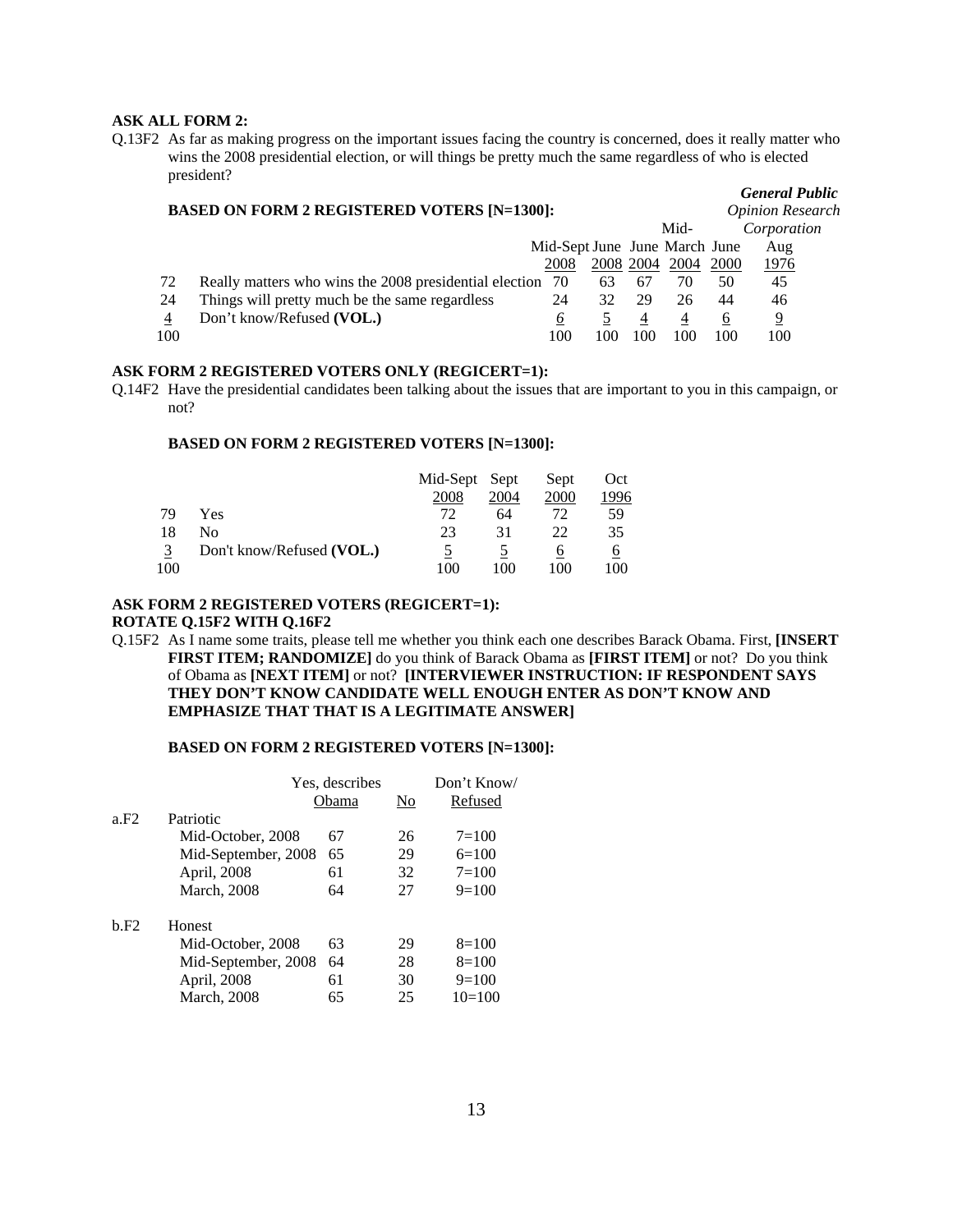#### **Q.15F2 CONTINUED…**

|      |                      | Yes, describes |    | Don't Know/ |
|------|----------------------|----------------|----|-------------|
|      |                      | Obama          | No | Refused     |
| c.F2 | Down-to-earth        |                |    |             |
|      | Mid-October, 2008    | 71             | 25 | $4=100$     |
|      | Mid-September, 2008  | 65             | 30 | $5=100$     |
|      | April, 2008          | 60             | 35 | $5=100$     |
|      | <b>March</b> , 2008  | 67             | 25 | $8=100$     |
| d.F2 | Inspiring            |                |    |             |
|      | Mid-October, 2008    | 71             | 26 | $3=100$     |
|      | Mid-September, 2008  | 71             | 26 | $3=100$     |
|      | April, 2008          | 66             | 31 | $3=100$     |
|      | <b>March</b> , 2008  | 70             | 26 | $4=100$     |
| e.F2 | Well-qualified       |                |    |             |
|      | Mid-October, 2008    | 53             | 42 | $5=100$     |
|      | Mid-September, 2008  | 47             | 48 | $5=100$     |
| f.F2 | Risky                |                |    |             |
|      | Mid-October, 2008    | 49             | 46 | $5=100$     |
|      | Mid-September, 2008  | 51             | 44 | $5=100$     |
| g.F2 | Having poor judgment |                |    |             |
|      | Mid-October, 2008    | 29             | 62 | $9=100$     |

#### **ASK FORM 2 REGISTERED VOTERS (REGICERT=1): ROTATE Q.15F2 WITH Q.16F2**

Q.16F2 As I name some traits, please tell me whether you think each one describes John McCain. First, **[INSERT FIRST ITEM; RANDOMIZE]** do you think of John McCain as **[FIRST ITEM]** or not? Do you think of McCain as **[NEXT ITEM]** or not? **[INTERVIEWER INSTRUCTION: IF RESPONDENT SAYS THEY DON'T KNOW CANDIDATE WELL ENOUGH ENTER AS DON'T KNOW AND EMPHASIZE THAT THAT IS A LEGITIMATE ANSWER]**

#### **BASED ON FORM 2 REGISTERED VOTERS [N=1300]:**

|      |                     | Yes, describes | Don't Know/ |           |
|------|---------------------|----------------|-------------|-----------|
|      |                     | McCain         | No          | Refused   |
| a.F2 | Patriotic           |                |             |           |
|      | Mid-October, 2008   | 89             | 7           | $4=100$   |
|      | Mid-September, 2008 | 91             | 6           | $3=100$   |
|      | April, 2008         | 90             | 7           | $3=100$   |
| b.F2 | Honest              |                |             |           |
|      | Mid-October, 2008   | 61             | 32          | $7 = 100$ |
|      | Mid-September, 2008 | 62             | 30          | $8=100$   |
|      | April, 2008         | 65             | 26          | $9=100$   |
| c.F2 | Down-to-earth       |                |             |           |
|      | Mid-October, 2008   | 54             | 42          | $4=100$   |
|      | Mid-September, 2008 | 56             | 39          | $5=100$   |
|      | April, 2008         | 60             | 33          | $7=100$   |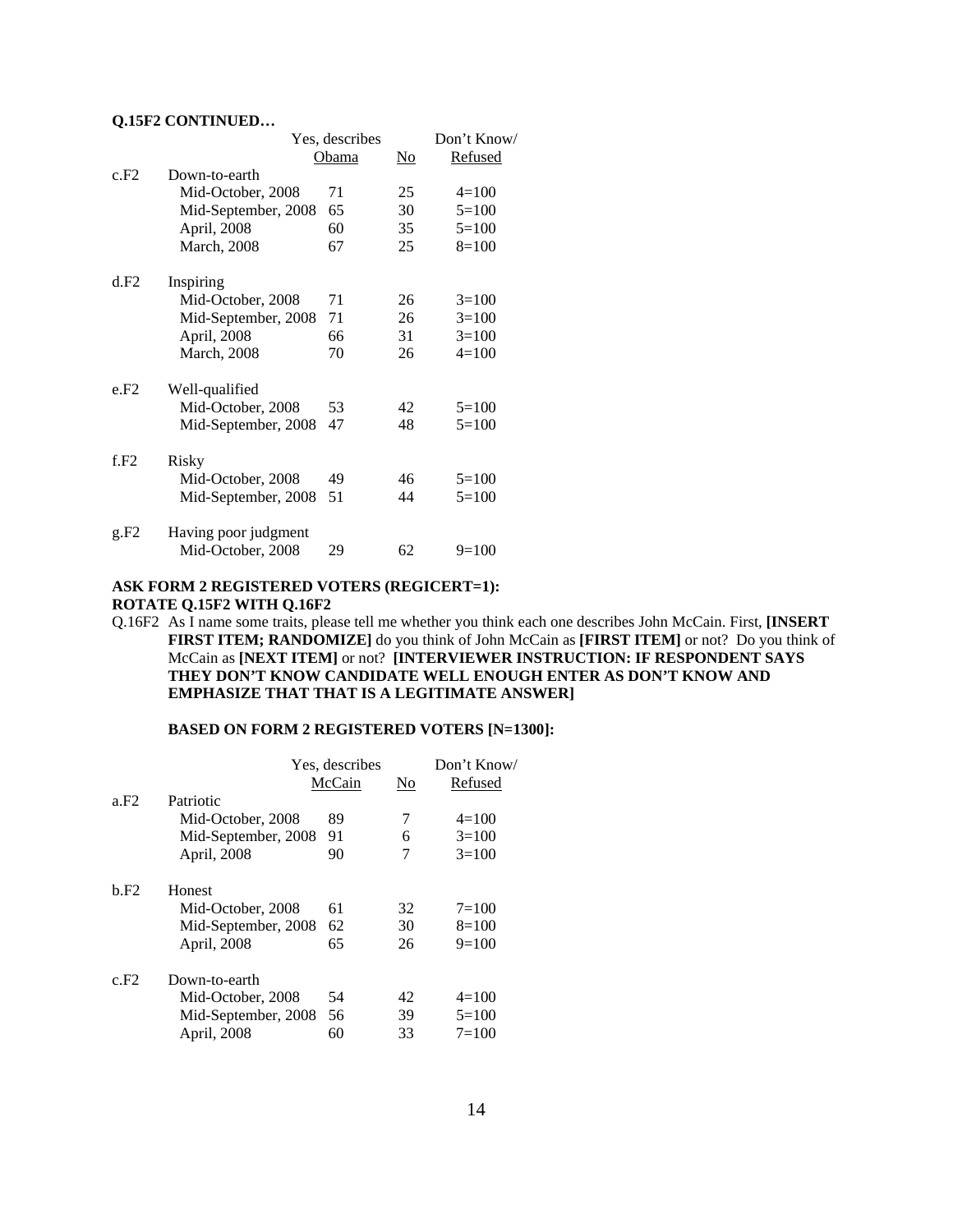#### **Q.16F2 CONTINUED…**

|      |                      | Yes, describes |    |           |  |  |
|------|----------------------|----------------|----|-----------|--|--|
|      |                      | McCain         | No | Refused   |  |  |
| d.F2 | Inspiring            |                |    |           |  |  |
|      | Mid-October, 2008    | 37             | 59 | $4=100$   |  |  |
|      | Mid-September, 2008  | 43             | 53 | $4=100$   |  |  |
|      | April, 2008          | 39             | 55 | $6=100$   |  |  |
| e.F2 | Well-qualified       |                |    |           |  |  |
|      | Mid-October, 2008    | 72             | 23 | $5=100$   |  |  |
|      | Mid-September, 2008  | 75             | 20 | $5=100$   |  |  |
| f.F2 | Risky                |                |    |           |  |  |
|      | Mid-October, 2008    | 49             | 47 | $4 = 100$ |  |  |
|      | Mid-September, 2008  | 46             | 48 | $6=100$   |  |  |
| g.F2 | Having poor judgment |                |    |           |  |  |
|      | Mid-October, 2008    | 41             | 53 | $6=100$   |  |  |

#### **ASK ALL FORM 2:**

Q.17F2 Now a different kind of question about how conservative, moderate, or liberal the candidates are. From what you've read and heard, would you say **[INSERT NAME, RANDOMIZE]** is very conservative, conservative, moderate, liberal, or very liberal? How about **[NEXT NAME]**? **[IF NECESSARY:** From what you've read and heard, would you say **[NAME]** is very conservative, conservative, moderate, liberal, or very liberal?**]** 

|      |                   |                |                           |                  |    |                | (VOL.)     |
|------|-------------------|----------------|---------------------------|------------------|----|----------------|------------|
|      |                   | Very           |                           |                  |    | Very           | Don't      |
|      |                   |                | Conservative Conservative | Moderate Liberal |    | Liberal        | Know       |
| a.F2 | Barack Obama      |                |                           |                  |    |                |            |
|      | Mid-October, 2008 | 5              | 11                        | 23               | 33 | 19             | $9=100$    |
|      | April, 2008       | $\overline{4}$ | 11                        | 21               | 33 | 20             | $11 = 100$ |
|      | January, 2008     | 4              | 10                        | 23               | 33 | 13             | $17 = 100$ |
| b.F2 | John McCain       |                |                           |                  |    |                |            |
|      | Mid-October, 2008 | 12             | 41                        | 24               | 7  | 4              | $12=100$   |
|      | April, 2008       | 10             | 38                        | 27               | 8  | 4              | $13=100$   |
|      | January, 2008     | 7              | 35                        | 27               | 10 | $\overline{2}$ | $19=100$   |
| c.F2 | Sarah Palin       |                |                           |                  |    |                |            |
|      | Mid-October, 2008 | 24             | 31                        | 16               | 7  | $\overline{4}$ | $18=100$   |
| d.F2 | Joe Biden         |                |                           |                  |    |                |            |
|      | Mid-October, 2008 | 3              | 11                        | 30               | 28 | 9              | $19=100$   |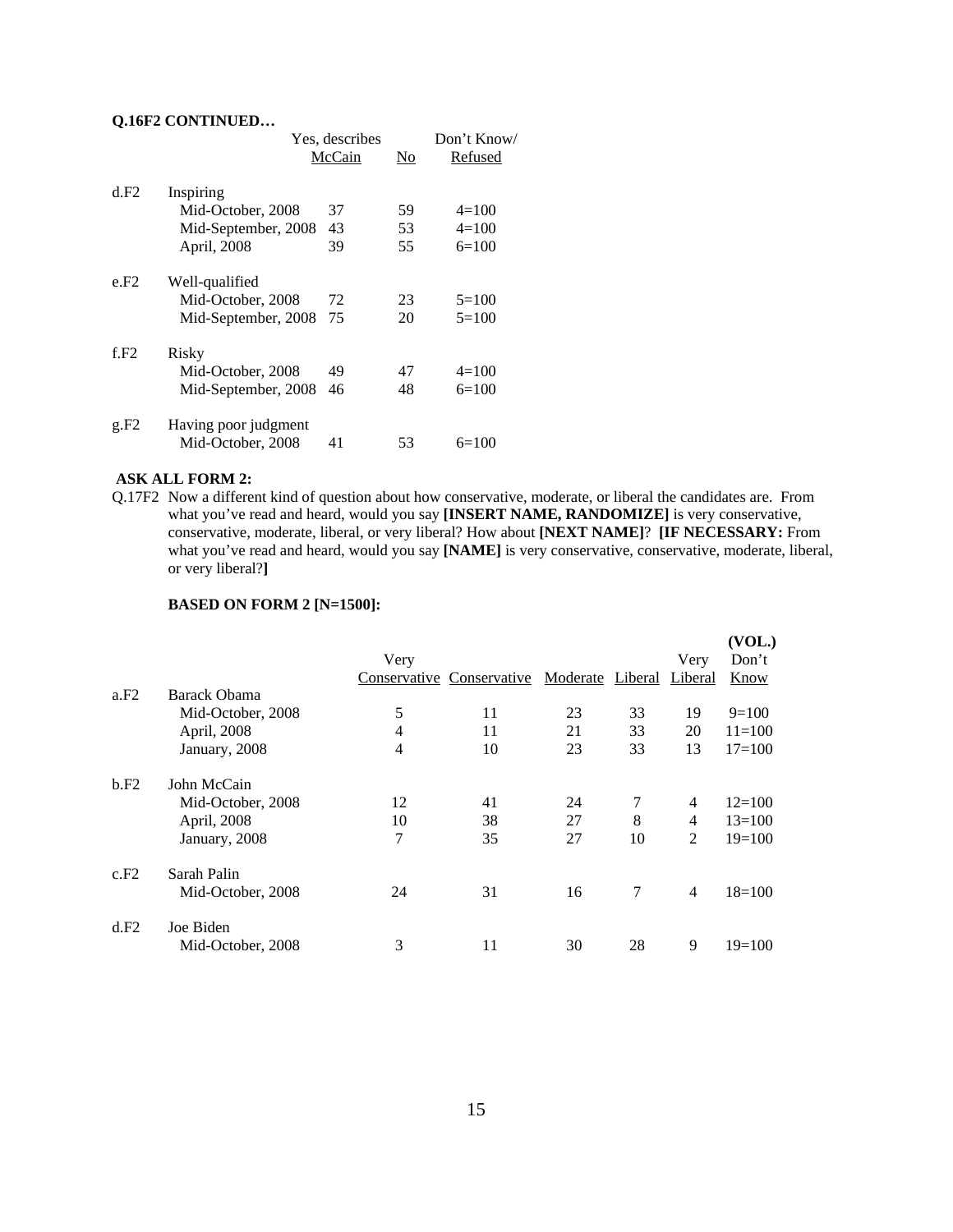### **ASK FORM 1 REGISTERED VOTERS (REGICERT=1):**

Q.18F1 Regardless of who you support, which one of the presidential candidates — **[ROTATE ORDER OF CANDIDATES]** John McCain or Barack Obama — do you think would do the best job of **[INSERT ITEM; RANDOMIZE; OBSERVE QUARTER FORM SPLITS]**?

And who do you think would do the best job of **[INSERT NEXT ITEM]**?

# **IF RESPONDENT MENTIONS ANYONE OTHER THAN MCCAIN OR OBAMA PROBE ONCE:**

"If you had to choose between McCain and Obama. . . "?**]** 

| <b>BASED ON FORM 1</b> |                                    | John        | <b>Barack</b> | (VOL.)           | (VOL.)     |          |
|------------------------|------------------------------------|-------------|---------------|------------------|------------|----------|
|                        | <b>REGISTERED VOTERS [N=1299]:</b> |             | Obama         | Neither          | DK/Ref.    |          |
| a.F1                   | Improving economic conditions      |             |               |                  |            |          |
|                        | Mid-October, 2008                  | 32          | 53            | $\sqrt{5}$       | $10=100$   |          |
|                        | Late September, 2008               | 33          | 51            | $\sqrt{6}$       | $10=100$   |          |
|                        | Mid-September, 2008                | 38          | 47            | $\sqrt{5}$       | $10=100$   |          |
|                        | July, 2008                         | 32          | 47            | $\boldsymbol{7}$ | $14=100$   |          |
|                        | June, 2008                         | 31          | 51            | $\,$ 8 $\,$      | $10=100$   |          |
|                        | Late May`, 2008                    | 36          | 51            | $\overline{4}$   | $9=100$    |          |
|                        | April, 2008                        | 33          | 53            | $\bf 8$          | $6=100$    |          |
|                        | Bush/Kerry Mid-October, 2004       | 40          | 47            | $\overline{4}$   | $9=100$    |          |
|                        | Early October, 2004                | 40          | 46            | 5                | $9=100$    |          |
|                        | September, 2004                    | 42          | 45            | $\overline{4}$   | $9=100$    |          |
|                        | August, 2004                       | 37          | 52            | $\mathfrak{Z}$   | $8=100$    |          |
|                        | Bush/Kerry May, 2004               | 38          | 48            | 5                | $9=100$    |          |
|                        | Late March, 2004                   | 39          | 44            | $\sqrt{6}$       | $11=100$   |          |
|                        | Mid-March, 2004                    | 37          | 53            | $\overline{c}$   | $8=100$    |          |
| <b>Bush/Gore</b>       | Mid-October, 2000                  | 37          | 49            | 3                | $11 = 100$ |          |
|                        | Early October, 2000                | 35          | 47            | 6                | $12=100$   |          |
|                        | September, 2000                    | 38          | 46            | $\sqrt{5}$       | $11=100$   |          |
|                        | June, 2000                         | 38          | 41            | 5                | $16=100$   |          |
|                        | March, 2000                        | 42          | 46            | $\overline{4}$   | $8=100$    |          |
|                        | Dole/Clinton September, 1996       | 35          | 49            | $\bf 8$          | $8=100$    |          |
|                        | July, 1996                         | 38          | 45            | 8                | $9=100$    |          |
|                        | <b>TREND FOR COMPARISON</b>        | <b>Bush</b> | Clinton       | Perot            | Neither    | DK/Ref.  |
|                        | <b>Bush/Clinton October, 1992</b>  | 26          | 41            | 16               | 5          | $12=100$ |
| b.F1                   | Making wise decisions about        | John        | <b>Barack</b> | (VOL.)           | (VOL.)     |          |
|                        | what to do in Iraq                 | McCain      | Obama         | Neither          | DK/Ref.    |          |
|                        | Mid-October, 2008                  | 42          | 48            | $\overline{c}$   | $8=100$    |          |
|                        | Late September, 2008               | 48          | 43            | $\mathfrak{Z}$   | $6=100$    |          |
|                        | Mid-September, 2008                | 48          | 41            | $\overline{4}$   | $7=100$    |          |
|                        | July, 2008                         | 44          | 41            | 3                | $12=100$   |          |
|                        | June, 2008                         | 47          | 41            | $\overline{4}$   | $8=100$    |          |
|                        | Late May, 2008                     | 46          | 43            | $\sqrt{2}$       | $9=100$    |          |
|                        | April, 2008                        | 50          | 38            | $\sqrt{5}$       | $7=100$    |          |
|                        | Bush/Kerry Mid-October, 2004       | 47          | 41            | $\overline{4}$   | $8=100$    |          |
|                        | Early October, 2004                | 50          | 40            | $\sqrt{2}$       | $8=100$    |          |
|                        | September, 2004                    | 51          | 39            | $\mathfrak{Z}$   | $7 = 100$  |          |
|                        | August, 2004                       | 44          | 46            | $\mathfrak{Z}$   | $7 = 100$  |          |
|                        | May, 2004                          | 44          | 41            | $\overline{4}$   | $11=100$   |          |
|                        | Late March, 2004                   | 49          | 37            | $\overline{4}$   | $10=100$   |          |
|                        | Mid-March, 2004                    | 47          | 45            | $\overline{2}$   | $6=100$    |          |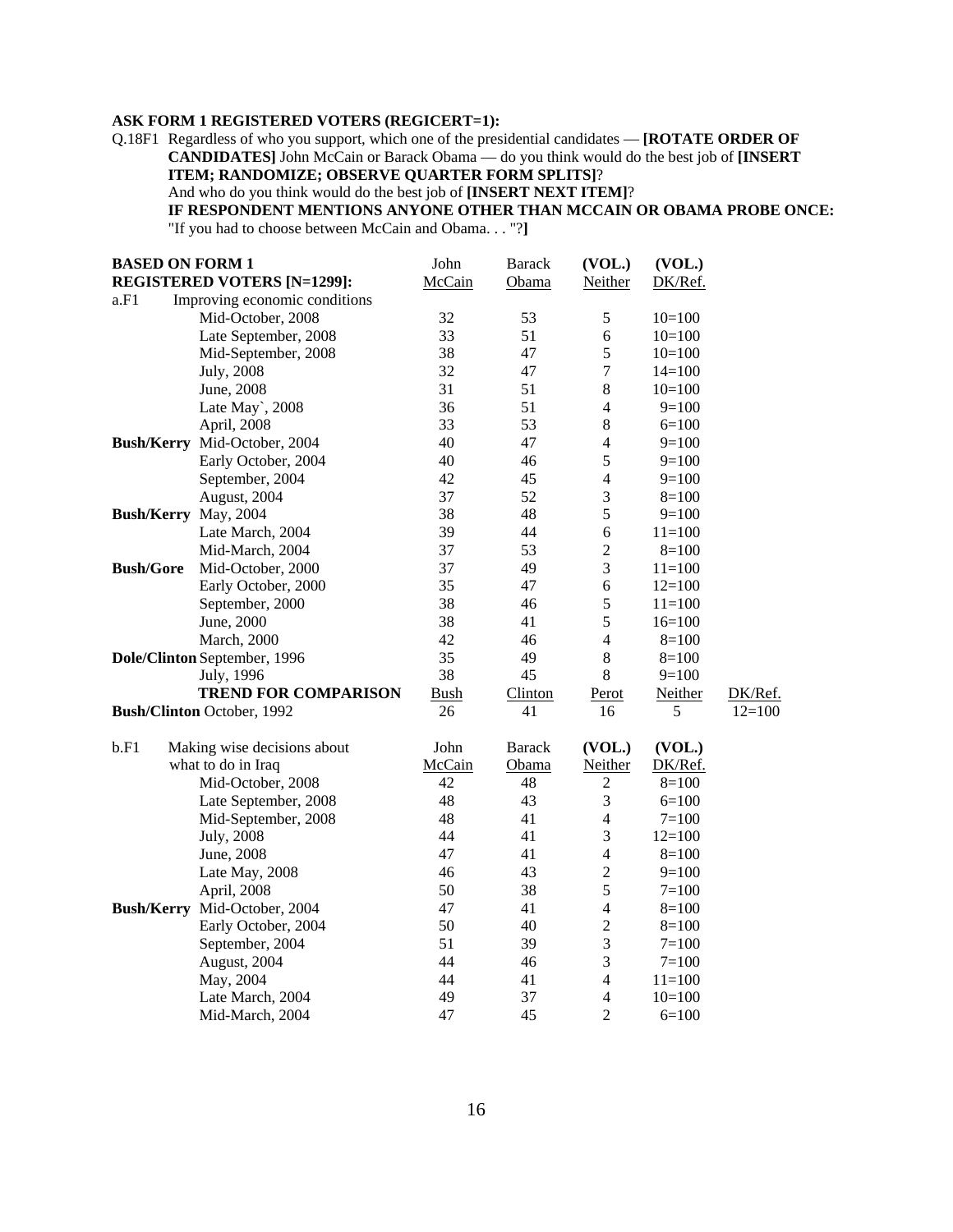# **Q.18F1 CONTINUED…**

|                    | <b>BASED ON FORM 1a</b>                   | John        | <b>Barack</b>  | (VOL.)                   | (VOL.)    |          |
|--------------------|-------------------------------------------|-------------|----------------|--------------------------|-----------|----------|
|                    | <b>REGISTERED VOTERS: [N=651]</b>         | McCain      | Obama          | Neither                  | DK/Ref.   |          |
| c.F <sub>1</sub> a | Making wise decisions about               |             |                |                          |           |          |
|                    | foreign policy                            |             |                |                          |           |          |
|                    | Mid-October, 2008                         | 45          | 44             | $\mathbf{1}$             | $10=100$  |          |
|                    | Late September, 2008                      | 49          | 42             | $\mathbf{2}$             | $7 = 100$ |          |
|                    | Mid-September, 2008                       | 51          | 40             | $\boldsymbol{2}$         | $7=100$   |          |
|                    | July, 2008                                | 43          | 42             | $\boldsymbol{2}$         | $13=100$  |          |
|                    | Bush/Kerry September, 2004                | 53          | 37             | $\mathfrak{Z}$           | $7 = 100$ |          |
|                    | August, 2004                              | 43          | 47             | $\overline{2}$           | $8=100$   |          |
|                    | May, 2004                                 | 43          | 42             | $\overline{4}$           | $11=100$  |          |
|                    | Late March, 2004                          | 44          | 38             | 4                        | $14=100$  |          |
|                    | Mid-March, 2004                           | 44          | 45             | 3                        | $8=100$   |          |
| <b>Bush/Gore</b>   | <b>March</b> , 2000                       | 40          | 46             | $\overline{4}$           | $10=100$  |          |
|                    | Dole/Clinton Early September, 1996        | 39          | 44             | $\tau$                   | $10=100$  |          |
|                    | July, 1996                                | 42          | 42             | 5                        | $11=100$  |          |
|                    | <b>TREND FOR COMPARISON</b>               | <b>Bush</b> | <b>Clinton</b> | Perot                    | Neither   | DK/Ref.  |
|                    | <b>Bush/Clinton</b> October, 1992         | 53          | 27             | 6                        | 3         | $11=100$ |
|                    |                                           |             |                |                          |           |          |
|                    | <b>BASED ON FORM 1</b>                    |             |                |                          |           |          |
|                    | <b>REGISTERED VOTERS: [N=1299]</b>        |             |                |                          |           |          |
| d.F1               | Defending the country from future         | John        | <b>Barack</b>  | (VOL.)                   | (VOL.)    |          |
|                    | terrorist attacks                         | McCain      | Obama          | <b>Neither</b>           | DK/Ref.   |          |
|                    | Mid-October, 2008                         | 49          | 38             | 3                        | $10=100$  |          |
|                    | Late September, 2008                      | 53          | 36             | 3                        | $8=100$   |          |
|                    | Mid-September, 2008                       | 56          | 31             | $\overline{4}$           | $9=100$   |          |
|                    | July, 2008                                | 48          | 33             | 5                        | $14=100$  |          |
|                    | June, 2008                                | 55          | 31             | 5                        | $9=100$   |          |
|                    | April, 2008                               | 63          | 26             | 5                        | $6=100$   |          |
|                    | Bush/Kerry Mid-October, 2004              | 53          | 35             | $\overline{\mathbf{4}}$  | $8=100$   |          |
|                    | Early October, 2004                       | 57          | 32             | $\mathfrak 3$            | $8=100$   |          |
|                    | September, 2004                           | 58          | 31             | $\mathfrak{Z}$           | $8=100$   |          |
|                    | August, 2004                              | 49          | 39             | $\overline{\mathcal{L}}$ | $8=100$   |          |
|                    | May, 2004                                 | 52          | 33             | 5                        | $10=100$  |          |
|                    | Late March, 2004                          | 53          | 29             | $\overline{4}$           | $14=100$  |          |
|                    | Mid-March, 2004                           | 57          | 32             | 4                        | $7=100$   |          |
| e.F1               | Dealing with the nation's energy problems |             |                |                          |           |          |
|                    | Mid-October, 2008                         | 34          | 53             | 4                        | $9=100$   |          |
|                    | Late September, 2008                      | 36          | 52             | 4                        | $8=100$   |          |
|                    | Mid-September, 2008                       | 40          | 46             | 4                        | $10=100$  |          |
|                    | Late May, 2008                            | 33          | 51             | 5                        | $11=100$  |          |
|                    |                                           |             |                |                          |           |          |
| f.F1               | Dealing with taxes                        |             |                |                          |           |          |
|                    | Mid-October, 2008                         | 35          | 50             | 5                        | $10=100$  |          |
|                    | Late-September, 2008                      | 36          | 49             | 6                        | $9=100$   |          |
|                    | Mid-September, 2008                       | 39          | 44             | $\mathfrak s$            | $12=100$  |          |
|                    | June, 2008                                | 36          | 47             | 6                        | $11=100$  |          |
|                    | Late May, 2008                            | 44          | 39             | 5                        | $12=100$  |          |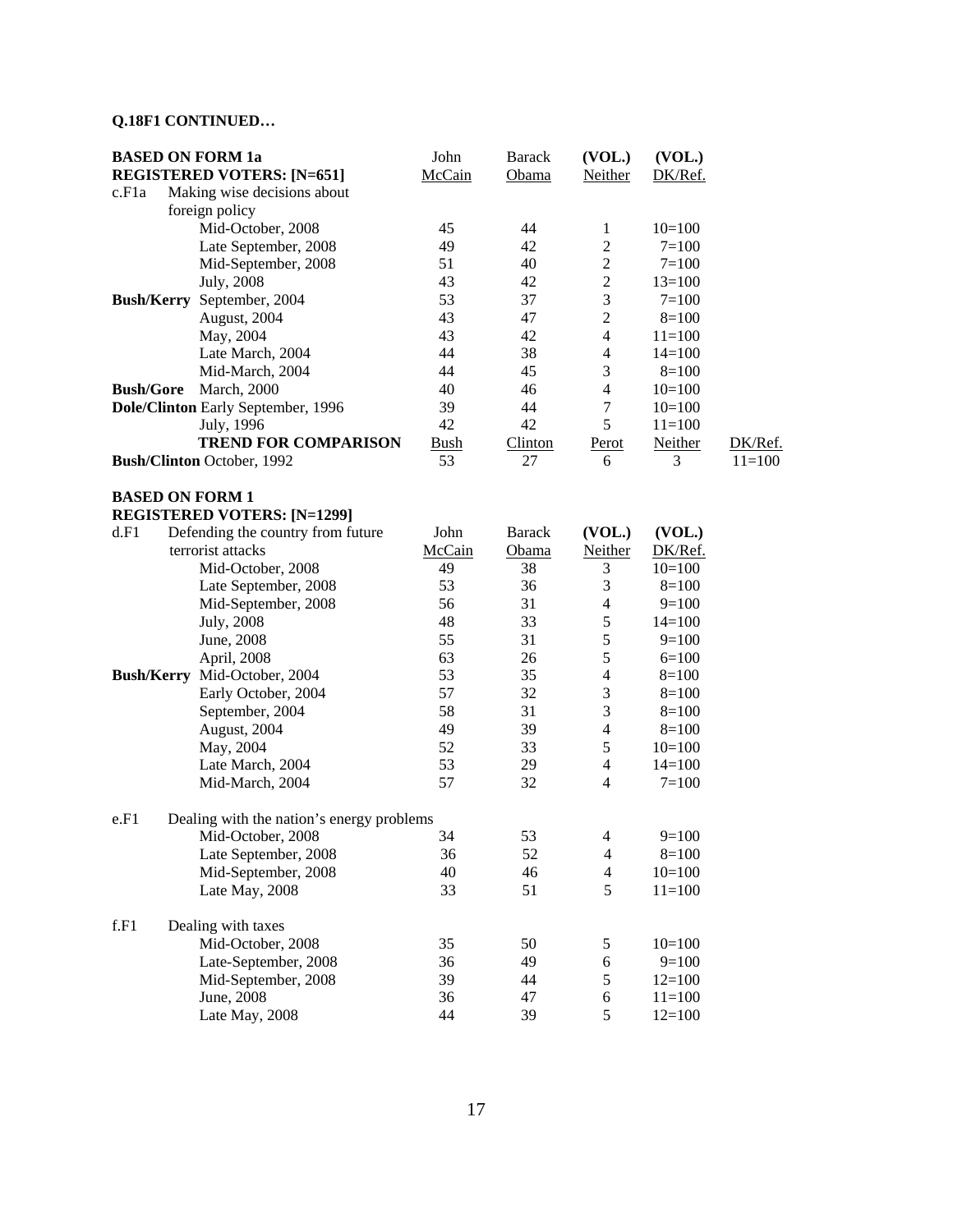| Q.18F1 CONTINUED   |                                        | John        | <b>Barack</b>  | (VOL.)         | (VOL.)     |          |
|--------------------|----------------------------------------|-------------|----------------|----------------|------------|----------|
|                    |                                        | McCain      | Obama          | Neither        | DK/Ref.    |          |
| <b>Bush/Gore</b>   | Late October, 2000                     | 45          | 41             | 5              | $9=100$    |          |
|                    | Mid-October, 2000                      | 41          | 42             | 5              | $12=100$   |          |
|                    | Early October, 2000                    | 39          | 42             | 6              | $13=100$   |          |
|                    | September, 2000                        | 41          | 41             | 5              | $13=100$   |          |
|                    | June, 2000                             | 41          | 34             | $\tau$         | $18=100$   |          |
|                    | <b>March</b> , 2000                    | 40          | 44             | 5              | $11=100$   |          |
|                    | <b>TREND FOR COMPARISON</b>            |             |                |                |            |          |
|                    | Cutting taxes                          |             |                |                |            |          |
|                    | Dole/Clinton September, 1996           | 42          | 34             | 14             | $10=100$   |          |
|                    | July, 1996                             | 42          | 35             | 12             | $11=100$   |          |
|                    | <b>TREND FOR COMPARISON</b>            |             |                |                |            |          |
|                    |                                        | <b>Bush</b> | <b>Clinton</b> | <u>Perot</u>   | Neither    | DK/Ref.  |
|                    | Not increasing taxes                   |             |                |                |            |          |
|                    | Bush/ClintonOctober, 1992              | 35          | 25             | $8\,$          | 16         | $16=100$ |
|                    |                                        |             |                |                |            |          |
| g.F1               | Reflecting your views on social issues | John        | <b>Barack</b>  | (VOL.)         | (VOL.)     |          |
|                    | like abortion and gay rights           | McCain      | Obama          | <b>Neither</b> | DK/Ref.    |          |
|                    | Mid-October, 2008                      | 36          | 51             | 4              | $9=100$    |          |
|                    | Mid-September, 2008                    | 39          | 45             | 5              | $11=100$   |          |
|                    | Late May, 2008                         | 34          | 48             | 5              | $13=100$   |          |
|                    |                                        |             |                |                |            |          |
|                    | <b>BASED ON FORM 1a</b>                |             |                |                |            |          |
|                    | <b>REGISTERED VOTERS: [N=651]</b>      |             |                |                |            |          |
| h.F1a              | Improving education                    |             |                |                |            |          |
|                    | Mid-October, 2008                      | 27          | 56             | 4              | $13=100$   |          |
|                    | Mid-September, 2008                    | 32          | 51             | 5              | $12=100$   |          |
|                    | Bush/Kerry September, 2004             | 43          | 43             | 5              | $9=100$    |          |
|                    | August, 2004                           | 36          | 53             | 3              | $8=100$    |          |
|                    | May, 2004                              | 35          | 50             | 5              | $10=100$   |          |
|                    | Late March, 2004                       | 39          | 43             | $\mathfrak s$  | $13=100$   |          |
|                    | Mid-March, 2004                        | 36          | 52             | 3              | $9=100$    |          |
| <b>Bush/Gore</b>   | Late-October, 2000                     | 41          | 45             | $\overline{4}$ | $10=100$   |          |
|                    | Mid-October, 2000                      | 40          | 46             | 3              | $11=100$   |          |
|                    | Early October, 2000                    | 41          | 43             | $\sqrt{6}$     | $10=100$   |          |
|                    | September, 2000                        | 39          | 45             | 4              | $12=100$   |          |
|                    | June, 2000                             | 34          | 44             | 5              | $17=100$   |          |
|                    | <b>March</b> , 2000                    | 42          | 44             | 3              | $11=100$   |          |
|                    | Dole/Clinton September, 1996           | 29          | 57             | 5              | $9=100$    |          |
|                    | July, 1996                             | 28          | 55             | 6              | $11 = 100$ |          |
|                    | <b>TREND FOR COMPARISON</b>            | <b>Bush</b> | <b>Clinton</b> | Perot          | Neither    | DK/Ref.  |
|                    | Bush/ClintonOctober, 1992              | 28          | 46             | 9              | 5          | $12=100$ |
|                    |                                        |             |                |                |            |          |
| i.F <sub>1</sub> a | Dealing with environmental issues      |             |                |                |            |          |
|                    | Mid-October, 2008                      | 28          | 57             | 3              | $12=100$   |          |
|                    | Mid-September, 2008                    | 32          | 53             | 5              | $10=100$   |          |
|                    | <b>TREND FOR COMPARISON</b>            |             |                |                |            |          |
|                    |                                        |             |                |                |            |          |
|                    | Protecting the environment             |             |                |                |            |          |
| <b>Bush/Gore</b>   | September, 2000                        | 24          | 58             | 4              | $14=100$   |          |
|                    | <b>March</b> , 2000                    | 24          | 61             | 4              | $11 = 100$ |          |
|                    | Dole/Clinton July, 1996                | 24          | 58             | 6              | $12=100$   |          |
|                    | <b>TREND FOR COMPARISON</b>            | <u>Bush</u> | <b>Clinton</b> | Perot          | Neither    | DK/Ref   |
|                    | Bush/ClintonOctober, 1992              | 24          | 50             | 5              | 6          | $16=100$ |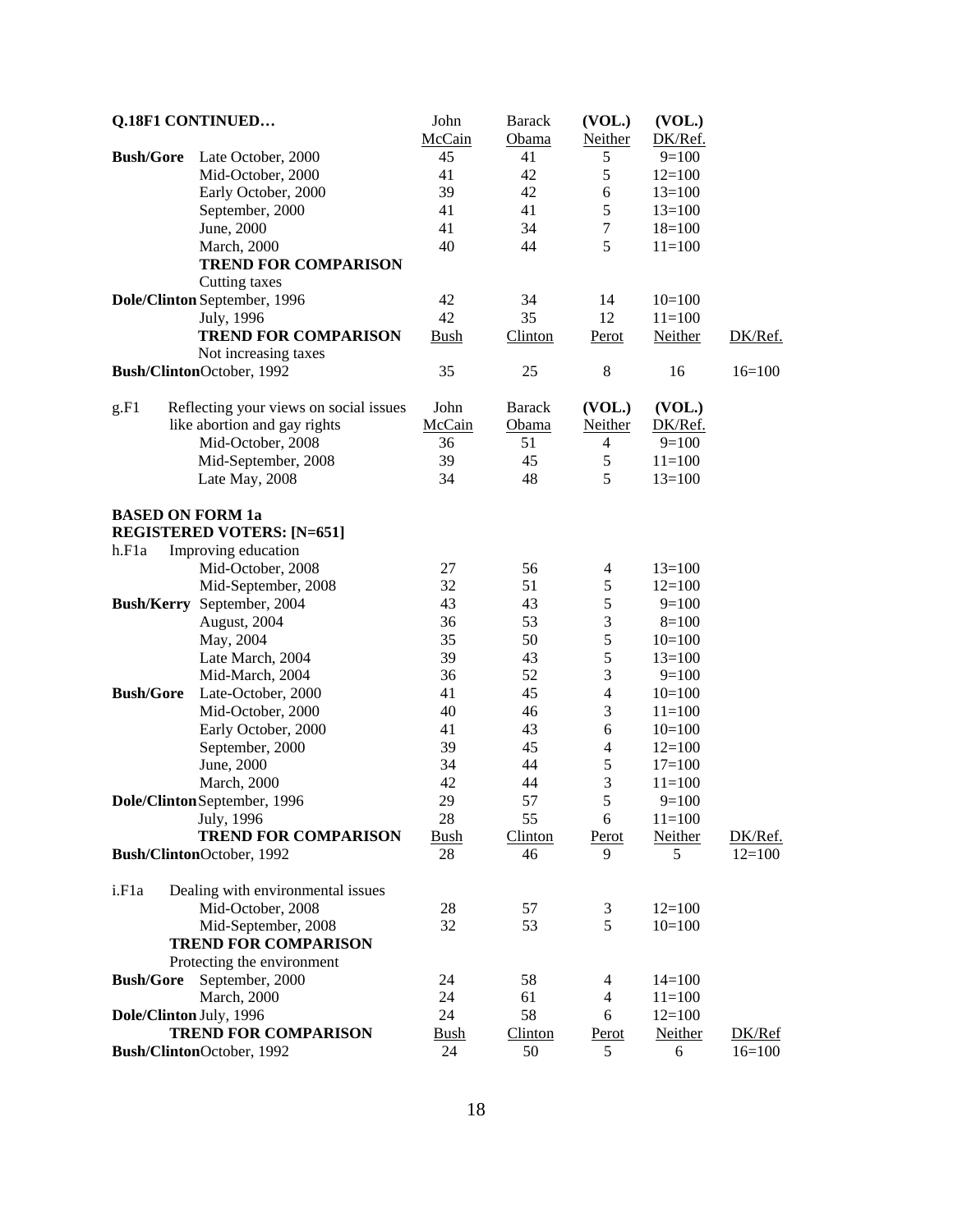# **Q.18F1 CONTINUED…**

|                  | <b>BASED ON FORM 1b</b>                 |        | <b>Barack</b> | (VOL.)           | (VOL.)     |
|------------------|-----------------------------------------|--------|---------------|------------------|------------|
|                  | <b>REGISTERED VOTERS: [N=648]</b>       | McCain | Obama         | Neither          | DK/Ref.    |
| j.F1b            | Improving the health care system        |        |               |                  |            |
|                  | Mid-October, 2008                       | 27     | 57            | 6                | $10=100$   |
|                  | Mid-September, 2008                     | 31     | 52            | $\tau$           | $10=100$   |
|                  | Late May, 2008                          | 32     | 49            | 6                | $13=100$   |
|                  | Bush/Kerry Early October, 2004          | 31     | 49            | 8                | $12=100$   |
|                  | September 22-26, 2004                   | 32     | 48            | $\boldsymbol{7}$ | $13=100$   |
|                  | Early September, 2004                   | 32     | 50            | 8                | $10=100$   |
|                  | August, 2004                            | 29     | 55            | 5                | $11 = 100$ |
|                  | May, 2004                               | 29     | 51            | $\tau$           | $13=100$   |
|                  | Late March, 2004                        | 33     | 46            | $\sqrt{6}$       | $15=100$   |
|                  | Mid-March, 2004                         | 29     | 57            | 4                | $10=100$   |
| <b>Bush/Gore</b> | Late-October, 2000                      | 38     | 47            | 5                | $10=100$   |
|                  | Mid-October, 2000                       | 37     | 48            | $\overline{4}$   | $11=100$   |
|                  | Early October, 2000                     | 36     | 49            | 5                | $10=100$   |
|                  | September, 2000                         | 32     | 51            | 6                | $11=100$   |
|                  | June, 2000                              | 31     | 44            | 6                | $19=100$   |
|                  | March, 2000                             | 31     | 51            | 6                | $12 = 100$ |
|                  |                                         |        |               |                  |            |
| k.F1b            | Dealing with immigration                |        |               |                  |            |
|                  | Mid-October, 2008                       | 38     | 42            | 7                | $13=100$   |
|                  | Mid-September, 2008                     | 39     | 38            | 8                | $15=100$   |
|                  | Late May, 2008                          | 44     | 39            | $\tau$           | $10=100$   |
| 1.F1b            | Reducing the influence of lobbyists and |        |               |                  |            |
|                  | special interest groups in Washington   |        |               |                  |            |
|                  | Mid-October, 2008                       | 34     | 45            | $8\phantom{1}$   | $13=100$   |
|                  | Mid-September, 2008                     | 36     | 40            | 9                | $15=100$   |
|                  | June, 2008                              | 26     | 51            | 10               | $13=100$   |
|                  |                                         |        |               |                  |            |
|                  | <b>BASED ON FORM 1a</b>                 |        |               |                  |            |
|                  | <b>REGISTERED VOTERS: [N=651]</b>       |        |               |                  |            |
| m.F1a            | Reducing the budget deficit             |        |               |                  |            |
|                  | Mid-October, 2008                       | 30     | 50            | 9                | $11 = 100$ |
|                  | Dole/Clinton September, 1996            | 41     | 38            | 11               | $10=100$   |
|                  | July, 1996                              | 39     | 40            | 11               | $10=100$   |
|                  | <b>BASED ON FORM 1b</b>                 |        |               |                  |            |
|                  | <b>REGISTERED VOTERS: [N=648]</b>       |        |               |                  |            |
| n.F1b            | Selecting justices to serve on the      |        |               |                  |            |
|                  | Supreme Court                           |        |               |                  |            |
|                  | Mid-October, 2008                       | 41     | 46            | 3                | $10=100$   |
| <b>Bush/Gore</b> | Early October, 2000                     | 37     | 39            | 4                | $20=100$   |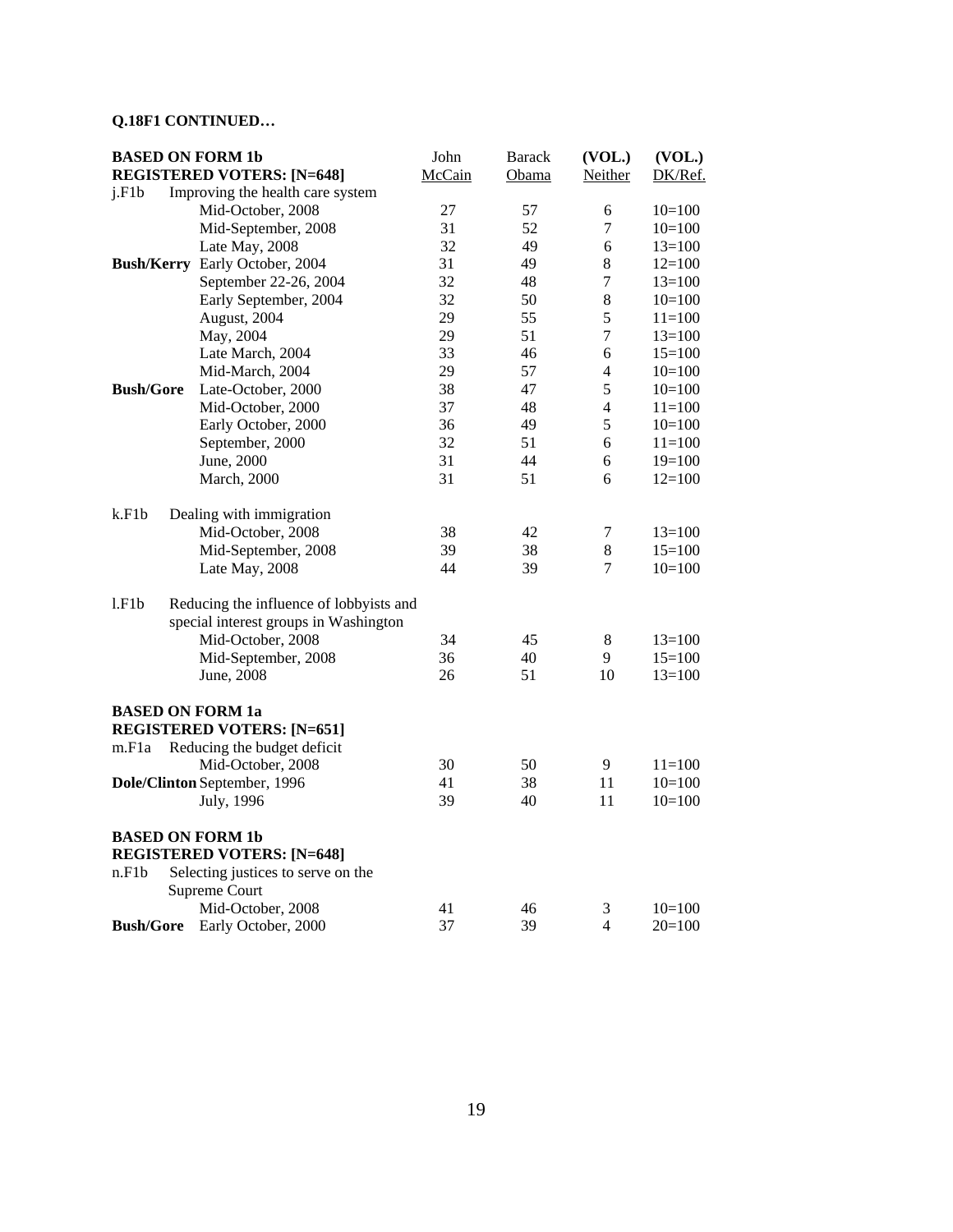#### **ASK FORM 1 REGISTERED VOTERS (REGICERT=1):**

Q.19F1 Which candidate do you think could best address the current problems with financial institutions and markets? **[READ AND ROTATE]** 

#### **BASED ON FORM 1 REGISTERED VOTERS [N=1299]:**

|     |                                       | Early       |             | -NII GP-    |
|-----|---------------------------------------|-------------|-------------|-------------|
|     |                                       | Oct         | Late-Sept   | Sept. 19-22 |
|     |                                       | <u>2008</u> | $2008^{13}$ | $2008^{14}$ |
| 46  | Barack Obama                          | 47          | 46          | 47          |
| 34  | John McCain                           | 33          | 33          | 35          |
| 8   | Neither (VOL. DO NOT READ)            | h           |             | 8           |
| 3   | Both/Either (VOL. DO NOT READ)        |             |             | 3           |
| 9   | Don't know/Refused (VOL. DO NOT READ) |             |             |             |
| 100 |                                       |             | 100         | 100         |

#### **ASK FORM 1 REGISTERED VOTERS (REGICERT=1): ROTATE ORDER OF Q.20F1 AND Q.21F1**

Q.20F1 What grade would you give Barack Obama as to how good a job he is doing in convincing you to vote for him? Would you grade his election campaign: A, B, C, D, or F?

#### **BASED ON FORM 1 REGISTERED VOTERS [N=1299]:**

|     |                             | Obama | ----- <i>Kerry</i> ----- |      | Gore | $Clinton$ ------- |      |      |
|-----|-----------------------------|-------|--------------------------|------|------|-------------------|------|------|
|     |                             | June  | Mid-Oct                  | June | June | Sept              | July | Sept |
|     |                             | 2008  | 2004                     | 2004 | 2000 | 1996              | 1996 | 1992 |
| 32  | А                           | 23    |                          | 6    | Q    | 18                | Q,   | 21   |
| 33  | В                           | 33    | 31                       | 25   | 26   | 32                | 28   | 37   |
| 14  |                             | 18    | 21                       | 30   | 31   | 23                | 30   | 24   |
|     |                             |       | 12                       | 16   | 13   | 8                 | 12   |      |
|     | F                           | 12    | 18                       | 18   | 16   | 16                | 18   |      |
|     | Don't know/Refused (VOL.) 3 |       |                          |      |      |                   |      |      |
| 100 |                             | 100   | 100                      | 100  | 100  | 100               | 100  | 100  |

 <sup>13</sup> In the Late September, 2008 survey the question was worded: "Which candidate do you think could best address the current problems involving investment banks and companies with ties to the housing

<sup>&</sup>lt;sup>14</sup> In the Sept. 19-22, 2008, News Interest Index the question was worded: "Regardless of which candidate you prefer, which candidate do you think could best address the problems investment banks and companies with ties to the house market are having?"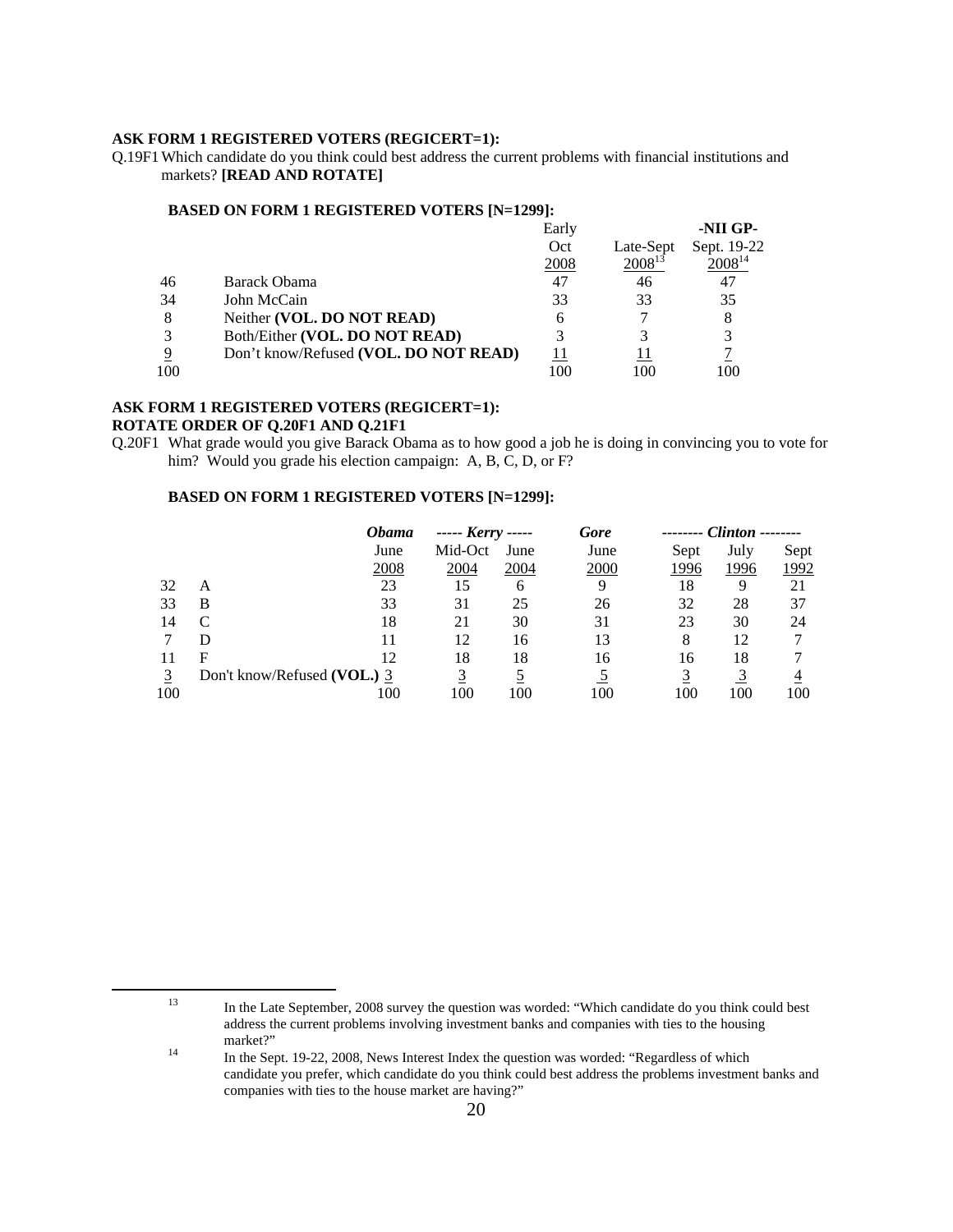# **ASK FORM 1 REGISTERED VOTERS (REGICERT=1):**

# **ROTATE ORDER OF Q.20F1 AND Q.21F1**

#### **BASED ON FORM 1 REGISTERED VOTERS [N=1299]:**

|     |                            | <b>McCain</b> | $  Bush$ $ -$ |             | <b>Bush</b> | $\frac{1}{2}$ Dole |      | Bush, Sr. |
|-----|----------------------------|---------------|---------------|-------------|-------------|--------------------|------|-----------|
|     |                            | June          | Mid-Oct       | June        | June        | Sept               | July | Sept      |
|     |                            | 2008          | 2004          | <u>2004</u> | 2000        | 1996               | 1996 | 1992      |
| 10  | А                          |               | 16            | 13          | 10          | 8                  |      | 14        |
| 24  | B                          | 27            | 26            | 26          | 30          | 21                 | 19   | 24        |
| 27  |                            | 35            | 22            | 23          | 29          | 30                 | 36   | 27        |
| 18  | D                          | 16            | 12            | 12          | 13          | 18                 | 19   | 15        |
| 19  | F                          | 14            | 20            | 23          | 13          | 19                 | 20   | 16        |
|     | Don't know/Refused (VOL.)3 |               |               |             |             | 4                  |      |           |
| 100 |                            | 100           | 100           | 100         | 100         | 100                | 100  | 100       |

#### **ASK ALL REGISTERED VOTERS (REGICERT=1): ROTATE ORDER OF R.1 AND R.2**

|                                 |                       | Not too    | (VOL.)         |
|---------------------------------|-----------------------|------------|----------------|
|                                 | <b>Too Personally</b> | Personally | Don't know/    |
|                                 | Critical              | Critical   | <b>Refused</b> |
| Mid-October, 2008               | 26                    | 69         | $5=100$        |
| Early October, 2008             | 22                    | 69         | $9=100$        |
| Mid-September, 2008             | 28                    | 65         | $7 = 100$      |
| June, 2008                      | 19                    | 73         | $8=100$        |
| <b>Kerry Critical of Bush</b>   |                       |            |                |
| September, 2004                 | 52                    | 45         | $3=100$        |
| June, 2004                      | 44                    | 48         | $8=100$        |
| Mid-March, 2004                 | 48                    | 46         | $6=100$        |
| <b>Gore Critical of Bush</b>    |                       |            |                |
| Early October, 2000             | 29                    | 61         | $10=100$       |
| <b>Clinton Critical of Dole</b> |                       |            |                |
| Late September, 1996            | 21                    | 70         | $9=100$        |
| Dukakis Critical of Bush, Sr.   |                       |            |                |
| October, 1988                   | 45                    | 50         | $5=100$        |
|                                 |                       |            |                |

Q.21F1 What grade would you give John McCain as to how good a job he is doing in convincing you to vote for him? Would you grade his election campaign: A, B, C, D, or F?

R.1 In the presidential campaign so far, do you think Barack Obama has been too personally critical of John McCain, or not?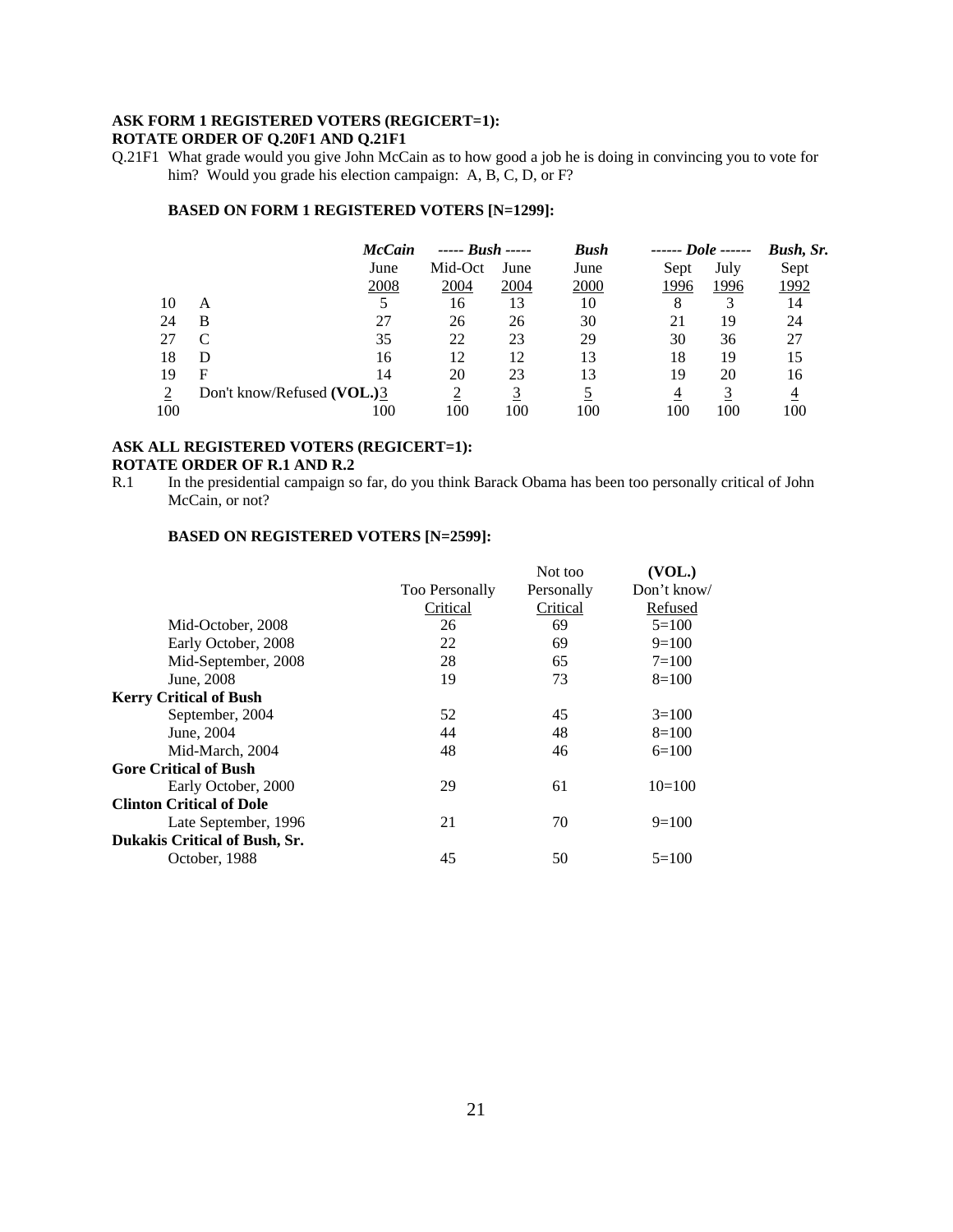#### **ASK ALL REGISTERED VOTERS (REGICERT=1): ROTATE ORDER OF R.1 AND R.2**

R.2 In the presidential campaign so far, do you think John McCain has been too personally critical of Barack Obama, or not?

#### **BASED ON REGISTERED VOTERS [N=2599]:**

|                                      |                       | Not too    | (VOL.)      |
|--------------------------------------|-----------------------|------------|-------------|
|                                      | <b>Too Personally</b> | Personally | Don't know/ |
|                                      | Critical              | Critical   | Refused     |
| Mid-October, 2008                    | 56                    | 39         | $5=100$     |
| Early October, 2008                  | 48                    | 44         | $8=100$     |
| Mid-September, 2008                  | 42                    | 52         | $6=100$     |
| June, 2008                           | 26                    | 65         | $9=100$     |
| <b>Bush Critical of Kerry</b>        |                       |            |             |
| September, 2004                      | 49                    | 47         | $4=100$     |
| June, 2004                           | 33                    | 58         | $9=100$     |
| Mid-March, 2004                      | 33                    | 58         | $9=100$     |
| <b>Bush Critical of Gore</b>         |                       |            |             |
| Early October, 2000                  | 40                    | 50         | $10=100$    |
| <b>Dole Critical of Clinton</b>      |                       |            |             |
| Late September, 1996                 | 53                    | 40         | $7 = 100$   |
| <b>Bush, Sr. Critical of Dukakis</b> |                       |            |             |
| October, 1988                        | 52                    | 43         | $5=100$     |

#### **ASK ALL REGISTERED VOTERS (REGICERT=1):**

Q.22 So far in this presidential campaign, have you... **(INSERT IN ORDER)**, or not? Have you **[NEXT ITEM]** or not? **[INTERVIEWER INSTRUCTION: IF RESPONDENT ASKS, CLARIFY THAT WE MEAN ASIDE FROM THE CURRENT CALL]**

|                |    | DK/       |
|----------------|----|-----------|
| Yes            | No | Ref       |
|                |    |           |
| 46             | 52 | $2=100$   |
| 36             | 62 | $2=100$   |
| 29             | 69 | $2=100$   |
|                |    |           |
|                |    |           |
| 9              | 91 | $* = 100$ |
| $\overline{2}$ | 98 | $* = 100$ |
|                |    |           |
| 37             | 62 | $1=100$   |
| 39             | 60 | $1=100$   |
| 25             | 74 | $1=100$   |
|                |    |           |
| 24             | 75 | $1=100$   |
| 16             | 83 | $1=100$   |
| 9              | 90 | $1 = 100$ |
|                |    |           |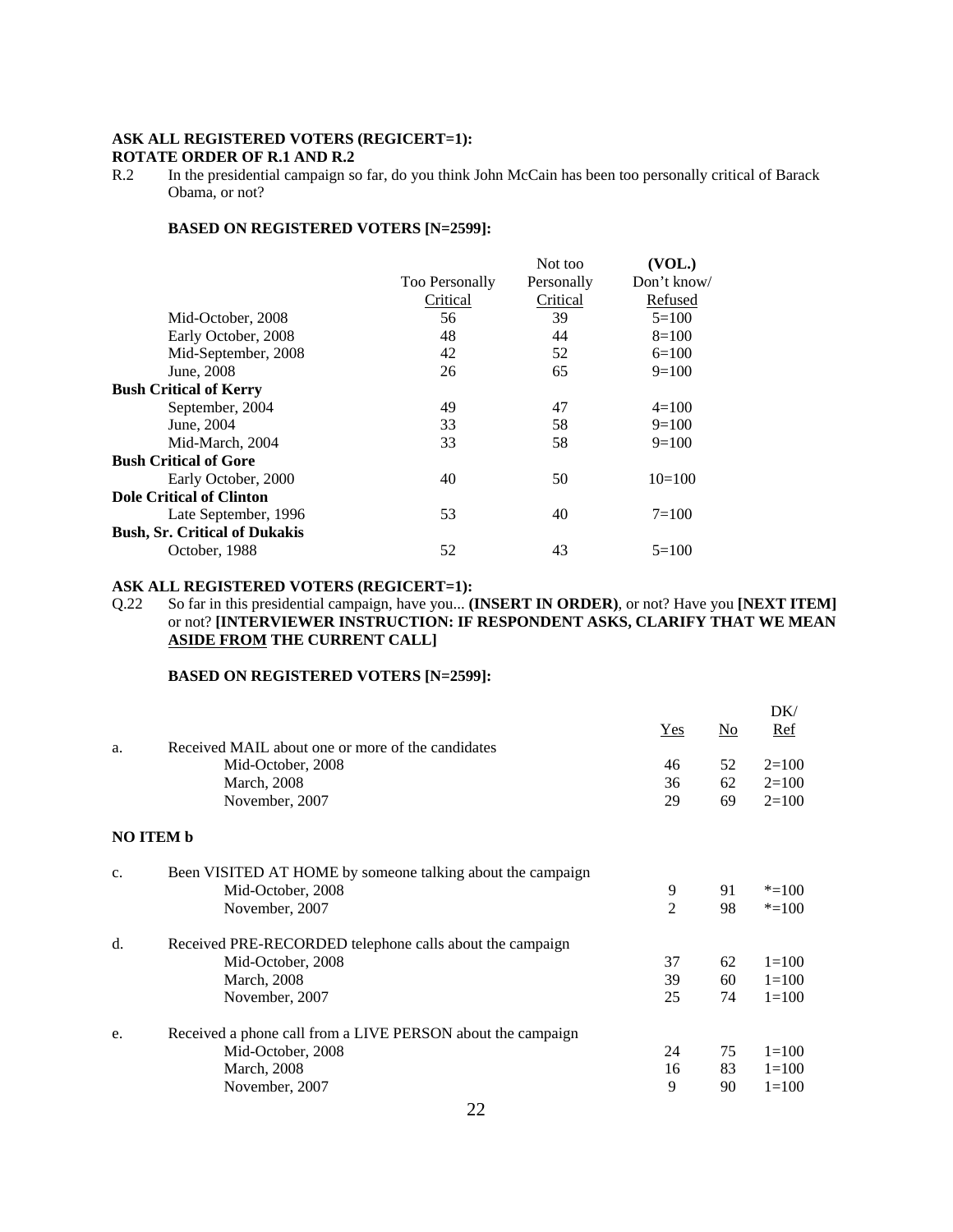#### **Q.22 CONTINUED…**

#### **TREND FOR COMPARISON**

Recently, have you been contacted over the phone by any candidates, campaigns or other groups urging you to vote in a particular way in the upcoming elections?

|    |                                                         | <b>Nov</b> | Mid-Oct | <b>Nov</b>     |     |    |            |
|----|---------------------------------------------------------|------------|---------|----------------|-----|----|------------|
|    |                                                         | 2004       | 2004    | 2000           |     |    |            |
|    | Yes                                                     | 34         | 26      | 26             |     |    |            |
|    | No.                                                     | 65         | 73      | 73             |     |    |            |
|    | Don't know/Refused 1                                    |            |         | $\overline{1}$ |     |    |            |
|    |                                                         | 100        | 100     | 100            |     |    |            |
|    |                                                         |            |         |                |     |    | DK/        |
|    |                                                         |            |         |                | Yes | No | <b>Ref</b> |
| f. | Contributed money to any of the presidential candidates |            |         |                |     |    |            |
|    | Mid-October, 2008                                       |            |         |                | 15  | 85 | $* = 100$  |
|    | March, 2008                                             |            |         |                | 9   | 91 | $* = 100$  |
|    | November, 2007                                          |            |         |                | 8   | 91 | $1 = 100$  |

#### **TRENDS FOR COMPARISON**

Over the past 12 months, have you contributed money to any of the presidential candidates or not?

#### **BASED ON REGISTERED VOTERS**

| June |                           |
|------|---------------------------|
| 2008 |                           |
| 13   | Yes                       |
| 86   | No                        |
|      | Don't Know/Refused (VOL.) |
| 100  |                           |

Did you, yourself contribute money to a campaign in support of one of the presidential candidates this year, or not?

#### **BASED ON VOTERS**

Post-Election 2004 15 Yes 84 No 1 Don't Know/Refused **(VOL.)**   $\frac{1}{100}$ 

g. Attended a campaign event Mid-October, 2008 March, 2008 November, 2007

| 11 | 89 | $* = 100$ |
|----|----|-----------|
| 8  | 92 | $0=100$   |
| 4  | 96 | $* = 100$ |
|    |    |           |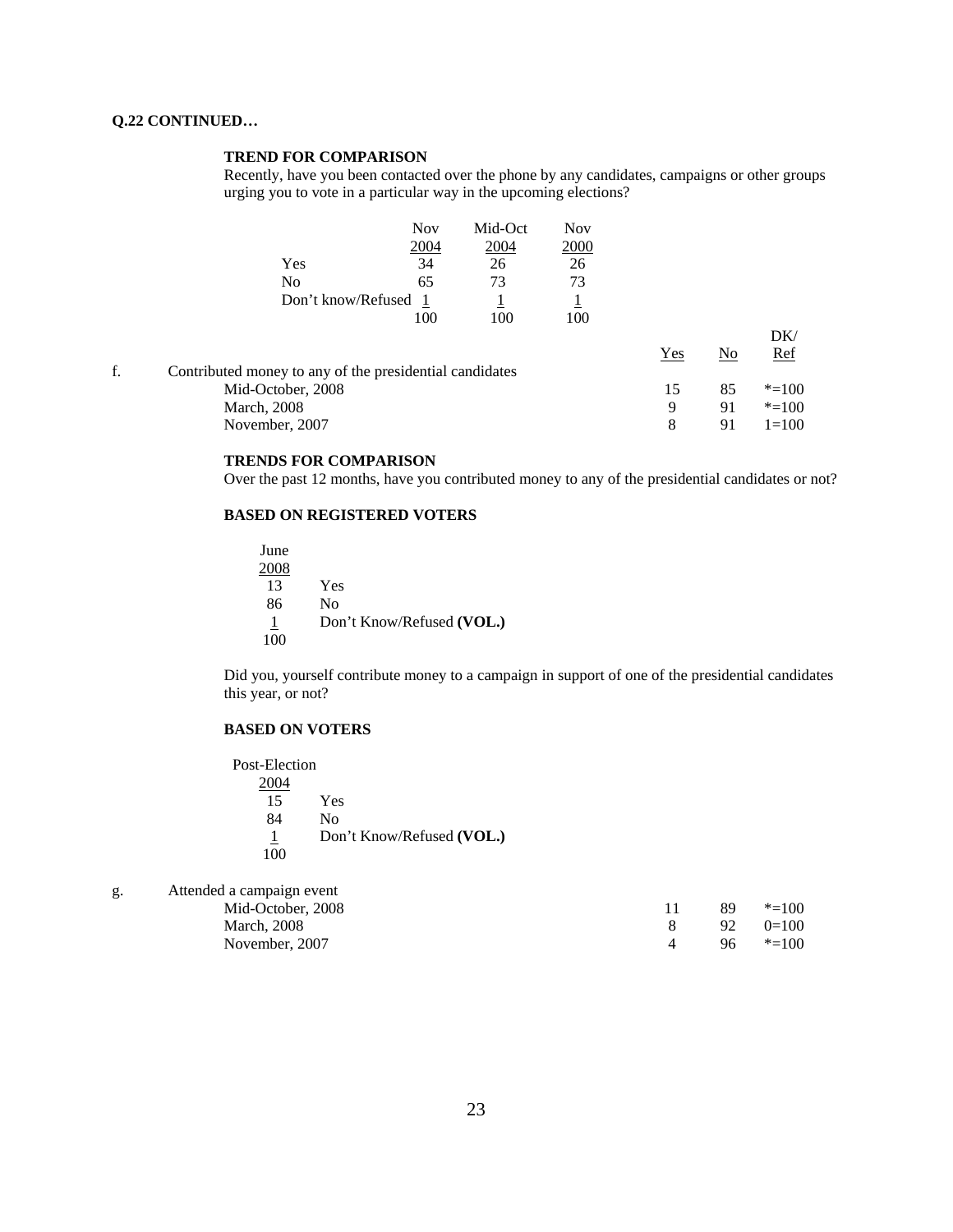# **ASK ALL REGISTERED VOTERS (REGICERT=1):** Q.23 How confident are you that your vote will be accu

How confident are you that your vote will be accurately counted in the upcoming election? **[READ]** 

#### **BASED ON REGISTERED VOTERS [N=2599]:**

|     |                           |            | Early |         |
|-----|---------------------------|------------|-------|---------|
|     |                           | <b>Nov</b> | Oct   | Mid-Oct |
|     |                           | 2006       | 2006  | 2004    |
| 57  | Very confident            | 57         | 58    | 62      |
| 31  | Somewhat confident        | 28         | 29    | 26      |
| 6   | Not too confident         | 8          | 9     |         |
| 4   | Not at all confident      | 4          | 3     | 4       |
|     | Don't know/Refused (VOL.) | 3          |       |         |
| 100 |                           |            |       |         |

#### **ASK ALL REGISTERED VOTERS (REGICERT=1):**

Q.24 How much, if anything, have you heard about the accuracy of voter registration records and concerns about voter fraud or voter suppression?

#### **BASED ON REGISTERED VOTERS [N=2599]:**

- 43 A lot
- 41 A little<br>15 Nothing
- Nothing at all
- 1 Don't know/Refused **(VOL.)**
- 100

#### **ASK ALL REGISTERED VOTERS (REGICERT=1):**

Q.25 Some have said that **[INSERT ITEM, ROTATE]** do you think this will be a major problem, a minor problem, or not a problem in the upcoming election? [**READ]**

|    |                                                                                                                                                                     | Major<br>Problem | Minor<br>Problem | Not a<br>Problem | (VOL.)<br>DK/Ref |
|----|---------------------------------------------------------------------------------------------------------------------------------------------------------------------|------------------|------------------|------------------|------------------|
| a. | There are people trying to prevent eligible voters from<br>voting by removing them from rolls or challenging their<br>eligibility at the polls<br>Mid-October, 2008 | 26               | 41               | 27               | $6=100$          |
| b. | People who are not eligible to vote may cast votes<br>anyway or that some voters may vote multiple times<br>Mid-October, 2008                                       | 33               | 40               | 23               | $4=100$          |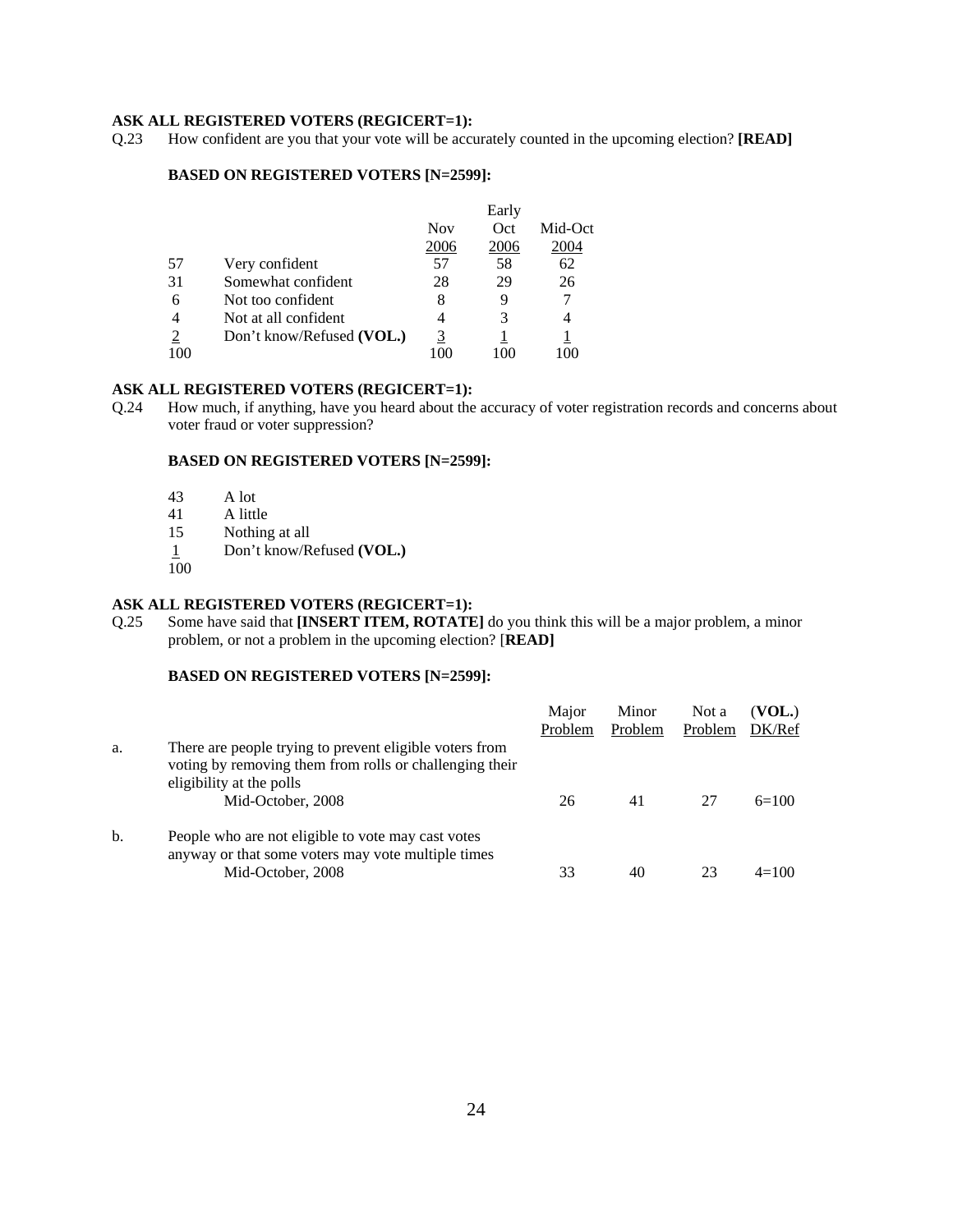# **ASK ALL FORM 1:**

Q.26F1 Now I'd like your views on some people. As I read some names, please tell me if you have a favorable or unfavorable opinion of each person. (First, **INSERT NAME; RANDOMIZE**) would you say your overall opinion of… **[INSERT ITEM]** is very favorable, mostly favorable, mostly UNfavorable, or very unfavorable? How about **(NEXT NAME)? [IF NECESSARY:** would you say your overall opinion of **[NAME]** is very favorable, mostly favorable, mostly UNfavorable, or very unfavorable?**[INTERVIEWERS: PROBE TO DISTINGUISH BETWEEN "NEVER HEARD OF" AND "CAN'T RATE."]**

#### **BASED ON FORM 1 [N=1516]:**

|      |                             |       |                  | -------Favorable------ |            |                  | ------Unfavorable----- | (VOL.)<br>Never | (VOL.)<br>Can't |
|------|-----------------------------|-------|------------------|------------------------|------------|------------------|------------------------|-----------------|-----------------|
|      |                             | Total |                  | Very Mostly            | Total Very |                  | Mostly                 | heard of        | rate/Ref        |
| a.F1 | John McCain                 |       |                  |                        |            |                  |                        |                 |                 |
|      | Mid-October, 2008           | 51    | 17               | 34                     | 44         | 17               | 27                     | $\ast$          | $5=100$         |
|      | Late September, 2008        | 55    | 19               | 36                     | 38         | 14               | 24                     | $\ast$          | $7 = 100$       |
|      | Mid-September, 2008         | 58    | 20               | 38                     | 38         | 16               | 22                     | $\ast$          | $4 = 100$       |
|      | Late May, 2008              | 46    | 12               | 34                     | 44         | 20               | 24                     | 1               | $9=100$         |
|      | April, 2008                 | 48    | 11               | 37                     | 40         | 17               | 23                     | $\overline{2}$  | $10=100$        |
|      | March, 2008                 | 45    | 8                | 37                     | 41         | 16               | 25                     | $\overline{2}$  | $12=100$        |
|      | Late February, 2008         | 48    | 12               | 36                     | 38         | 14               | 24                     | $\mathbf{1}$    | $13=100$        |
|      | Early February, 2008        | 53    | 12               | 41                     | 31         | 10               | 21                     | $\mathfrak{Z}$  | $13=100$        |
|      | January, 2008               | 55    | 14               | 41                     | 31         | $\boldsymbol{9}$ | 22                     | 3               | $11=100$        |
|      | Late December, 2007         | 46    | $\boldsymbol{8}$ | 38                     | 34         | 10               | 24                     | $\overline{7}$  | $13=100$        |
|      | August, 2007                | 47    | 8                | 39                     | 29         | $\boldsymbol{8}$ | 21                     | 12              | $12=100$        |
|      | December, 2006              | 51    | 13               | 38                     | 26         | 6                | 20                     | 10              | $13=100$        |
|      | April, 2006                 | 54    | 14               | 40                     | 26         | $\overline{7}$   | 19                     | $\,8\,$         | $12=100$        |
|      | Late October, 2005          | 56    | 15               | 41                     | 19         | 5                | 14                     | 10              | $15=100$        |
|      | Late March, 2005            | 59    | 15               | 44                     | 17         | $\overline{4}$   | 13                     | $8\,$           | $16=100$        |
|      | July, 2001                  | 51    | 14               | 37                     | 22         | 5                | 17                     | 13              | $14=100$        |
|      | January, 2001               | 59    | 18               | 41                     | 15         | $\mathfrak{Z}$   | 12                     | 9               | $17 = 100$      |
|      | May, 2000                   | 54    | 14               | 40                     | 20         | 5                | 15                     | 11              | $15=100$        |
|      |                             |       |                  |                        |            |                  |                        |                 |                 |
| b.F1 | <b>Barack Obama</b>         |       |                  |                        |            |                  |                        |                 |                 |
|      | Mid-October, 2008           | 66    | 33               | 33                     | 28         | 13               | 15                     | $\ast$          | $6=100$         |
|      | Late September, 2008        | 65    | 33               | 32                     | 30         | 11               | 19                     | $\ast$          | $5=100$         |
|      | Mid-September, 2008         | 62    | 28               | 34                     | 34         | 15               | 19                     | $\ast$          | $4 = 100$       |
|      | Late May, 2008              | 51    | 23               | 28                     | 40         | 21               | 19                     | $\ast$          | $9=100$         |
|      | April, 2008                 | 52    | 21               | 31                     | 42         | 21               | 21                     | $\ast$          | $6=100$         |
|      | March, 2008                 | 56    | 21               | 35                     | 34         | 18               | 16                     | $\mathbf{1}$    | $9=100$         |
|      | Late February, 2008         | 57    | 24               | 33                     | 34         | 16               | 18                     | 1               | $8=100$         |
|      | Early February, 2008        | 58    | 19               | 39                     | 30         | 13               | 17                     | $\overline{2}$  | $10=100$        |
|      | January, 2008               | 56    | 20               | 36                     | 33         | 13               | 20                     | $\mathfrak{Z}$  | $8=100$         |
|      | Late December, 2007         | 54    | 16               | 38                     | 30         | 12               | 18                     | 5               | $11 = 100$      |
|      | August, 2007                | 48    | 14               | 34                     | 26         | 10               | 16                     | 13              | $13=100$        |
| c.F1 | Sarah Palin                 |       |                  |                        |            |                  |                        |                 |                 |
|      | Mid-October, 2008           | 42    | 18               | 24                     | 48         | 27               | 21                     | $\overline{2}$  | $8=100$         |
|      | Early Oct., 2008 (callback) | 49    | 19               | 30                     | 43         | 20               | 23                     | 1               | $7 = 100$       |
|      | Late September, 2008        | 47    | 18               | 29                     | 40         | 21               | 19                     | $\overline{4}$  | $9=100$         |
|      | Mid-September, 2008         | 50    | 25               | 25                     | 34         | 15               | 19                     | 6               | $10=100$        |
|      |                             |       |                  |                        |            |                  |                        |                 |                 |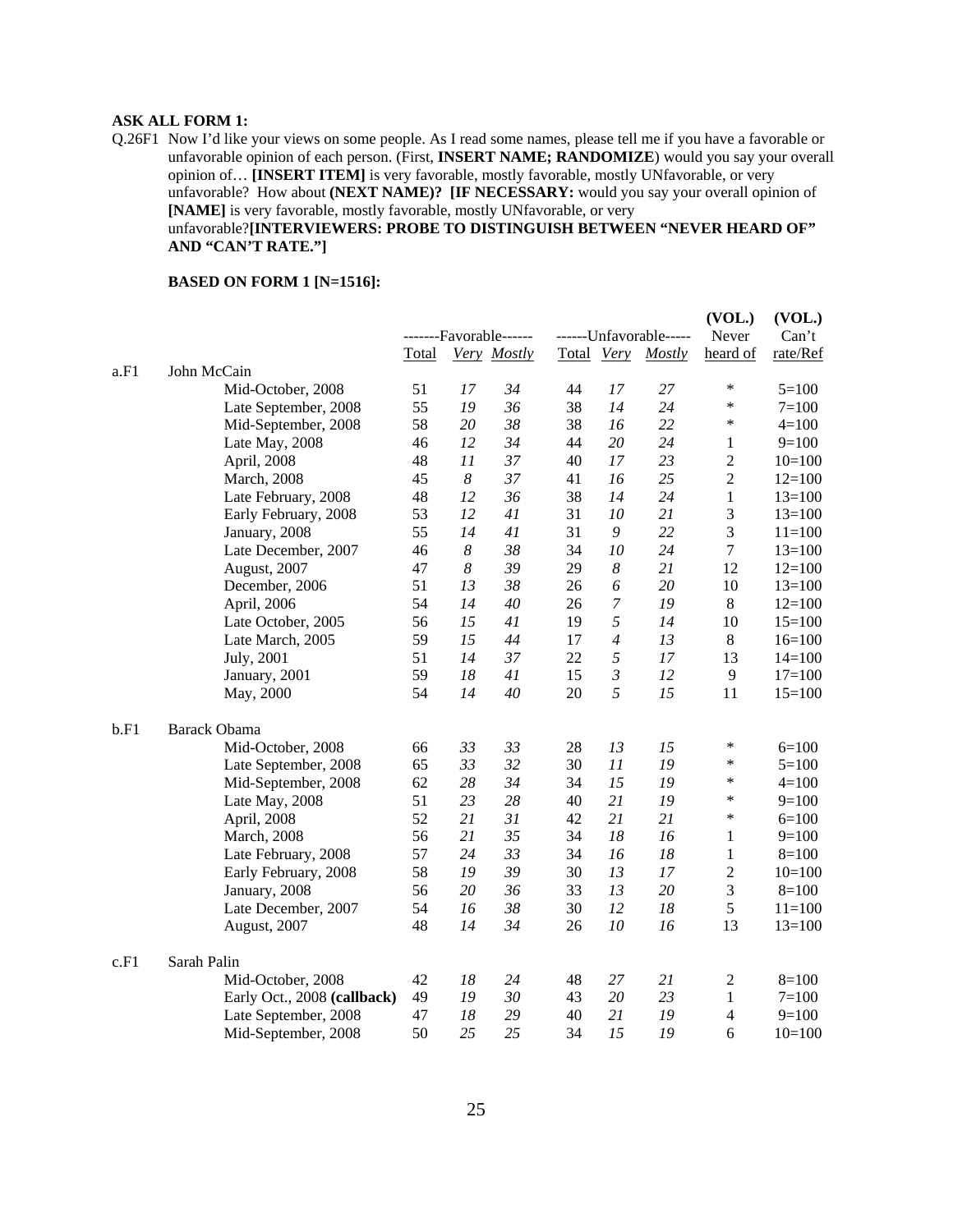#### **Q.26F1 CONTINUED…**

|      |                             |       |    |                        |                        |      |        | (VOL.)       | (VOL.)     |
|------|-----------------------------|-------|----|------------------------|------------------------|------|--------|--------------|------------|
|      |                             |       |    | -------Favorable------ | ------Unfavorable----- |      |        | <b>Never</b> | Can't      |
|      |                             | Total |    | Very Mostly            | Total                  | Very | Mostly | heard of     | rate/Ref   |
| d.F1 | Joe Biden                   |       |    |                        |                        |      |        |              |            |
|      | Mid-October, 2008           | 55    | 20 | 34                     | 35                     | 10   | 19     | 6            | $10=100$   |
|      | Early Oct., 2008 (callback) | 61    | 20 | 41                     | 30                     | 10   | 20     |              | $8=100$    |
|      | Late September, 2008        | 49    | 15 | 34                     | 30                     | 10   | 20     | 8            | $13=100$   |
|      | Mid-September, 2008         | 48    | 14 | 34                     | 30                     | 11   | 19     | 8            | $14 = 100$ |
|      | April, 2006                 | 28    |    | 21                     | 20                     | 5    | 15     | 38           | $14 = 100$ |
|      | Late October, 2005          | 21    | 4  | 17                     | 20                     | 6    | 14     | 43           | $16=100$   |
|      | September, 1987             | 22    | 4  | 18                     | 15                     | 4    | 11     | 25           | $38=100$   |

#### **ASK IF FORM 1 AND IF RESPONDENT CHOSE JOHN MCCAIN (1 IN Q.3 OR 1 IN Q.3a):**

Q.27F1 If Barack Obama were to win the election this fall, how would you feel about it? Would you feel **[INSERT ITEM; RANDOMIZE WITH ITEM a. ALWAYS FIRST]** or not? Would you feel **[NEXT ITEM]** or not?

#### **BASED ON FORM 1 REGISTERED VOTERS WHO SUPPORT JOHN MCCAIN [N=531]:**

|      |                                   | Yes | No | Don't know |
|------|-----------------------------------|-----|----|------------|
| a.F1 | Disappointed<br>Mid-October, 2008 | 78  | 20 | $2=100$    |
| b.F1 | Worried<br>Mid-October, 2008      | 69  | 30 | $1=100$    |
| c.F1 | Angry<br>Mid-October, 2008        | 18  | 80 | $2=100$    |
| d.F1 | Depressed<br>Mid-October, 2008    | 17  | 81 | $2=100$    |

#### **ASK FORM 1 AND IF RESPONDENT CHOSE BARACK OBAMA (2 IN Q.3 OR 2 IN Q.3a):**

Q.28F1 If John McCain were to win the election this fall, how would you feel about it? Would you feel **[INSERT ITEM; RANDOMIZE WITH ITEM a. ALWAYS FIRST]** or not? Would you feel **[NEXT ITEM]** or not?

#### **BASED ON FORM 1 REGISTERED VOTERS WHO SUPPORT BARACK OBAMA [N=660]:**

|      |                                   | Yes | No | Don't know |
|------|-----------------------------------|-----|----|------------|
| a.F1 | Disappointed<br>Mid-October, 2008 | 80  | 18 | $2=100$    |
| b.F1 | Worried<br>Mid-October, 2008      | 74  | 25 | $1 = 100$  |
| c.F1 | Angry<br>Mid-October, 2008        | 37  | 62 | $1=100$    |
| d.F1 | Depressed<br>Mid-October, 2008    | 33  | 65 | $2=100$    |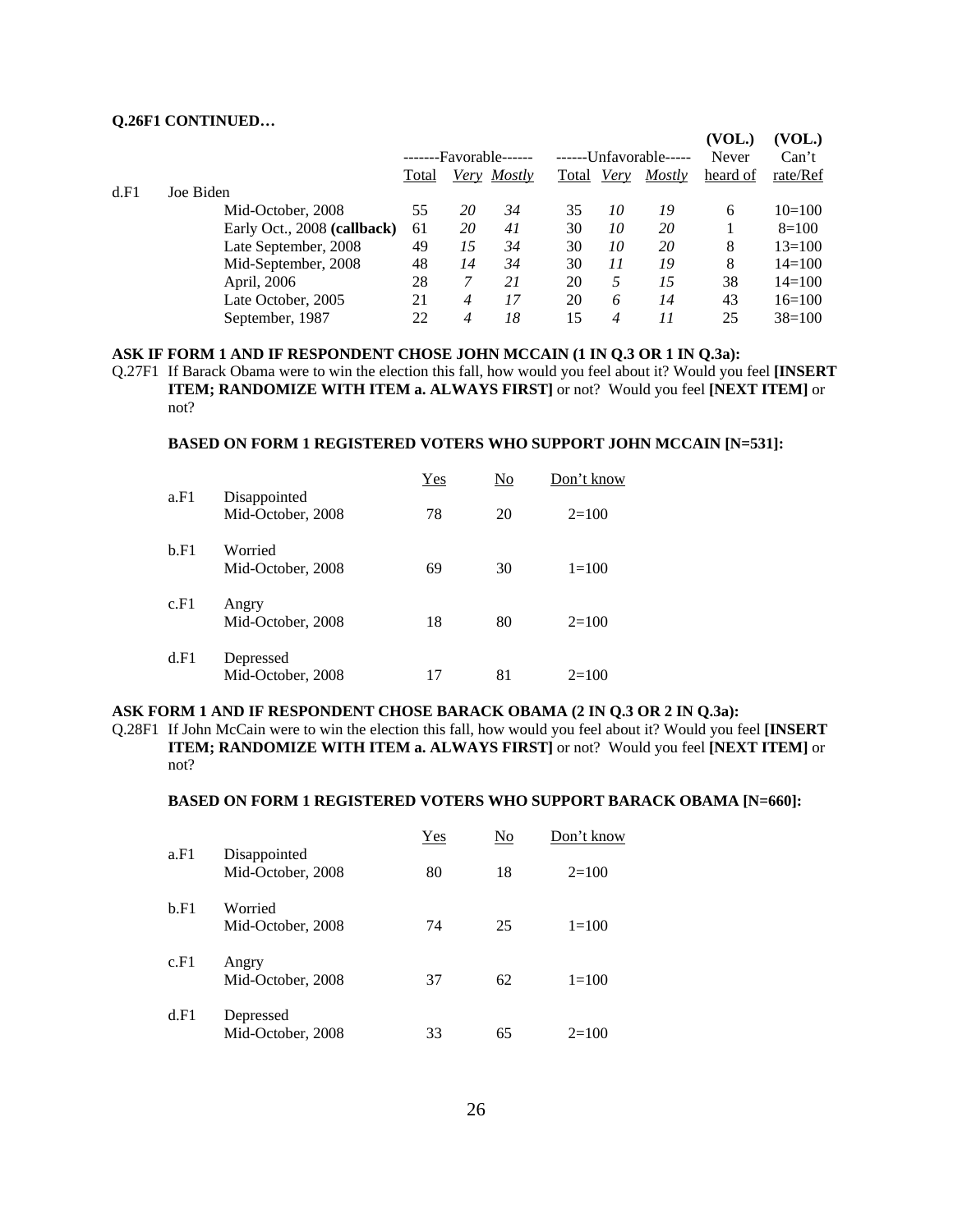#### **TREND FOR COMPARISON ASKED OF THOSE WHO DID NOT VOTE FOR BUSH**  How do you feel about George W. Bush winning the election? Do you feel **[INSERT ITEM; RANDOMIZE WITH ITEM a. ALWAYS FIRST]** or not? Do you feel **[NEXT ITEM]** or not?

#### **BASED ON REGISTERED VOTERS WHO SUPPORTED JOHN KERRY**

|                |                                     | Yes | $\underline{\mathrm{No}}$ | Don't know |
|----------------|-------------------------------------|-----|---------------------------|------------|
| a.             | Disappointed<br>Post-Election, 2004 | 88  | 12                        | $* = 100$  |
| b.             | Worried<br>Post-Election, 2004      | 74  | 25                        | $1 = 100$  |
| $\mathbf{c}$ . | Angry<br>Post-Election, 2004        | 35  | 64                        | $1 = 100$  |
| d.             | Depressed<br>Post-Election, 2004    | 29  | 70                        | $1=100$    |

#### **ASK FORM 1 REGISTERED VOTERS (REGICERT=1):**

Q.29F1 Do you feel John McCain is too old to be president, or not?

#### **BASED ON FORM 1 REGISTERED VOTERS [N=1299]:**

|                    |     |                | Don't know/ |
|--------------------|-----|----------------|-------------|
|                    | Yes | N <sub>0</sub> | Refused     |
| Mid-October 2008   | 34  | 64             | $2=100$     |
| Mid-September 2008 | 23  | 73             | $4=100$     |
| June 2008          | 21  | 76             | $3=100$     |
| Late February 2008 | 26  | 72             | $2=100$     |

#### **TREND FOR COMPARISON**

| <b>Bob Dole (CNN/USA Today/Gallup Poll)</b> |    |    |           |
|---------------------------------------------|----|----|-----------|
| Mid-October 1996 (Likely voters)            | 32 | 67 | $1=100$   |
| Early October 1996 (RVs)                    | 32 | 66 | $2=100$   |
| Mid-August 1996 (RVs)                       | 28 | 71 | $1 = 100$ |
| Early August 1996 (RVs)                     | 32 | 64 | $4=100$   |
| July 1996 (General population)              | 31 | 66 | $3=100$   |
| March 1996 (General population)             | 25 | 72 | $3=100$   |
| February 1996 (General population)          | 27 | 67 | $6=100$   |
|                                             |    |    |           |

#### **ASK FORM 1 REGISTERED VOTERS (REGICERT=1):**

Q.30F1 Thinking about the people you know…Do you personally know anyone who will not vote for Barack Obama because he is black?

#### **BASED ON FORM 1 REGISTERED VOTERS [N=1299]:**

- 21 Yes, know someone<br>
78 No. do not know son
- No, do not know someone
- 1 Don't know/Refused **(VOL.)**
- 100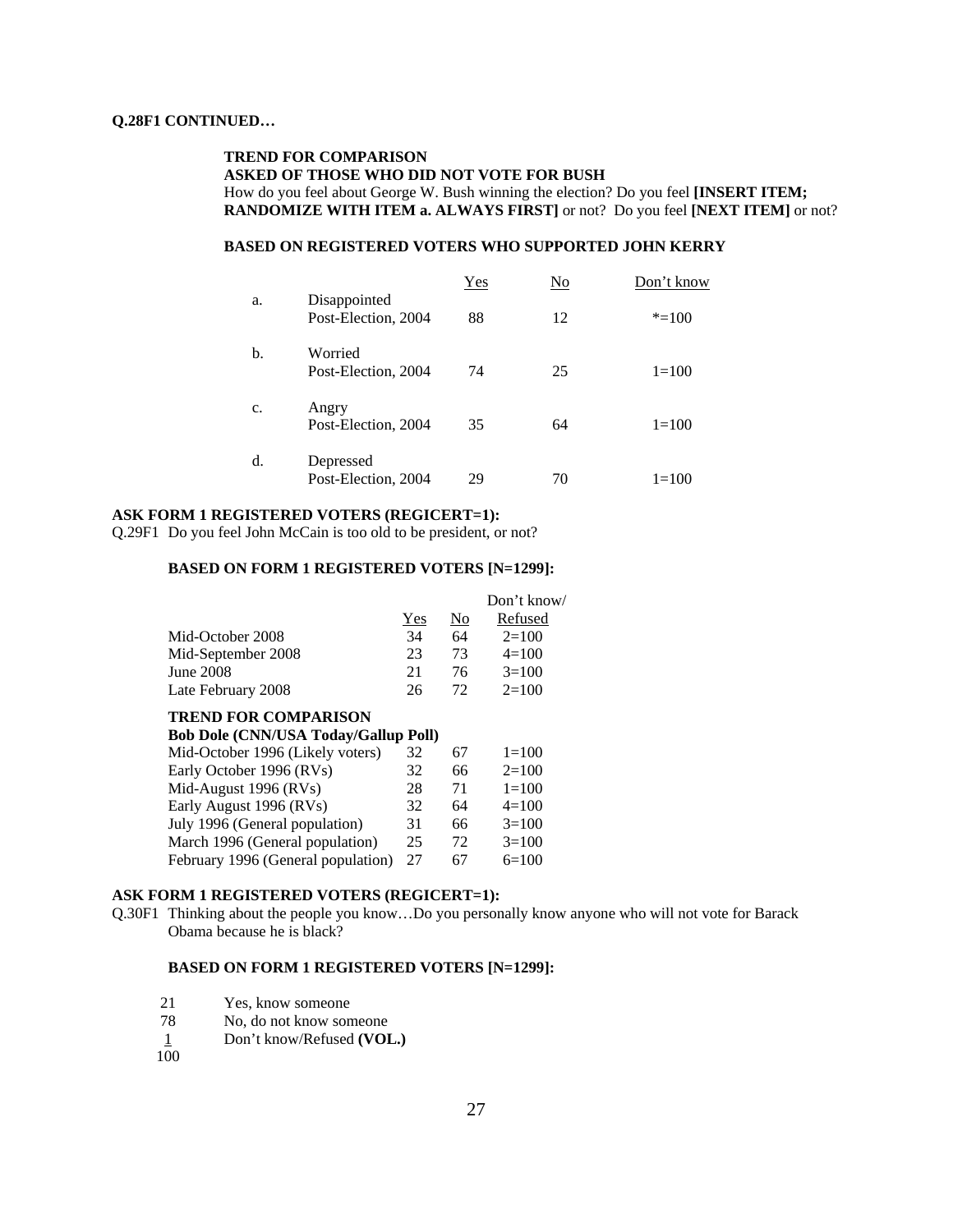#### **ASK ALL FORM 1:**

R.3F1 Now, thinking about Barack Obama's religious beliefs… Do you happen to know what Barack Obama's religion is? Is he Christian, Jewish, Muslim, Buddhist, Hindu, atheist, agnostic, or something else? **[INTERVIEWERS: IF DON'T KNOW PROBE: "**Is that because you've heard different things about his religion, or because you just don't know enough about him?"**]** 

#### **BASED ON FORM 1[N=1516]:**

|                |                                                             |                  | (RVs)          |                |
|----------------|-------------------------------------------------------------|------------------|----------------|----------------|
|                |                                                             | Mid-Sept<br>2008 | June<br>2008   | March<br>2008  |
|                | Christian (include volunteers of: Protestant,               |                  |                |                |
| 51             | Church of Christ, Trinity Church, Baptist, Methodist, etc.) | 48               | 57             | 47             |
| *              | Jewish                                                      |                  |                | *              |
| 12             | Muslim (include Islam/Islamic)                              | 12               | 12             | 12             |
| *              | <b>Buddhist</b>                                             | *                | $\ast$         | *              |
| $\Omega$       | Hindu                                                       | $\ast$           | $\ast$         | *              |
| ∗              | Atheist                                                     | *                | $\ast$         | *              |
| *              | Agnostic                                                    | *                | $\ast$         | $\ast$         |
|                | Something else                                              | 4                | 2              |                |
| 13             | Don't know - Heard different things (VOL.)                  | 18               | 10             | 10             |
| 20             | Don't know - Haven't heard enough (VOL.)                    | 15               | 15             | 27             |
| $\overline{3}$ | Refused (VOL.)                                              | $\overline{2}$   | $\overline{3}$ | $\overline{3}$ |
| 100            |                                                             | 100              | 100            | 100            |

#### **ASK FORM 2 REGISTERED VOTERS (REGICERT=1):**

Now I'd like to ask about how important some issues are to you…

Q.31F2 In making your decision about who to vote for this fall, will the issue of **[INSERT ITEM; RANDOMIZE**] be very important, somewhat important, not too important, or not at all important? How about **[NEXT ITEM]**? **[IF NECESSARY:** How important will the issue of **[ITEM]** be to you in making your decision about who to vote for this fall?**] [INTERVIEWER: PLEASE RE-READ RESPONSE OPTIONS AS NECESSARY TO REMIND RESPONDENTS OF OPTIONS]**

#### **BASED ON FORM 2 REGISTERED VOTERS [N=1300]:**

|      |                     | Very      | Somewhat  | Not too   | Not at all | Don't Know/ |
|------|---------------------|-----------|-----------|-----------|------------|-------------|
|      |                     | Important | Important | Important | Important  | Refused     |
| a.F2 | The economy         |           |           |           |            |             |
|      | Mid-October, 2008   | 91        |           | 2         | *          | $* = 100$   |
|      | August, 2008        | 87        | 12        |           | *          | $* = 100$   |
|      | Late May, 2008      | 88        | 9         |           |            | $1 = 100$   |
|      | October, 2007       | 79        | 18        |           |            | $1 = 100$   |
|      | June, 2007          | 74        | 22        | 2         |            | $1 = 100$   |
|      | Mid-October, 2004   | 78        | 18        | 3         |            | $* = 100$   |
|      | August, 2004        | 76        | 22        |           |            | $* = 100$   |
| b.F2 | Iraq                |           |           |           |            |             |
|      | Mid-October, 2008   | 71        | 22        |           | 2          | $* = 100$   |
|      | <b>August, 2008</b> | 72        | 21        | 4         | 2          | $1 = 100$   |
|      | Late May, 2008      | 72        | 20        | 4         | 2          | $2=100$     |
|      | October, 2007       | 76        | 18        | 2         | 2          | $2=100$     |
|      | June, 2007          | 73        | 20        | 3         | 3          | $1=100$     |
|      | Mid-October, 2004   | 74        | 20        | 3         | 2          | $1=100$     |
|      | August, 2004        | 70        | 24        | 3         | 2          | $1 = 100$   |
|      |                     |           |           |           |            |             |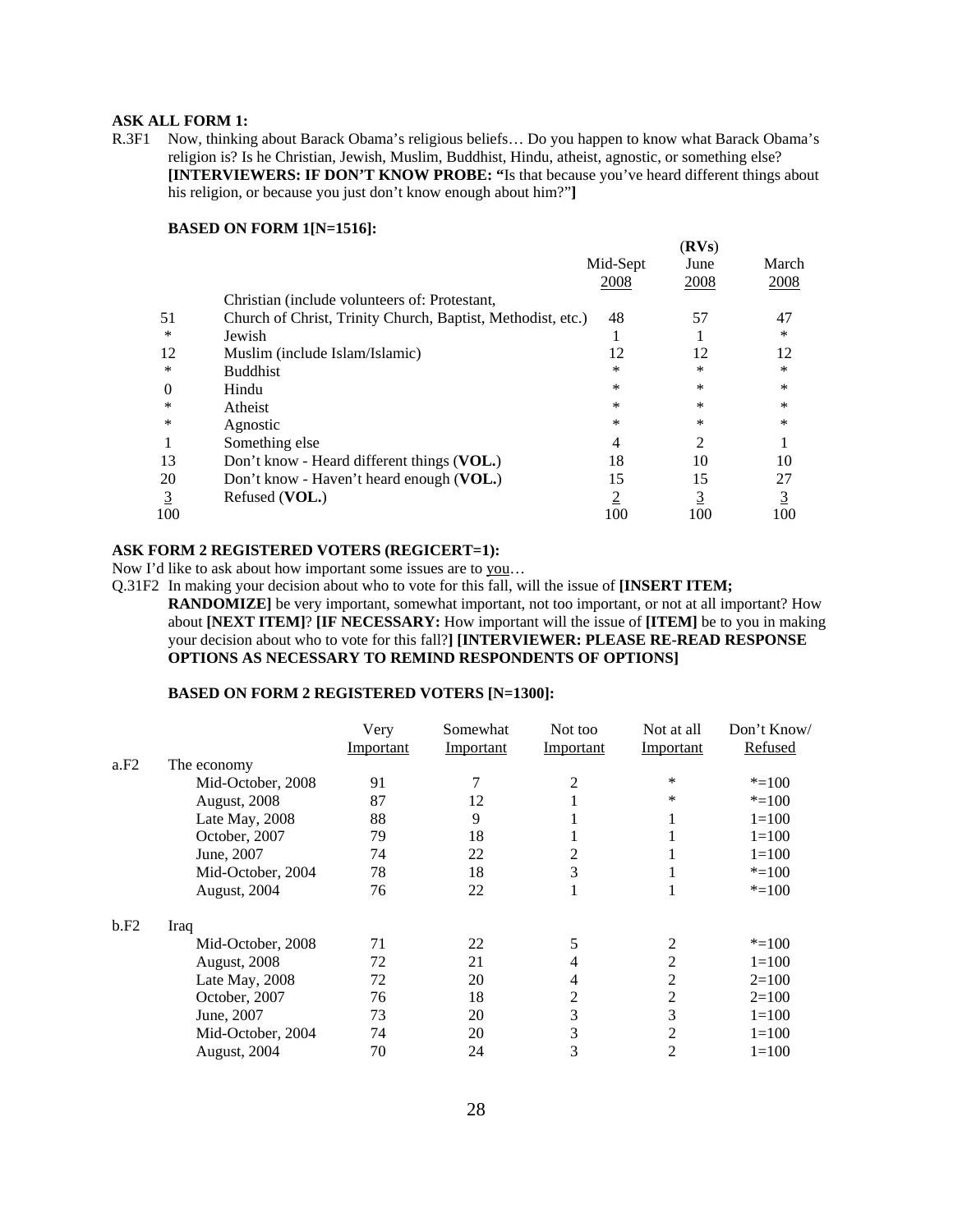# **Q.31F2 CONTINUED…**

|      |                   | Very      | Somewhat  | Not too                 | Not at all              | Don't Know/ |
|------|-------------------|-----------|-----------|-------------------------|-------------------------|-------------|
|      |                   | Important | Important | Important               | Important               | Refused     |
| c.F2 | Terrorism         |           |           |                         |                         |             |
|      | Mid-October, 2008 | 69        | 20        | 7                       | $\mathfrak 3$           | $1 = 100$   |
|      | August, 2008      | 72        | 20        | 5                       | $\overline{c}$          | $1 = 100$   |
|      | Late May, 2008    | 68        | 23        | 6                       | $\overline{c}$          | $1 = 100$   |
|      | October, 2007     | 69        | 22        | 5                       | $\overline{3}$          | $1 = 100$   |
|      | June, 2007        | 69        | 24        | $\overline{4}$          | $\overline{c}$          | $1 = 100$   |
|      | Mid-October, 2004 | 77        | 17        | $\mathfrak{Z}$          | $\overline{c}$          | $1 = 100$   |
|      | August, 2004      | 75        | 19        | 3                       | $\overline{2}$          | $1 = 100$   |
| d.F2 | Gay marriage      |           |           |                         |                         |             |
|      | Mid-October, 2008 | 28        | 21        | 21                      | 27                      | $3=100$     |
|      | August, 2008      | 28        | 20        | 18                      | 32                      | $2=100$     |
|      | Late May, 2008    | 28        | 21        | 19                      | 29                      | $3=100$     |
|      | October, 2007     | 22        | 21        | 21                      | 32                      | $4=100$     |
|      | Mid-October, 2004 | 32        | 22        | 19                      | 24                      | $3=100$     |
|      | August, 2004      | 34        | 19        | 15                      | 30                      | $2=100$     |
| e.F2 | Taxes             |           |           |                         |                         |             |
|      | Mid-October, 2008 | 71        | 24        | $\mathfrak{Z}$          | $\mathbf{1}$            | $1 = 100$   |
|      | Late May, 2008    | 68        | 24        | 5                       | $\overline{2}$          | $1 = 100$   |
|      | October, 2007     | 63        | 28        | 6                       | $\,1\,$                 | $2=100$     |
|      | June, 2007        | 62        | 29        | 7                       | $\boldsymbol{2}$        | $* = 100$   |
|      | Mid-October, 2004 | 59        | 31        | 7                       | $\overline{2}$          | $1 = 100$   |
| f.F2 | Abortion          |           |           |                         |                         |             |
|      | Mid-October, 2008 | 41        | 29        | 16                      | 12                      | $2=100$     |
|      | August, 2008      | 39        | 26        | 17                      | 15                      | $3=100$     |
|      | Late May, 2008    | 40        | 27        | 15                      | 15                      | $3=100$     |
|      | October, 2007     | 39        | 26        | 17                      | 13                      | $5=100$     |
|      | June, 2007        | 40        | 30        | 13                      | 14                      | $3=100$     |
|      | Mid-October, 2004 | 47        | 27        | 12                      | 11                      | $3=100$     |
|      | August, 2004      | 45        | 25        | 13                      | 14                      | $3=100$     |
| g.F2 | Energy            |           |           |                         |                         |             |
|      | Mid-October, 2008 | 78        | 18        | 3                       | 1                       | $* = 100$   |
|      | August, 2008      | 77        | 19        | $\overline{\mathbf{c}}$ | 1                       | $1=100$     |
|      | Late May, 2008    | 77        | 20        | $\overline{2}$          | $\ast$                  | $1 = 100$   |
|      | October, 2007     | 65        | 28        | 3                       | $\overline{c}$          | $2=100$     |
|      | June, 2007        | 61        | 32        | 4                       | $\overline{c}$          | $1 = 100$   |
|      | Mid-October, 2004 | 54        | 37        | 6                       | $\overline{c}$          | $1 = 100$   |
|      | August, 2004      | 53        | 40        | 6                       | $\ast$                  | $1 = 100$   |
| h.F2 | Health care       |           |           |                         |                         |             |
|      | Mid-October, 2008 | 77        | 19        | $\boldsymbol{2}$        | $\mathbf{1}$            | $1 = 100$   |
|      | August, 2008      | 73        | 21        | 5                       | $\mathbf{1}$            | $* = 100$   |
|      | Late May, 2008    | 78        | 17        | $\mathfrak 3$           | $\sqrt{2}$              | $* = 100$   |
|      | October, 2007     | 76        | 18        | $\overline{4}$          | 1                       | $1 = 100$   |
|      | June, 2007        | 71        | 23        | $\overline{4}$          | $\overline{\mathbf{c}}$ | $* = 100$   |
|      | Mid-October, 2004 | 73        | 22        | 4                       | 1                       | $* = 100$   |
|      | August, 2004      | 72        | 21        | 5                       | $\boldsymbol{2}$        | $* = 100$   |
|      |                   |           |           |                         |                         |             |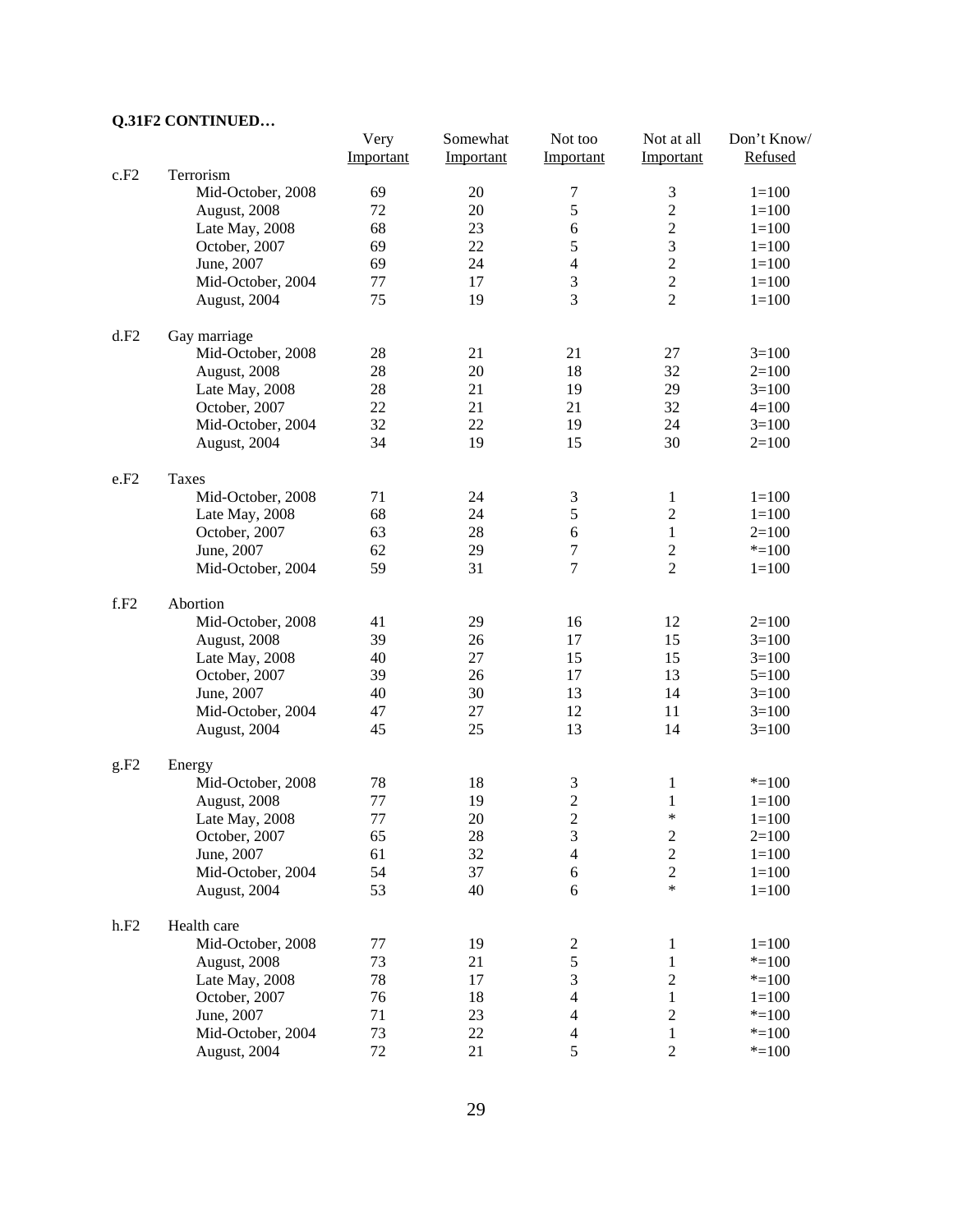#### **Q.31F2 CONTINUED…**

|      |                   | Very      | Somewhat  | Not too                 | Not at all     | Don't Know/ |
|------|-------------------|-----------|-----------|-------------------------|----------------|-------------|
|      |                   | Important | Important | Important               | Important      | Refused     |
| i.F2 | Education         |           |           |                         |                |             |
|      | Mid-October, 2008 | 73        | 21        | $\overline{4}$          | $\mathfrak 2$  | $* = 100$   |
|      | August, 2008      | 73        | 20        | 5                       | $\mathbf{1}$   | $1 = 100$   |
|      | Late May, 2008    | 78        | 17        | 3                       | $\mathbf{1}$   | $1 = 100$   |
|      | October, 2007     | 75        | 21        | $\overline{c}$          | 1              | $1 = 100$   |
|      | Mid-October, 2004 | 75        | 20        | 3                       | $\overline{2}$ | $* = 100$   |
|      | August, 2004      | 70        | 26        | 3                       | $\mathbf{1}$   | $* = 100$   |
| j.F2 | The environment   |           |           |                         |                |             |
|      | Mid-October, 2008 | 57        | 31        | 8                       | 3              | $1 = 100$   |
|      | August, 2008      | 59        | 31        | 6                       | 3              | $1 = 100$   |
|      | Late May, 2008    | 62        | 27        | 8                       | 3              | $* = 100$   |
|      | October, 2007     | 58        | 31        | 8                       | $\overline{2}$ | $1 = 100$   |
|      | June, 2007        | 55        | 36        | 6                       | $\overline{3}$ | $* = 100$   |
|      | Mid-October, 2004 | 53        | 37        | $\overline{7}$          | $\overline{c}$ | $1 = 100$   |
|      | August, 2004      | 55        | 35        | 7                       | $\overline{3}$ | $* = 100$   |
| k.F2 | Jobs              |           |           |                         |                |             |
|      | Mid-October, 2008 | 80        | 15        | $\overline{\mathbf{c}}$ | $\sqrt{2}$     | $1 = 100$   |
|      | Late May, 2008    | 78        | 17        | 3                       | $\mathbf{1}$   | $1 = 100$   |
|      | October, 2007     | 71        | 23        | $\mathfrak{Z}$          | $\sqrt{2}$     | $1 = 100$   |
|      | Mid-October, 2004 | 76        | 19        | $\overline{4}$          | $\mathbf{1}$   | $* = 100$   |
| 1.F2 | Immigration       |           |           |                         |                |             |
|      | Mid-October, 2008 | 49        | 32        | 13                      | 5              | $1 = 100$   |
|      | August, 2008      | 52        | 33        | 10                      | $\overline{4}$ | $1 = 100$   |
|      | Late May, 2008    | 54        | 32        | 9                       | 3              | $2=100$     |
|      | October, 2007     | 56        | 31        | 7                       | $\overline{4}$ | $2=100$     |
|      | June, 2007        | 54        | 34        | 7                       | 3              | $2=100$     |
| m.F2 | Trade policy      |           |           |                         |                |             |
|      | Mid-October, 2008 | 49        | 38        | 8                       | $\overline{c}$ | $3=100$     |
|      | August, 2008      | 49        | 38        | 8                       | $\overline{c}$ | $3=100$     |
|      | Late May, 2008    | 51        | 38        | 6                       | $\mathbf{1}$   | $4=100$     |

#### **ASK ALL FORM 2 [N=1500]:**

Q.32F2 As you may know, the government is investing billions to try to keep financial institutions and markets secure. Do you think this is the right thing or the wrong thing for the government to be doing?

|     |                           |             | -NII-                 |
|-----|---------------------------|-------------|-----------------------|
|     |                           |             | Late Sept Sept. 19-22 |
|     |                           | $2008^{15}$ | 2008                  |
| 47  | Right thing               | 45          | 57                    |
| 37  | Wrong thing               | 38          | 30                    |
| 16  | Don't know/Refused (VOL.) |             | <u>13</u>             |
| 100 |                           | 100         | 100                   |

 <sup>15</sup> In Late September 2008 and in the Sept. 19-22 *News Interest Index* the question was worded, "As you may know, the government is potentially investing billions to try to keep financial institutions and markets secure. Do you think this is the right thing or the wrong thing for the government to be doing?" In Late September 2008, an experiment testing the word "committing" instead of "investing" showed no difference in the results. Results for the two versions have been combined.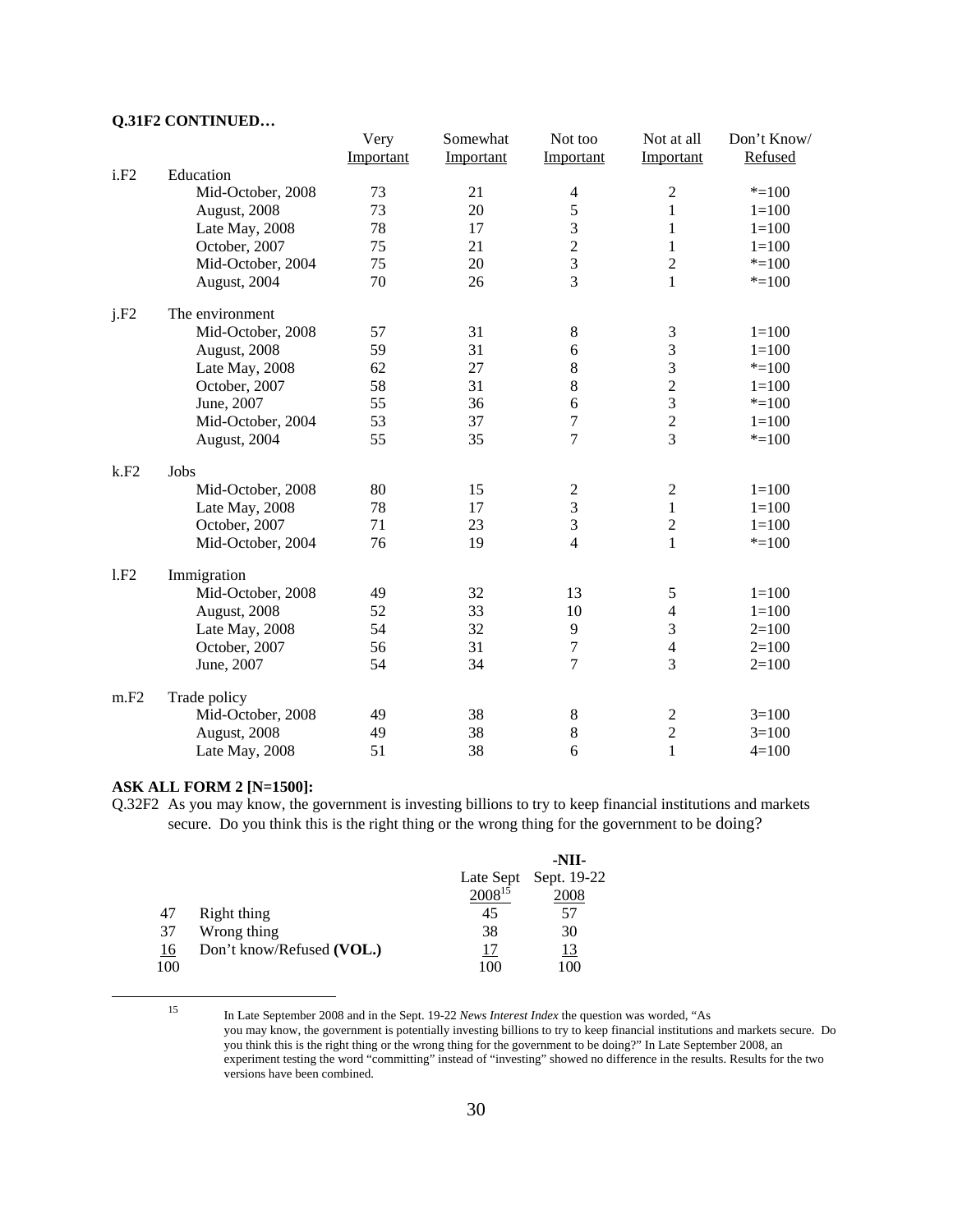#### **ASK FORM 2 REGISTERED VOTERS (REGICERT=1) ONLY:**

Q.33F2 All in all, do you favor or oppose **[INSERT ITEM; RANDOMIZE]**? Do you favor or oppose **[NEXT ITEM]**?

#### **BASED ON FORM 2 REGISTERED VOTERS [N=1300]**

| a.F2 | The U.S. government guaranteeing health insurance for                                                                                                     | Favor | <b>Oppose</b> | (VOL.)<br>DK/Ref |
|------|-----------------------------------------------------------------------------------------------------------------------------------------------------------|-------|---------------|------------------|
|      | all citizens, even if it means raising taxes<br>Mid-October, 2008                                                                                         | 58    | 35            | $7 = 100$        |
| b.F2 | Allowing gays and lesbians to marry legally?<br>Mid-October, 2008                                                                                         | 41    | 46            | $13=100$         |
| c.F2 | Providing a way for illegal immigrants currently in the<br>country to gain legal citizenship if they pass background<br>checks, pay fines, and have jobs? |       |               |                  |
|      | Mid-October, 2008                                                                                                                                         | 66    | 30            | $4=100$          |
| d.F2 | Allowing more offshore oil and gas drilling in U.S. waters<br>Mid-October, 2008                                                                           | 70    | 24            | $6=100$          |

#### **ASK ALL FORM 2 ONLY [N=1500]:**

Q.34F2 Do you think abortion should be **(READ)**

**(PLEASE READ CATEGORIES IN REVERSE ORDER FOR HALF THE SAMPLE**)

|                                            |           |            | Illegal | Illegal |           |
|--------------------------------------------|-----------|------------|---------|---------|-----------|
|                                            | Legal in  | Legal in   | in most | in all  | (VOL.)    |
|                                            | all cases | most cases | cases   | cases   | DK/Ref    |
| Mid-October, 2008                          | 19        | 38         | 22      | 14      | $7 = 100$ |
| August, 2008                               | 17        | 37         | 26      | 15      | $5=100$   |
| June, 2008                                 | 19        | 38         | 24      | 13      | $6=100$   |
| November, 2007                             | 18        | 33         | 29      | 15      | $5=100$   |
| October, 2007                              | 21        | 32         | 24      | 15      | $8=100$   |
| August, 2007                               | 17        | 35         | 26      | 17      | $5=100$   |
| March, 2007 Pew Social Trends              | 15        | 30         | 30      | 20      | $5=100$   |
| February, 2006 Associated Press/Ipsos-Poll | 19        | 32         | 27      | 16      | $6=100$   |
| December 2005 ABC/Washington Post          | 17        | 40         | 27      | 13      | $3=100$   |
| April 2005 ABC/Washington Post             | 20        | 36         | 27      | 14      | $3=100$   |
| December 2004 ABC/Washington Post          | 21        | 34         | 25      | 17      | $3=100$   |
| May 2004 ABC/Washington Post               | 23        | 31         | 23      | 20      | $2=99$    |
| January 2003 ABC/Washington Post           | 23        | 34         | 25      | 17      | $2=100$   |
| August 2001 ABC/Washington Post            | 22        | 27         | 28      | 20      | $3=100$   |
| June 2001 ABC/BeliefNet Poll               | 22        | 31         | 23      | 20      | $4=100$   |
| January 2001 ABC/Washington Post           | 21        | 38         | 25      | 14      | $1=99$    |
| September 2000 (RVs) ABC/Washington Post   | 20        | 35         | 25      | 16      | $3=99$    |
| July 2000 ABC/Washington Post              | 20        | 33         | 26      | 17      | $4=100$   |
| September 1999 ABC/Washington Post         | 20        | 37         | 26      | 15      | $2=100$   |
| March 1999 ABC/Washington Post             | 21        | 34         | 27      | 15      | $3=100$   |
| July 1998 ABC/Washington Post              | 19        | 35         | 29      | 13      | $4=100$   |
| August 1996 ABC/Washington Post            | 22        | 34         | 27      | 14      | $3=100$   |
| June 1996 ABC/Washington Post              | 24        | 34         | 25      | 14      | $2=99$    |
| October 1995 ABC/Washington Post           | 26        | 35         | 25      | 12      | $3=100$   |
| September 1995 ABC/Washington Post         | 24        | 36         | 25      | 11      | $4=100$   |
| July 1995 ABC/Washington Post              | 27        | 32         | 26      | 14      | $1 = 100$ |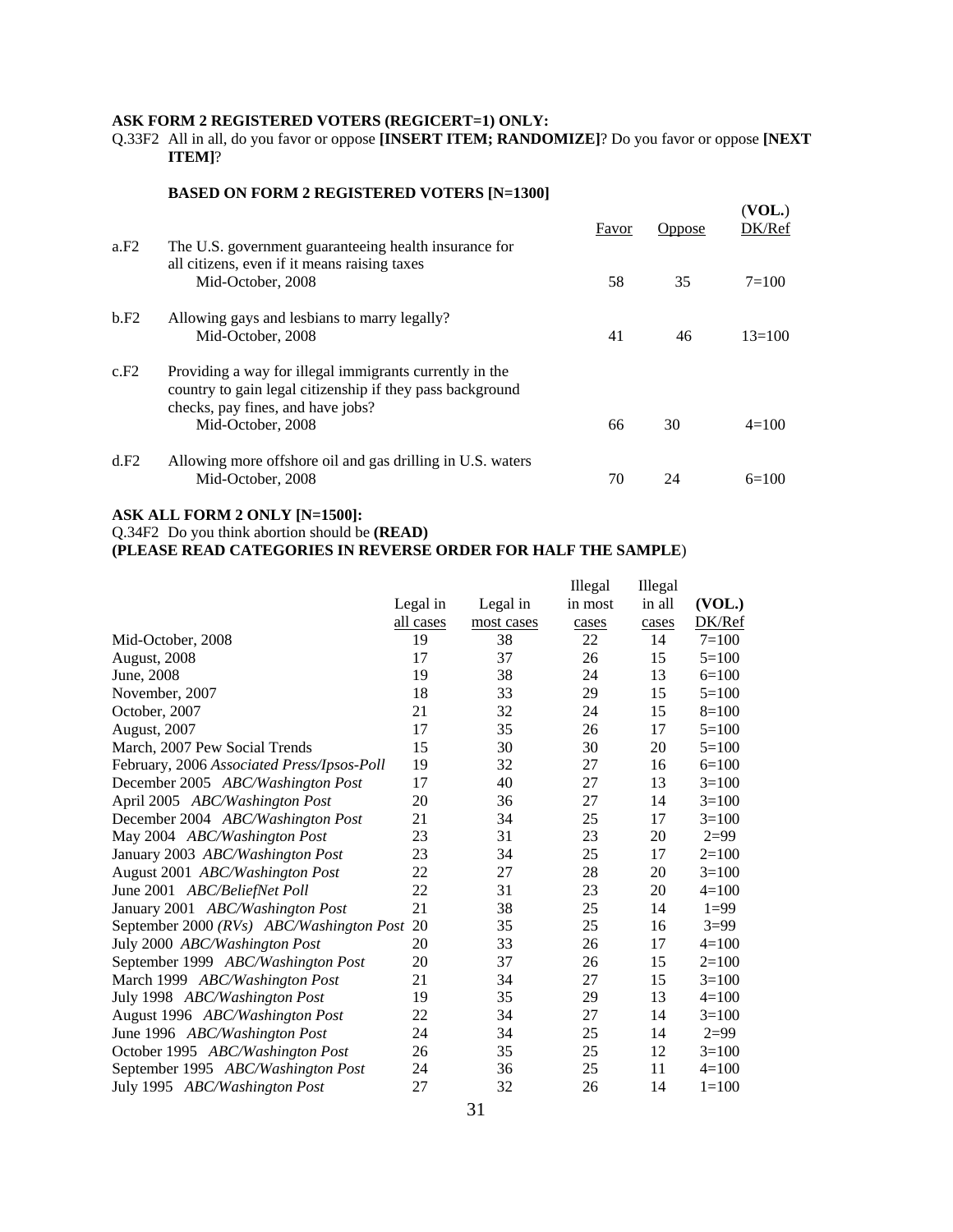#### **ASK ALL FORM 2 ONLY [N=1500]:**

Q.35F2 Which comes closer to your view about the tax cuts passed under President Bush over the past few years? **[READ IN ORDER]**

|           |                                              | $-RVs-$   |            |            |             |       |           |            |
|-----------|----------------------------------------------|-----------|------------|------------|-------------|-------|-----------|------------|
|           |                                              |           |            |            | Early Early |       |           | Early      |
|           |                                              | Nov       | Oct        | <b>Nov</b> | Oct         | April | Dec       | Sept       |
|           |                                              | 2007      | 2007       | 2006       | 2006        | 2006  | 2004      | 2004       |
| 25        | All of the tax cuts should be made permanent | 30        | 24         | 30         | 26          | 25    | 28        | 27         |
|           | Tax cuts for the wealthy should be repealed, |           |            |            |             |       |           |            |
| 37        | while others stay in place, OR               | 38        | 31         | 34         | 36          | 36    | 35        | 31         |
| 25        | All of the tax cuts should be repealed       | 22        | 30         | 22         | 26          | 28    | 25        | 28         |
| <u>13</u> | Don't know/Refused (VOL. DO NOT READ)        | <u>10</u> | <u> 15</u> | 14         | <u>12</u>   | 11    | <u>12</u> | <u> 14</u> |
| 100       |                                              | 100       | 100        | 100        | 100         | 100   | 100       | 100        |

### **ASK ALL FORM 2 ONLY:**

Q.36F2 Do you think the U.S. made the right decision or the wrong decision in using military force against Iraq?

|                            | Right    | Wrong    | (VOL.)    |
|----------------------------|----------|----------|-----------|
|                            | decision | decision | DK/Ref    |
| Mid-October, 2008          | 40       | 54       | $6=100$   |
| Mid-September, 2008        | 43       | 50       | $7 = 100$ |
| June, 2008                 | 39       | 55       | $6=100$   |
| April, 2008                | 37       | 57       | $6=100$   |
| Late February, 2008        | 38       | 54       | $8=100$   |
| Late December, 2007        | 36       | 56       | $8=100$   |
| October, 2007              | 39       | 54       | $7 = 100$ |
| September, 2007            | 42       | 50       | $8=100$   |
| July, 2007                 | 41       | 53       | $6=100$   |
| June, 2007                 | 40       | 51       | $9=100$   |
| April, 2007                | 45       | 47       | $8=100$   |
| March, 2007                | 43       | 49       | $8=100$   |
| February, 2007             | 40       | 54       | $6=100$   |
| Mid-January, 2007          | 40       | 51       | $9=100$   |
| Early January, 2007        | 40       | 53       | $7=100$   |
| December, 2006             | 42       | 51       | $7=100$   |
| Mid-November, 2006         | 41       | 51       | $8=100$   |
| Early November, 2006 (RVs) | 45       | 48       | $7=100$   |
| Late October, 2006         | 43       | 47       | $10=100$  |
| Early October, 2006        | 45       | 47       | $8=100$   |
| Early September, 2006      | 49       | 43       | $8=100$   |
| August, 2006               | 45       | 46       | $9=100$   |
| July, 2006                 | 44       | 50       | $6=100$   |
| June, 2006                 | 49       | 44       | $7=100$   |
| April, 2006                | 47       | 46       | $7=100$   |
| <b>March</b> , 2006        | 45       | 49       | $6=100$   |
| February, 2006             | 51       | 44       | $5=100$   |
| January, 2006              | 45       | 47       | $8=100$   |
| December, 2005             | 47       | 48       | $5=100$   |
| Late October, 2005         | 48       | 45       | $7=100$   |
| Early October, 2005        | 44       | 50       | $6=100$   |
| Mid-September, 2005        | 49       | 44       | $7=100$   |
| July, 2005                 | 49       | 44       | $7=100$   |
| June, 2005                 | 47       | 45       | $8=100$   |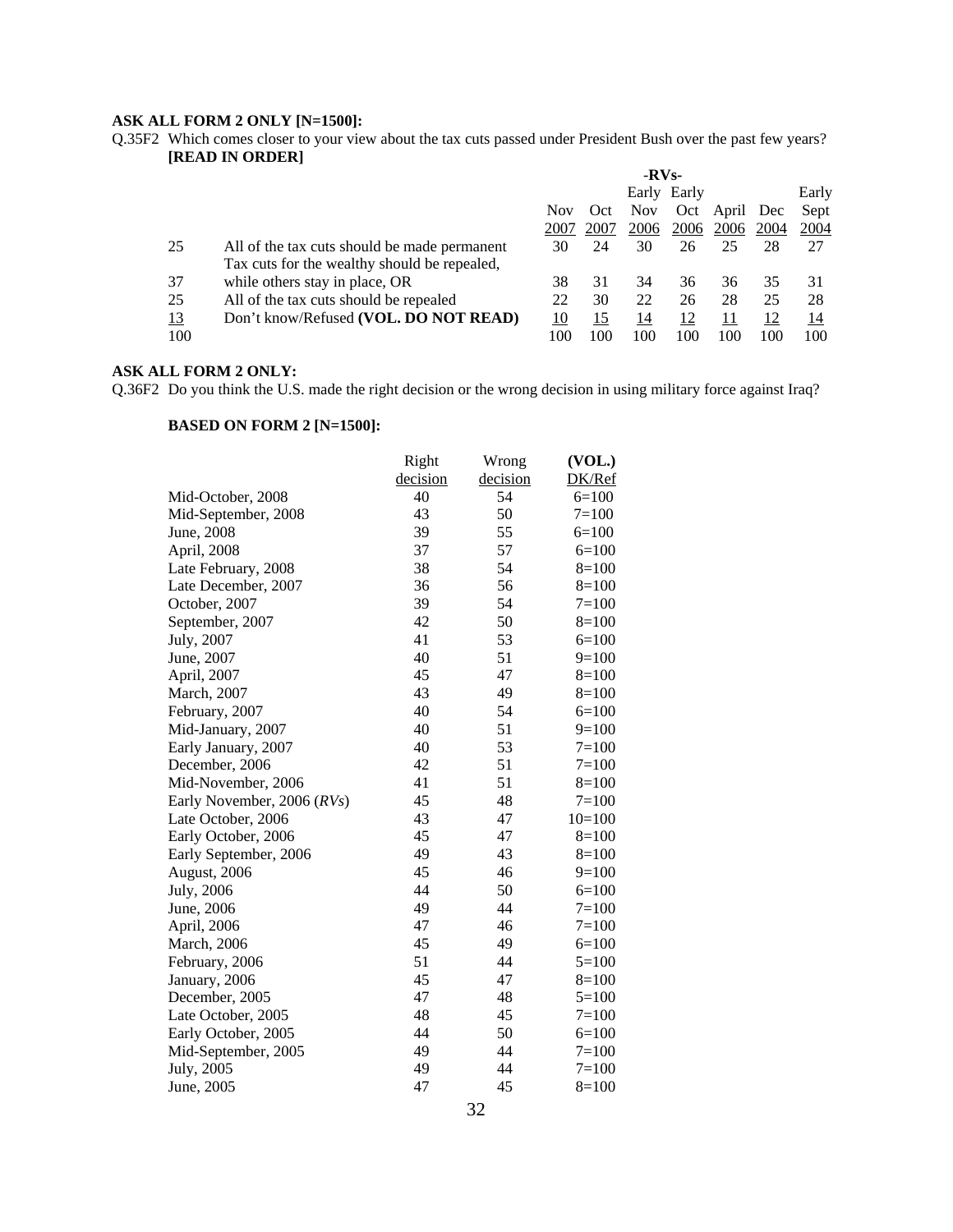| <b>Q.36F2 CONTINUED</b> | Right    | Wrong    | (VOL.)    |
|-------------------------|----------|----------|-----------|
|                         | decision | decision | DK/Ref    |
| February, 2005          | 47       | 47       | $6=100$   |
| January, 2005           | 51       | 44       | $5=100$   |
| December, 2004          | 49       | 44       | $7 = 100$ |
| November, 2004 (RVs)    | 48       | 41       | $11=100$  |
| Mid-October, 2004       | 46       | 42       | $12=100$  |
| Early October, 2004     | 50       | 39       | $11=100$  |
| September, 2004         | 53       | 39       | $8=100$   |
| August, 2004            | 53       | 41       | $6=100$   |
| July, 2004              | 52       | 43       | $5=100$   |
| June, 2004              | 55       | 38       | $7=100$   |
| May, 2004               | 51       | 42       | $7 = 100$ |
| Late April, 2004        | 54       | 37       | $9=100$   |
| Early April, 2004       | 57       | 35       | $8=100$   |
| Mid-March, 2004         | 55       | 39       | $6=100$   |
| Late February, 2004     | 60       | 32       | $8=100$   |
| Early February, 2004    | 56       | 39       | $5 = 100$ |
| Mid-January, 2004       | 65       | 30       | $5=100$   |
| Early January, 2004     | 62       | 28       | $10=100$  |
| December, 2003          | 67       | 26       | $7=100$   |
| October, 2003           | 60       | 33       | $7 = 100$ |
| September, 2003         | 63       | 31       | $6=100$   |
| August, 2003            | 63       | 30       | $7 = 100$ |
| Early July, 2003        | 67       | 24       | $9=100$   |
| May, 2003               | 74       | 20       | $6=100$   |
| April 10-16, 2003       | 74       | 19       | $7 = 100$ |
| April 8-9, 2003         | 74       | 19       | $7 = 100$ |
| April 2-7, 2003         | 72       | 20       | $8 = 100$ |
| March 28-April 1, 2003  | 69       | 25       | $6 = 100$ |
| March 25-27, 2003       | 74       | 21       | $5 = 100$ |
| March 23-24, 2003       | 74       | 21       | $5 = 100$ |
| March 20-22, 2003       | 71       | 22       | $7 = 100$ |
| Late January, 1991      | 77       | 15       | $8=100$   |

#### **ASK ALL FORM 2 ONLY:**

Q.37F2 How well is the U.S. military effort in Iraq going? **[READ IN ORDER]**

|                     |      |      |      |                           | (VOL.)  |
|---------------------|------|------|------|---------------------------|---------|
|                     | Very |      |      | Fairly Not too Not at all | DK/     |
|                     | well | well | well | well                      | Refused |
| Mid-October, 2008   | 17   | 40   | 26   | 12                        | $5=100$ |
| September, 2008     | 19   | 39   | 24   | 13                        | $5=100$ |
| June, 2008          | 10   | 34   | 31   | 21                        | $4=100$ |
| April, 2008         | 10   | 34   | 28   | 24                        | $4=100$ |
| Late February, 2008 | 12   | 36   | 25   | 23                        | $4=100$ |
| Late December, 2007 | 11   | 30   | 31   | 23                        | $5=100$ |
| November, 2007      | 11   | 37   | 29   | 19                        | $4=100$ |
| October, 2007       | 10   | 34   | 29   | 22                        | $5=100$ |
| September, 2007     | 9    | 32   | 30   | 24                        | $5=100$ |
| July, 2007          | 8    | 28   | 34   | 25                        | $5=100$ |
| June, 2007          | 7    | 27   | 33   | 28                        | $5=100$ |
| April, 2007         | 7    | 31   | 34   | 25                        | $3=100$ |
| March, 2007         | 10   | 30   | 32   | 24                        | $4=100$ |
|                     |      |      |      |                           |         |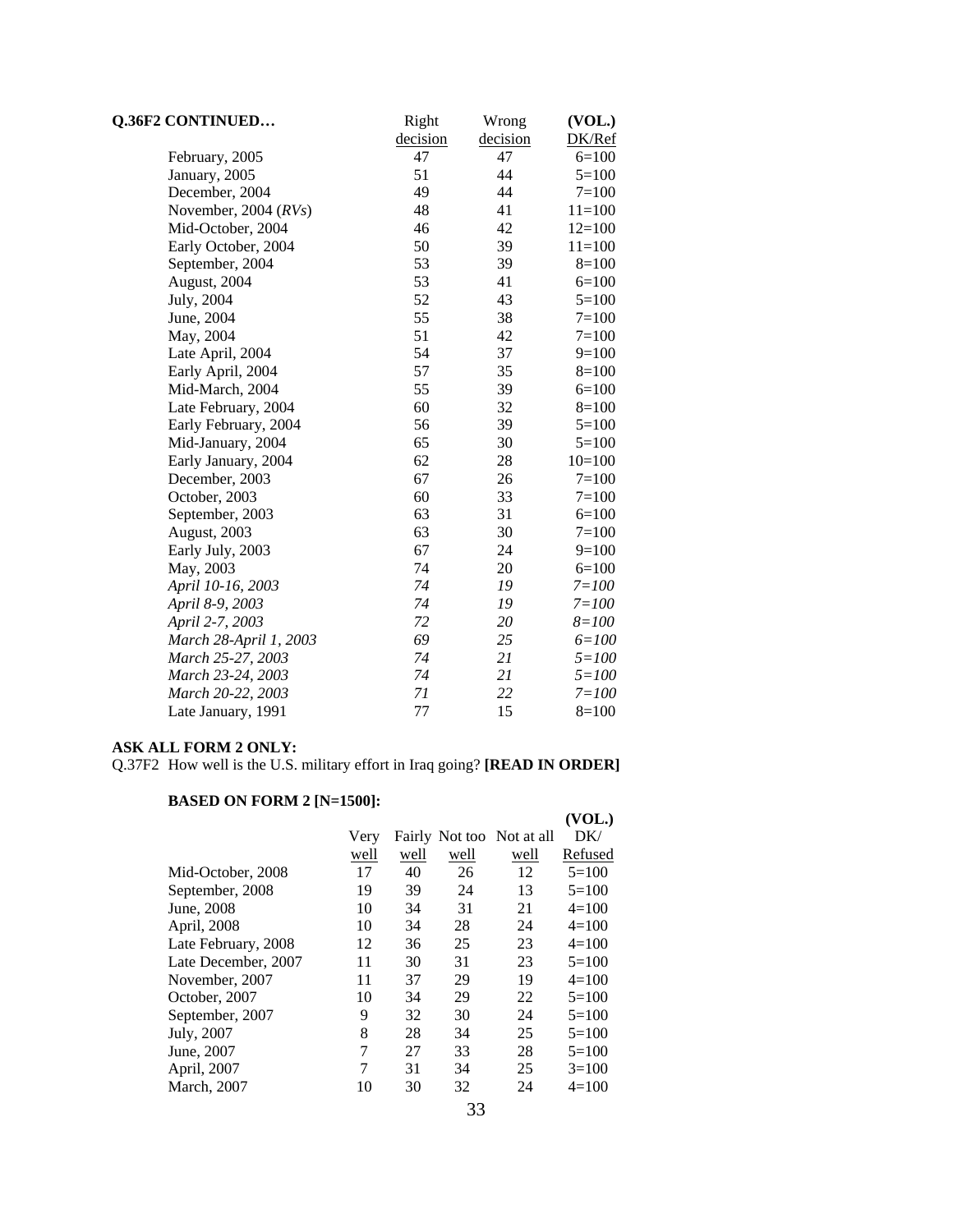| Fairly Not too Not at all<br>DK/<br>Very<br>Refused<br>well<br><u>well</u><br><u>well</u><br>well<br>5<br>25<br>38<br>29<br>$3=100$<br>February, 2007<br>7<br>28<br>32<br>30<br>$3=100$<br>Mid-January, 2007<br>4<br>28<br>37<br>December, 2006<br>27<br>$4 = 100$<br>30<br>Mid-November, 2006<br>6<br>26<br>34<br>$4=100$<br>$\tau$<br>30<br>32<br>27<br>Early November, 2006 (RVs)<br>$4=100$<br>5<br>25<br>Late October, 2006<br>30<br>34<br>$6=100$<br>8<br>29<br>Early October, 2006<br>33<br>25<br>$5=100$<br>8<br>39<br>28<br>20<br>Early September, 2006<br>$5=100$<br>8<br>23<br>33<br>32<br>August, 2006<br>4=100<br>37<br>25<br>18<br>16<br>June, 2006<br>4=100<br>13<br>34<br>29<br>21<br>April, 2006<br>$3=100$<br>9<br>34<br>30<br>21<br>$6=100$<br><b>March</b> , 2006<br>13<br>38<br>29<br>17<br>$3=100$<br>February, 2006<br>39<br>27<br>12<br>17<br>$5=100$<br>January, 2006<br>37<br>29<br>December, 2005<br>14<br>17<br>$3=100$<br>9<br>35<br>31<br>22<br>Early October, 2005<br>$3=100$<br>41<br>26<br>12<br>18<br>Mid-September, 2005<br>$3=100$<br>38<br>27<br>July, 2005<br>14<br>17<br>4=100<br>41<br>9<br>27<br>19<br>June, 2005<br>$4=100$<br>25<br>14<br>40<br>17<br>February, 2005<br>$4=100$<br>39<br>9<br>29<br>20<br>January, 2005<br>$3=100$<br>40<br>18<br>10<br>28<br>December, 2004<br>$4=100$<br>26<br>13<br>38<br>17<br>$6=100$<br>Mid-October, 2004<br>12<br>40<br>26<br>18<br>$4 = 100$<br>September, 2004<br>12<br>41<br>28<br>16<br>August, 2004<br>$3=100$<br>13<br>42<br>26<br>July, 2004<br>16<br>$3=100$<br>25<br>June, 2004<br>16<br>41<br>14<br>$4=100$<br>32<br>May, 2004<br>10<br>36<br>19<br>$3=100$<br>12<br>43<br>26<br>15<br>Late April, 2004<br>$4=100$<br>14<br>43<br>26<br>13<br>Early April, 2004<br>$4=100$<br>45<br>26<br>11<br>Mid-March, 2004<br>16<br>$2=100$<br>17<br>46<br>23<br>11<br>Early February, 2004<br>$3=100$<br>22<br>51<br>18<br>6<br>Mid-January, 2004<br>$3=100$<br>47<br>7<br>23<br>18<br>Early January, 2004<br>$5=100$<br>28<br>47<br>6<br>16<br>$3=100$<br>December, 2003<br>16<br>25<br>44<br>$4 = 100$<br>October, 2003<br>11<br>9<br>September, 2003<br>15<br>47<br>26<br>$3=100$<br>19<br>43<br>24<br>11<br>August, 2003<br>$3=100$<br>5<br>Early July, 2003<br>52<br>16<br>23<br>$4=100$<br>32<br>$\mathfrak{Z}$<br>61<br>$\boldsymbol{l}$<br>April 10-16, 2003<br>$3 = 100$<br>$\mathfrak{Z}$<br>$\mathfrak{Z}$<br>April 8-9, 2003<br>60<br>32<br>$2 = 100$<br>April 2-7, 2003<br>55<br>37<br>3<br>$\overline{c}$<br>$3 = 100$<br>$\overline{c}$<br>39<br>46<br>8<br>March 25-April 1, 2003<br>$5 = 100$<br>$\overline{c}$<br>6<br>March 23-24, 2003<br>45<br>41<br>$6 = 100$ | <b>Q.37F2 CONTINUED</b> |    |    |                |                  | (VOL.)    |
|-----------------------------------------------------------------------------------------------------------------------------------------------------------------------------------------------------------------------------------------------------------------------------------------------------------------------------------------------------------------------------------------------------------------------------------------------------------------------------------------------------------------------------------------------------------------------------------------------------------------------------------------------------------------------------------------------------------------------------------------------------------------------------------------------------------------------------------------------------------------------------------------------------------------------------------------------------------------------------------------------------------------------------------------------------------------------------------------------------------------------------------------------------------------------------------------------------------------------------------------------------------------------------------------------------------------------------------------------------------------------------------------------------------------------------------------------------------------------------------------------------------------------------------------------------------------------------------------------------------------------------------------------------------------------------------------------------------------------------------------------------------------------------------------------------------------------------------------------------------------------------------------------------------------------------------------------------------------------------------------------------------------------------------------------------------------------------------------------------------------------------------------------------------------------------------------------------------------------------------------------------------------------------------------------------------------------------------------------------------------------------------------------------------------------------------------------------------------------------------------------------------------------------------------------------------------------------------------------------------------------------------------------------------------------|-------------------------|----|----|----------------|------------------|-----------|
|                                                                                                                                                                                                                                                                                                                                                                                                                                                                                                                                                                                                                                                                                                                                                                                                                                                                                                                                                                                                                                                                                                                                                                                                                                                                                                                                                                                                                                                                                                                                                                                                                                                                                                                                                                                                                                                                                                                                                                                                                                                                                                                                                                                                                                                                                                                                                                                                                                                                                                                                                                                                                                                                       |                         |    |    |                |                  |           |
|                                                                                                                                                                                                                                                                                                                                                                                                                                                                                                                                                                                                                                                                                                                                                                                                                                                                                                                                                                                                                                                                                                                                                                                                                                                                                                                                                                                                                                                                                                                                                                                                                                                                                                                                                                                                                                                                                                                                                                                                                                                                                                                                                                                                                                                                                                                                                                                                                                                                                                                                                                                                                                                                       |                         |    |    |                |                  |           |
|                                                                                                                                                                                                                                                                                                                                                                                                                                                                                                                                                                                                                                                                                                                                                                                                                                                                                                                                                                                                                                                                                                                                                                                                                                                                                                                                                                                                                                                                                                                                                                                                                                                                                                                                                                                                                                                                                                                                                                                                                                                                                                                                                                                                                                                                                                                                                                                                                                                                                                                                                                                                                                                                       |                         |    |    |                |                  |           |
|                                                                                                                                                                                                                                                                                                                                                                                                                                                                                                                                                                                                                                                                                                                                                                                                                                                                                                                                                                                                                                                                                                                                                                                                                                                                                                                                                                                                                                                                                                                                                                                                                                                                                                                                                                                                                                                                                                                                                                                                                                                                                                                                                                                                                                                                                                                                                                                                                                                                                                                                                                                                                                                                       |                         |    |    |                |                  |           |
|                                                                                                                                                                                                                                                                                                                                                                                                                                                                                                                                                                                                                                                                                                                                                                                                                                                                                                                                                                                                                                                                                                                                                                                                                                                                                                                                                                                                                                                                                                                                                                                                                                                                                                                                                                                                                                                                                                                                                                                                                                                                                                                                                                                                                                                                                                                                                                                                                                                                                                                                                                                                                                                                       |                         |    |    |                |                  |           |
|                                                                                                                                                                                                                                                                                                                                                                                                                                                                                                                                                                                                                                                                                                                                                                                                                                                                                                                                                                                                                                                                                                                                                                                                                                                                                                                                                                                                                                                                                                                                                                                                                                                                                                                                                                                                                                                                                                                                                                                                                                                                                                                                                                                                                                                                                                                                                                                                                                                                                                                                                                                                                                                                       |                         |    |    |                |                  |           |
|                                                                                                                                                                                                                                                                                                                                                                                                                                                                                                                                                                                                                                                                                                                                                                                                                                                                                                                                                                                                                                                                                                                                                                                                                                                                                                                                                                                                                                                                                                                                                                                                                                                                                                                                                                                                                                                                                                                                                                                                                                                                                                                                                                                                                                                                                                                                                                                                                                                                                                                                                                                                                                                                       |                         |    |    |                |                  |           |
|                                                                                                                                                                                                                                                                                                                                                                                                                                                                                                                                                                                                                                                                                                                                                                                                                                                                                                                                                                                                                                                                                                                                                                                                                                                                                                                                                                                                                                                                                                                                                                                                                                                                                                                                                                                                                                                                                                                                                                                                                                                                                                                                                                                                                                                                                                                                                                                                                                                                                                                                                                                                                                                                       |                         |    |    |                |                  |           |
|                                                                                                                                                                                                                                                                                                                                                                                                                                                                                                                                                                                                                                                                                                                                                                                                                                                                                                                                                                                                                                                                                                                                                                                                                                                                                                                                                                                                                                                                                                                                                                                                                                                                                                                                                                                                                                                                                                                                                                                                                                                                                                                                                                                                                                                                                                                                                                                                                                                                                                                                                                                                                                                                       |                         |    |    |                |                  |           |
|                                                                                                                                                                                                                                                                                                                                                                                                                                                                                                                                                                                                                                                                                                                                                                                                                                                                                                                                                                                                                                                                                                                                                                                                                                                                                                                                                                                                                                                                                                                                                                                                                                                                                                                                                                                                                                                                                                                                                                                                                                                                                                                                                                                                                                                                                                                                                                                                                                                                                                                                                                                                                                                                       |                         |    |    |                |                  |           |
|                                                                                                                                                                                                                                                                                                                                                                                                                                                                                                                                                                                                                                                                                                                                                                                                                                                                                                                                                                                                                                                                                                                                                                                                                                                                                                                                                                                                                                                                                                                                                                                                                                                                                                                                                                                                                                                                                                                                                                                                                                                                                                                                                                                                                                                                                                                                                                                                                                                                                                                                                                                                                                                                       |                         |    |    |                |                  |           |
|                                                                                                                                                                                                                                                                                                                                                                                                                                                                                                                                                                                                                                                                                                                                                                                                                                                                                                                                                                                                                                                                                                                                                                                                                                                                                                                                                                                                                                                                                                                                                                                                                                                                                                                                                                                                                                                                                                                                                                                                                                                                                                                                                                                                                                                                                                                                                                                                                                                                                                                                                                                                                                                                       |                         |    |    |                |                  |           |
|                                                                                                                                                                                                                                                                                                                                                                                                                                                                                                                                                                                                                                                                                                                                                                                                                                                                                                                                                                                                                                                                                                                                                                                                                                                                                                                                                                                                                                                                                                                                                                                                                                                                                                                                                                                                                                                                                                                                                                                                                                                                                                                                                                                                                                                                                                                                                                                                                                                                                                                                                                                                                                                                       |                         |    |    |                |                  |           |
|                                                                                                                                                                                                                                                                                                                                                                                                                                                                                                                                                                                                                                                                                                                                                                                                                                                                                                                                                                                                                                                                                                                                                                                                                                                                                                                                                                                                                                                                                                                                                                                                                                                                                                                                                                                                                                                                                                                                                                                                                                                                                                                                                                                                                                                                                                                                                                                                                                                                                                                                                                                                                                                                       |                         |    |    |                |                  |           |
|                                                                                                                                                                                                                                                                                                                                                                                                                                                                                                                                                                                                                                                                                                                                                                                                                                                                                                                                                                                                                                                                                                                                                                                                                                                                                                                                                                                                                                                                                                                                                                                                                                                                                                                                                                                                                                                                                                                                                                                                                                                                                                                                                                                                                                                                                                                                                                                                                                                                                                                                                                                                                                                                       |                         |    |    |                |                  |           |
|                                                                                                                                                                                                                                                                                                                                                                                                                                                                                                                                                                                                                                                                                                                                                                                                                                                                                                                                                                                                                                                                                                                                                                                                                                                                                                                                                                                                                                                                                                                                                                                                                                                                                                                                                                                                                                                                                                                                                                                                                                                                                                                                                                                                                                                                                                                                                                                                                                                                                                                                                                                                                                                                       |                         |    |    |                |                  |           |
|                                                                                                                                                                                                                                                                                                                                                                                                                                                                                                                                                                                                                                                                                                                                                                                                                                                                                                                                                                                                                                                                                                                                                                                                                                                                                                                                                                                                                                                                                                                                                                                                                                                                                                                                                                                                                                                                                                                                                                                                                                                                                                                                                                                                                                                                                                                                                                                                                                                                                                                                                                                                                                                                       |                         |    |    |                |                  |           |
|                                                                                                                                                                                                                                                                                                                                                                                                                                                                                                                                                                                                                                                                                                                                                                                                                                                                                                                                                                                                                                                                                                                                                                                                                                                                                                                                                                                                                                                                                                                                                                                                                                                                                                                                                                                                                                                                                                                                                                                                                                                                                                                                                                                                                                                                                                                                                                                                                                                                                                                                                                                                                                                                       |                         |    |    |                |                  |           |
|                                                                                                                                                                                                                                                                                                                                                                                                                                                                                                                                                                                                                                                                                                                                                                                                                                                                                                                                                                                                                                                                                                                                                                                                                                                                                                                                                                                                                                                                                                                                                                                                                                                                                                                                                                                                                                                                                                                                                                                                                                                                                                                                                                                                                                                                                                                                                                                                                                                                                                                                                                                                                                                                       |                         |    |    |                |                  |           |
|                                                                                                                                                                                                                                                                                                                                                                                                                                                                                                                                                                                                                                                                                                                                                                                                                                                                                                                                                                                                                                                                                                                                                                                                                                                                                                                                                                                                                                                                                                                                                                                                                                                                                                                                                                                                                                                                                                                                                                                                                                                                                                                                                                                                                                                                                                                                                                                                                                                                                                                                                                                                                                                                       |                         |    |    |                |                  |           |
|                                                                                                                                                                                                                                                                                                                                                                                                                                                                                                                                                                                                                                                                                                                                                                                                                                                                                                                                                                                                                                                                                                                                                                                                                                                                                                                                                                                                                                                                                                                                                                                                                                                                                                                                                                                                                                                                                                                                                                                                                                                                                                                                                                                                                                                                                                                                                                                                                                                                                                                                                                                                                                                                       |                         |    |    |                |                  |           |
|                                                                                                                                                                                                                                                                                                                                                                                                                                                                                                                                                                                                                                                                                                                                                                                                                                                                                                                                                                                                                                                                                                                                                                                                                                                                                                                                                                                                                                                                                                                                                                                                                                                                                                                                                                                                                                                                                                                                                                                                                                                                                                                                                                                                                                                                                                                                                                                                                                                                                                                                                                                                                                                                       |                         |    |    |                |                  |           |
|                                                                                                                                                                                                                                                                                                                                                                                                                                                                                                                                                                                                                                                                                                                                                                                                                                                                                                                                                                                                                                                                                                                                                                                                                                                                                                                                                                                                                                                                                                                                                                                                                                                                                                                                                                                                                                                                                                                                                                                                                                                                                                                                                                                                                                                                                                                                                                                                                                                                                                                                                                                                                                                                       |                         |    |    |                |                  |           |
|                                                                                                                                                                                                                                                                                                                                                                                                                                                                                                                                                                                                                                                                                                                                                                                                                                                                                                                                                                                                                                                                                                                                                                                                                                                                                                                                                                                                                                                                                                                                                                                                                                                                                                                                                                                                                                                                                                                                                                                                                                                                                                                                                                                                                                                                                                                                                                                                                                                                                                                                                                                                                                                                       |                         |    |    |                |                  |           |
|                                                                                                                                                                                                                                                                                                                                                                                                                                                                                                                                                                                                                                                                                                                                                                                                                                                                                                                                                                                                                                                                                                                                                                                                                                                                                                                                                                                                                                                                                                                                                                                                                                                                                                                                                                                                                                                                                                                                                                                                                                                                                                                                                                                                                                                                                                                                                                                                                                                                                                                                                                                                                                                                       |                         |    |    |                |                  |           |
|                                                                                                                                                                                                                                                                                                                                                                                                                                                                                                                                                                                                                                                                                                                                                                                                                                                                                                                                                                                                                                                                                                                                                                                                                                                                                                                                                                                                                                                                                                                                                                                                                                                                                                                                                                                                                                                                                                                                                                                                                                                                                                                                                                                                                                                                                                                                                                                                                                                                                                                                                                                                                                                                       |                         |    |    |                |                  |           |
|                                                                                                                                                                                                                                                                                                                                                                                                                                                                                                                                                                                                                                                                                                                                                                                                                                                                                                                                                                                                                                                                                                                                                                                                                                                                                                                                                                                                                                                                                                                                                                                                                                                                                                                                                                                                                                                                                                                                                                                                                                                                                                                                                                                                                                                                                                                                                                                                                                                                                                                                                                                                                                                                       |                         |    |    |                |                  |           |
|                                                                                                                                                                                                                                                                                                                                                                                                                                                                                                                                                                                                                                                                                                                                                                                                                                                                                                                                                                                                                                                                                                                                                                                                                                                                                                                                                                                                                                                                                                                                                                                                                                                                                                                                                                                                                                                                                                                                                                                                                                                                                                                                                                                                                                                                                                                                                                                                                                                                                                                                                                                                                                                                       |                         |    |    |                |                  |           |
|                                                                                                                                                                                                                                                                                                                                                                                                                                                                                                                                                                                                                                                                                                                                                                                                                                                                                                                                                                                                                                                                                                                                                                                                                                                                                                                                                                                                                                                                                                                                                                                                                                                                                                                                                                                                                                                                                                                                                                                                                                                                                                                                                                                                                                                                                                                                                                                                                                                                                                                                                                                                                                                                       |                         |    |    |                |                  |           |
|                                                                                                                                                                                                                                                                                                                                                                                                                                                                                                                                                                                                                                                                                                                                                                                                                                                                                                                                                                                                                                                                                                                                                                                                                                                                                                                                                                                                                                                                                                                                                                                                                                                                                                                                                                                                                                                                                                                                                                                                                                                                                                                                                                                                                                                                                                                                                                                                                                                                                                                                                                                                                                                                       |                         |    |    |                |                  |           |
|                                                                                                                                                                                                                                                                                                                                                                                                                                                                                                                                                                                                                                                                                                                                                                                                                                                                                                                                                                                                                                                                                                                                                                                                                                                                                                                                                                                                                                                                                                                                                                                                                                                                                                                                                                                                                                                                                                                                                                                                                                                                                                                                                                                                                                                                                                                                                                                                                                                                                                                                                                                                                                                                       |                         |    |    |                |                  |           |
|                                                                                                                                                                                                                                                                                                                                                                                                                                                                                                                                                                                                                                                                                                                                                                                                                                                                                                                                                                                                                                                                                                                                                                                                                                                                                                                                                                                                                                                                                                                                                                                                                                                                                                                                                                                                                                                                                                                                                                                                                                                                                                                                                                                                                                                                                                                                                                                                                                                                                                                                                                                                                                                                       |                         |    |    |                |                  |           |
|                                                                                                                                                                                                                                                                                                                                                                                                                                                                                                                                                                                                                                                                                                                                                                                                                                                                                                                                                                                                                                                                                                                                                                                                                                                                                                                                                                                                                                                                                                                                                                                                                                                                                                                                                                                                                                                                                                                                                                                                                                                                                                                                                                                                                                                                                                                                                                                                                                                                                                                                                                                                                                                                       |                         |    |    |                |                  |           |
|                                                                                                                                                                                                                                                                                                                                                                                                                                                                                                                                                                                                                                                                                                                                                                                                                                                                                                                                                                                                                                                                                                                                                                                                                                                                                                                                                                                                                                                                                                                                                                                                                                                                                                                                                                                                                                                                                                                                                                                                                                                                                                                                                                                                                                                                                                                                                                                                                                                                                                                                                                                                                                                                       |                         |    |    |                |                  |           |
|                                                                                                                                                                                                                                                                                                                                                                                                                                                                                                                                                                                                                                                                                                                                                                                                                                                                                                                                                                                                                                                                                                                                                                                                                                                                                                                                                                                                                                                                                                                                                                                                                                                                                                                                                                                                                                                                                                                                                                                                                                                                                                                                                                                                                                                                                                                                                                                                                                                                                                                                                                                                                                                                       |                         |    |    |                |                  |           |
|                                                                                                                                                                                                                                                                                                                                                                                                                                                                                                                                                                                                                                                                                                                                                                                                                                                                                                                                                                                                                                                                                                                                                                                                                                                                                                                                                                                                                                                                                                                                                                                                                                                                                                                                                                                                                                                                                                                                                                                                                                                                                                                                                                                                                                                                                                                                                                                                                                                                                                                                                                                                                                                                       |                         |    |    |                |                  |           |
|                                                                                                                                                                                                                                                                                                                                                                                                                                                                                                                                                                                                                                                                                                                                                                                                                                                                                                                                                                                                                                                                                                                                                                                                                                                                                                                                                                                                                                                                                                                                                                                                                                                                                                                                                                                                                                                                                                                                                                                                                                                                                                                                                                                                                                                                                                                                                                                                                                                                                                                                                                                                                                                                       |                         |    |    |                |                  |           |
|                                                                                                                                                                                                                                                                                                                                                                                                                                                                                                                                                                                                                                                                                                                                                                                                                                                                                                                                                                                                                                                                                                                                                                                                                                                                                                                                                                                                                                                                                                                                                                                                                                                                                                                                                                                                                                                                                                                                                                                                                                                                                                                                                                                                                                                                                                                                                                                                                                                                                                                                                                                                                                                                       |                         |    |    |                |                  |           |
|                                                                                                                                                                                                                                                                                                                                                                                                                                                                                                                                                                                                                                                                                                                                                                                                                                                                                                                                                                                                                                                                                                                                                                                                                                                                                                                                                                                                                                                                                                                                                                                                                                                                                                                                                                                                                                                                                                                                                                                                                                                                                                                                                                                                                                                                                                                                                                                                                                                                                                                                                                                                                                                                       |                         |    |    |                |                  |           |
|                                                                                                                                                                                                                                                                                                                                                                                                                                                                                                                                                                                                                                                                                                                                                                                                                                                                                                                                                                                                                                                                                                                                                                                                                                                                                                                                                                                                                                                                                                                                                                                                                                                                                                                                                                                                                                                                                                                                                                                                                                                                                                                                                                                                                                                                                                                                                                                                                                                                                                                                                                                                                                                                       |                         |    |    |                |                  |           |
|                                                                                                                                                                                                                                                                                                                                                                                                                                                                                                                                                                                                                                                                                                                                                                                                                                                                                                                                                                                                                                                                                                                                                                                                                                                                                                                                                                                                                                                                                                                                                                                                                                                                                                                                                                                                                                                                                                                                                                                                                                                                                                                                                                                                                                                                                                                                                                                                                                                                                                                                                                                                                                                                       |                         |    |    |                |                  |           |
|                                                                                                                                                                                                                                                                                                                                                                                                                                                                                                                                                                                                                                                                                                                                                                                                                                                                                                                                                                                                                                                                                                                                                                                                                                                                                                                                                                                                                                                                                                                                                                                                                                                                                                                                                                                                                                                                                                                                                                                                                                                                                                                                                                                                                                                                                                                                                                                                                                                                                                                                                                                                                                                                       |                         |    |    |                |                  |           |
|                                                                                                                                                                                                                                                                                                                                                                                                                                                                                                                                                                                                                                                                                                                                                                                                                                                                                                                                                                                                                                                                                                                                                                                                                                                                                                                                                                                                                                                                                                                                                                                                                                                                                                                                                                                                                                                                                                                                                                                                                                                                                                                                                                                                                                                                                                                                                                                                                                                                                                                                                                                                                                                                       |                         |    |    |                |                  |           |
|                                                                                                                                                                                                                                                                                                                                                                                                                                                                                                                                                                                                                                                                                                                                                                                                                                                                                                                                                                                                                                                                                                                                                                                                                                                                                                                                                                                                                                                                                                                                                                                                                                                                                                                                                                                                                                                                                                                                                                                                                                                                                                                                                                                                                                                                                                                                                                                                                                                                                                                                                                                                                                                                       |                         |    |    |                |                  |           |
|                                                                                                                                                                                                                                                                                                                                                                                                                                                                                                                                                                                                                                                                                                                                                                                                                                                                                                                                                                                                                                                                                                                                                                                                                                                                                                                                                                                                                                                                                                                                                                                                                                                                                                                                                                                                                                                                                                                                                                                                                                                                                                                                                                                                                                                                                                                                                                                                                                                                                                                                                                                                                                                                       |                         |    |    |                |                  |           |
|                                                                                                                                                                                                                                                                                                                                                                                                                                                                                                                                                                                                                                                                                                                                                                                                                                                                                                                                                                                                                                                                                                                                                                                                                                                                                                                                                                                                                                                                                                                                                                                                                                                                                                                                                                                                                                                                                                                                                                                                                                                                                                                                                                                                                                                                                                                                                                                                                                                                                                                                                                                                                                                                       |                         |    |    |                |                  |           |
|                                                                                                                                                                                                                                                                                                                                                                                                                                                                                                                                                                                                                                                                                                                                                                                                                                                                                                                                                                                                                                                                                                                                                                                                                                                                                                                                                                                                                                                                                                                                                                                                                                                                                                                                                                                                                                                                                                                                                                                                                                                                                                                                                                                                                                                                                                                                                                                                                                                                                                                                                                                                                                                                       | March 20-22, 2003       | 65 | 25 | $\overline{c}$ | $\boldsymbol{l}$ | $7 = 100$ |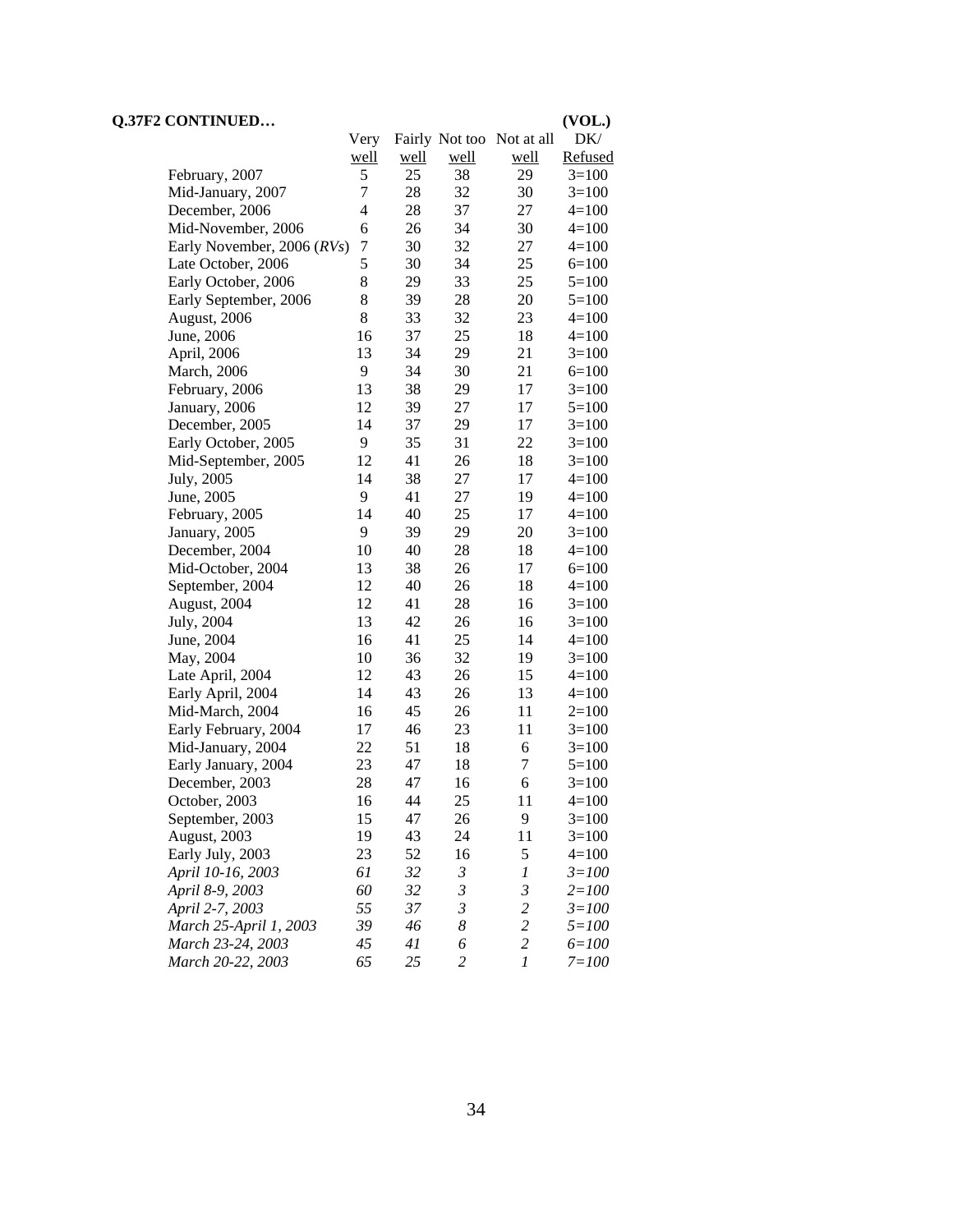#### **ASK ALL FORM 2 ONLY:**

Q.38F2 Do you think the U.S. should keep military troops in Iraq until the situation has stabilized, or do you think the U.S. should bring its troops home as soon as possible?

|                            | Keep troops | Bring troops | (VOL.)    |
|----------------------------|-------------|--------------|-----------|
|                            | in Iraq     | home         | DK/Ref    |
| Mid-October, 2008          | 45          | 51           | $4=100$   |
| Mid-September, 2008        | 45          | 50           | $5=100$   |
| June, 2008                 | 43          | 52           | $5=100$   |
| April, 2008                | 41          | 56           | $3=100$   |
| Late February, 2008        | 47          | 49           | $4=100$   |
| Late December, 2007        | 40          | 54           | $6=100$   |
| November, 2007             | 41          | 54           | $5=100$   |
| October, 2007              | 42          | 54           | $4=100$   |
| September, 2007            | 39          | 54           | $7=100$   |
| July, 2007                 | 39          | 54           | $7=100$   |
| June, 2007                 | 39          | 56           | $5=100$   |
| April, 2007                | 41          | 53           | $6=100$   |
| March, 2007                | 43          | 52           | $5=100$   |
| February, 2007             | 42          | 53           | $5=100$   |
| Mid-January, 2007          | 46          | 48           | $6=100$   |
| Early January, 2007        | 41          | 53           | $6=100$   |
| December, 2006             | 44          | 50           | $6=100$   |
| Mid-November, 2006         | 46          | 48           | $6=100$   |
| Early November, 2006 (RVs) | 49          | 44           | $7=100$   |
| Late October, 2006         | 46          | 47           | $7 = 100$ |
| Early October, 2006        | 47          | 47           | $6=100$   |
| Early September, 2006      | 47          | 47           | $6=100$   |
| August, 2006               | 48          | 46           | $6=100$   |
| June, 2006                 | 50          | 45           | $5=100$   |
| April, 2006                | 48          | 48           | $4=100$   |
| <b>March</b> , 2006        | 44          | 50           | $6=100$   |
| February, 2006             | 50          | 46           | $4=100$   |
| January, 2006              | 48          | 48           | $4=100$   |
| December, 2005             | 49          | 46           | $5=100$   |
| Early October, 2005        | 47          | 48           | $5=100$   |
| Mid-September, 2005        | 51          | 45           | $4=100$   |
| July, 2005                 | 52          | 43           | $5=100$   |
| June, 2005                 | 50          | 46           | $4=100$   |
| February, 2005             | 55          | 42           | $3=100$   |
| January, 2005              | 54          | 41           | $5=100$   |
| December, 2004             | 56          | 40           | $4 = 100$ |
| Mid-October, 2004          | 57          | 36           | $7=100$   |
| September, 2004            | 54          | 40           | $6=100$   |
| August, 2004               | 54          | 42           | $4 = 100$ |
| July, 2004                 | 53          | 43           | $4=100$   |
| June, 2004 <sup>16</sup>   | 51          | 44           | $5 = 100$ |
| May, 2004                  | 53          | 42           | $5=100$   |
| Late April, 2004           | 53          | 40           | $7 = 100$ |
| Early April, 2004          | 50          | 44           | $6 = 100$ |
|                            |             |              |           |

 <sup>16</sup> In June 2004 and earlier, the question was worded: "Do you think the U.S. should keep military troops in Iraq until a stable government is established there, or do you think the U.S. should bring its troops home as soon as possible?"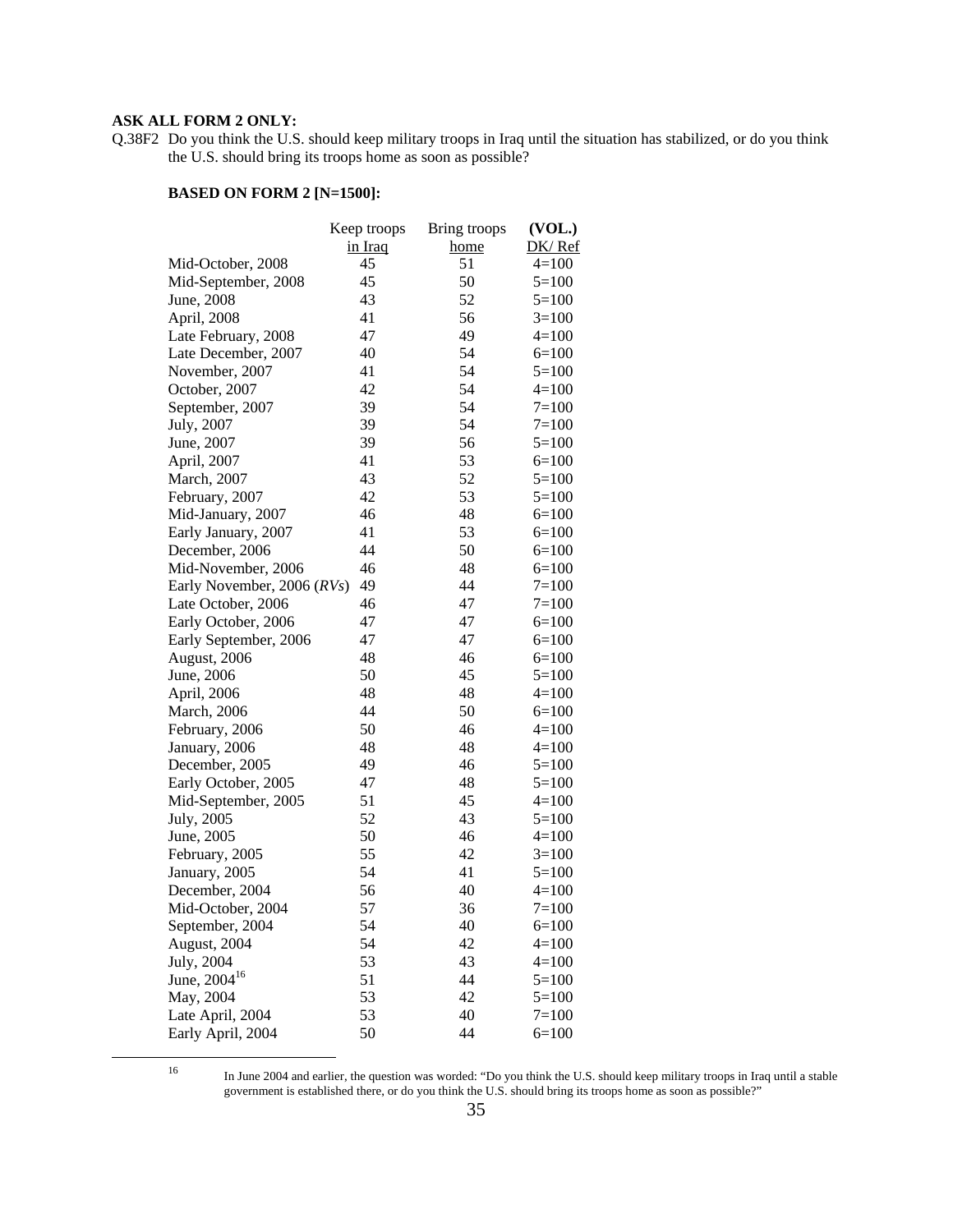#### **Q.38F2 CONTINUED…**

|                     |                | Keep troops Bring troops | (VOL.)  |
|---------------------|----------------|--------------------------|---------|
|                     | <u>in Iraq</u> | home                     | DK/Ref  |
| Early January, 2004 | 63             | 32                       | $5=100$ |
| October, 2003       | 58             | 39                       | $3=100$ |
| September, 2003     | 64             | 32                       | $4=100$ |

#### **ASK ALL:**

Just in general…

Q.39 Do you go online to use the Internet, at least occasionally?

|     |                           | Dec |
|-----|---------------------------|-----|
|     |                           |     |
| 74  | Yes                       | 70  |
| 26  | No                        | 30  |
| ∗   | Don't know/Refused (VOL.) | *   |
| 100 |                           |     |

## **ASK ALL:**

Q.40 Do you send or receive email, at least occasionally?

|     |                           | Dec |
|-----|---------------------------|-----|
|     |                           |     |
| 71  | Yes                       | 66  |
| 29  | No                        | 34  |
| ∗   | Don't know/Refused (VOL.) | ∗   |
| 100 |                           | 100 |

#### **ASK ALL INTERNET USERS (Q.39=1 OR Q.40=1) [N=2347]:**

Q.41 Have you sent or received e-mails about the candidates or campaigns with friends, family or other personal acquaintances, or not?

|           |          |                      |        | $---Dec~2007---$ |
|-----------|----------|----------------------|--------|------------------|
|           | Internet |                      |        | Internet         |
| Total     | Users    |                      | Total  | Users            |
| 33        | 43       | Yes                  | 16     | 22               |
| 44        | 57       | Nο                   | 57     | 78               |
| $\ast$    | ∗        | Don't know (VOL.)    | $\ast$ | $\ast$           |
| <u>23</u> | --       | Not an internet user |        |                  |
| 100       | 100      |                      |        |                  |

#### **ASK ALL INTERNET USERS (Q.39=1 OR Q.40=1) [N=2347]:**

Q.42 Have you received e-mails about the candidates or campaigns from any groups or political organizations, or not?

|       |          |                      |       | $---$ Dec 2007---- |
|-------|----------|----------------------|-------|--------------------|
|       | Internet |                      |       | Internet           |
| Total | Users    |                      | Total | Jsers              |
| 23    | 30       | Yes                  | 14    | 20                 |
| 53    | 69       | No                   | 58    | 79                 |
|       |          | Don't know (VOL.)    |       |                    |
| 23    | --       | Not an internet user |       |                    |
| 100   | 100      |                      |       |                    |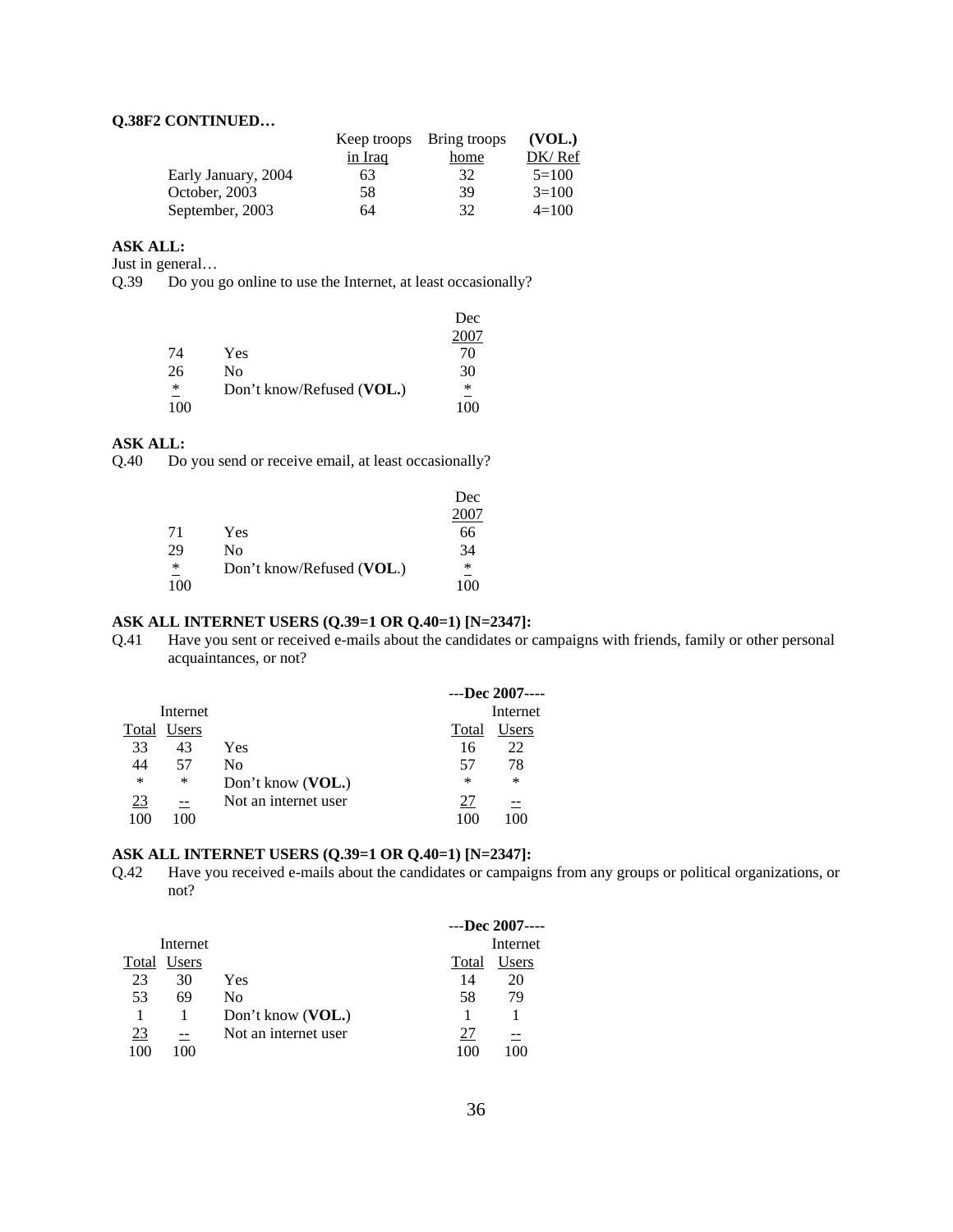#### **ASK ALL INTERNET USERS (Q.39=1 OR Q.40=1) [N=2347]:**

Q.43 Thinking about this year's elections, have you **[INSERT ITEM; RANDOMIZE a THRU d, WITH e AND f ALWAYS LAST]** on the internet, or not? Have you **[NEXT ITEM]** or not?

a. Watched any video of the candidate debates

|           |          |                      |        | $---Dec~2007---$ |
|-----------|----------|----------------------|--------|------------------|
|           | Internet |                      |        | Internet         |
| Total     | Users    |                      | Total  | Users            |
| 22        | 28       | Yes                  | 12     | 16               |
| 55        | 72       | No                   | 61     | 84               |
| $\ast$    | ∗        | Don't know (VOL.)    | $\ast$ | $\ast$           |
| <u>23</u> |          | Not an internet user | 27     |                  |
| 10C       | 100      |                      | 100    |                  |

b. Watched any video of interviews with candidates

|       |          |                      |        | $---$ Dec 2007---- |
|-------|----------|----------------------|--------|--------------------|
|       | Internet |                      |        | Internet           |
| Total | Users    |                      | Total  | Users              |
| 25    | 33       | Yes                  | 13     | 18                 |
| 52    | 67       | No                   | 60     | 82                 |
| ∗     | ∗        | Don't know (VOL.)    | $\ast$ | $\ast$             |
| 23    |          | Not an internet user |        |                    |
|       | 100      |                      |        |                    |

| ٧<br>٦ |   |
|--------|---|
|        | I |

Watched any campaign commercials

|        |          |                      |        | $---Dec~2007---$ |
|--------|----------|----------------------|--------|------------------|
|        | Internet |                      |        | Internet         |
| Total  | Users    |                      | Total  | Users            |
| 20     | 26       | Yes                  | 12     |                  |
| 57     | 74       | No                   | 61     | 83               |
| $\ast$ | ∗        | Don't know (VOL.)    | $\ast$ | $\ast$           |
| 23     |          | Not an internet user |        |                  |
|        | 100      |                      |        |                  |

d. Watched any video of candidate speeches or announcements

|           |              |                      |        | $---$ Dec 2007---- |
|-----------|--------------|----------------------|--------|--------------------|
|           | Internet     |                      |        | Internet           |
| Total     | <b>Users</b> |                      | Total  | Users              |
| 26        | 34           | Yes                  | 13     | 18                 |
| -51       | 66           | No                   | 60     | 82                 |
| ∗         | ∗            | Don't know (VOL.)    | $\ast$ | $\ast$             |
| <u>23</u> |              | Not an internet user | 27     |                    |
| 100       | 100          |                      |        | $\Omega$           |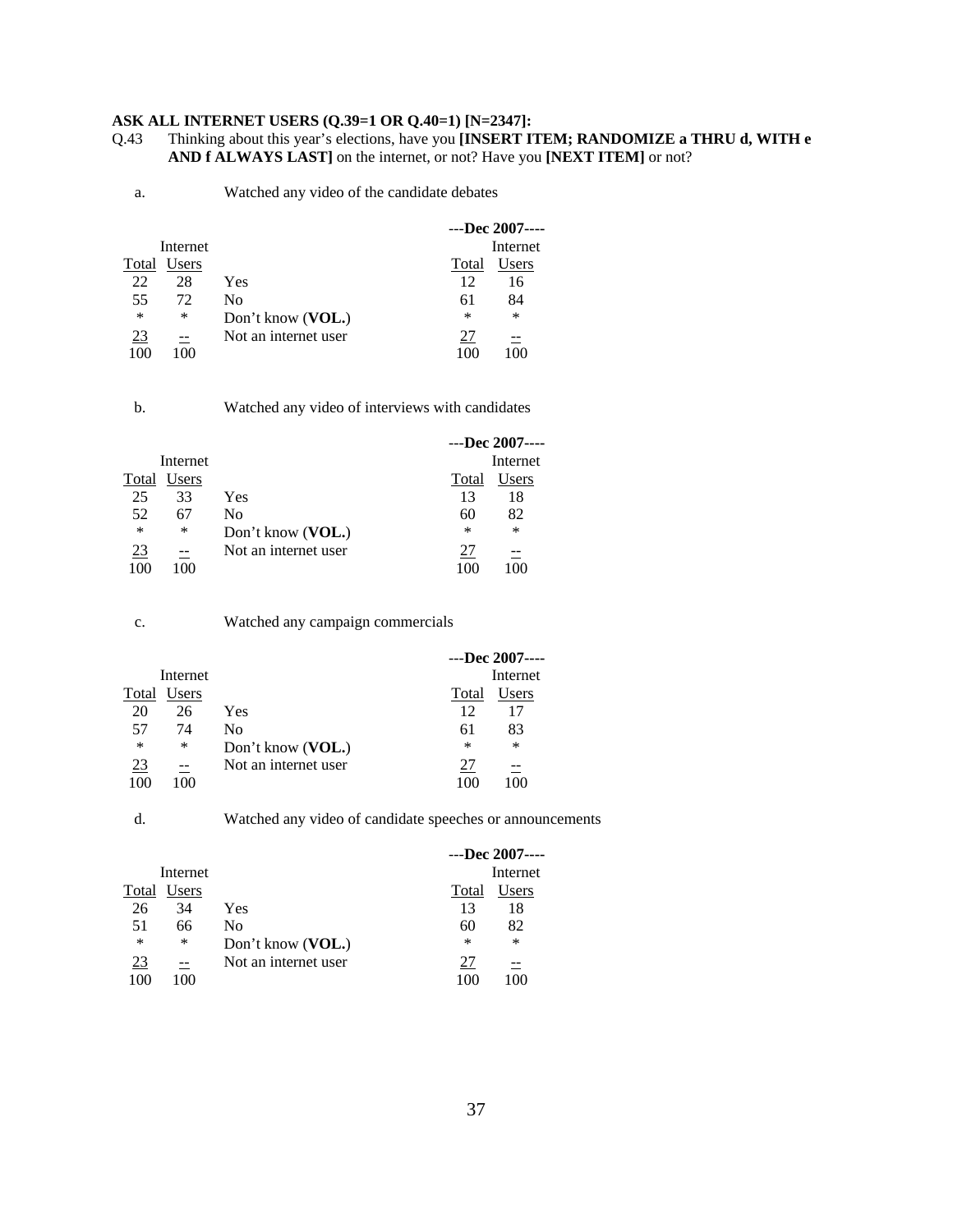#### **Q.43 CONTINUED…**

| e. | Visited any of the candidates' websites |  |
|----|-----------------------------------------|--|
|    |                                         |  |

|       |          |                      |          | $--$ Nov 2007---- |
|-------|----------|----------------------|----------|-------------------|
|       | Internet |                      |          | Internet          |
| Total | Users    |                      | Total    | Users             |
| 21    | 27       | Yes                  | 15       | 19                |
| 56    | 73       | Nο                   | 62       | 81                |
| ∗     | ∗        | Don't know (VOL.)    | $^{(1)}$ |                   |
| 23    | --       | Not an internet user | 23       |                   |
| 100   | 100      |                      | 100      |                   |

|  | Read blogs about politics and the campaign |  |
|--|--------------------------------------------|--|
|--|--------------------------------------------|--|

|        | Internet    |                      |
|--------|-------------|----------------------|
|        | Total Users |                      |
| 25     | 32          | Yes                  |
| 52     | 68          | No                   |
| $\ast$ | $\ast$      | Don't know (VOL.)    |
| 23     |             | Not an internet user |
| 100    | 100         |                      |

# **ASK ALL INTERNET USERS (Q.39=1 OR Q.40=1) [N=2347]:**

Q.44 Do you ever use online social networking sites like MySpace or Facebook?

|           |          |                            |          | $---Dec~2007---$ |
|-----------|----------|----------------------------|----------|------------------|
|           | Internet |                            |          | Internet         |
| Total     | Users    |                            | Total    | Users            |
| 28        | 36       | Yes                        | 22       | 30               |
| 49        | 64       | No                         | 51       | 70               |
| ∗         | ∗        | Don't know ( <b>VOL.</b> ) | $\theta$ | 0                |
| <u>23</u> |          | Not an internet user       | 27       |                  |
| 100       | 100      |                            | 100      |                  |

#### **ASK SOCIAL NETWORKING SITE USERS (Q.44=1) [N=654]:**

Q.45 Have you gotten any campaign or candidate information on social networking sites like Facebook or MySpace, or not?

|           |       |                     |                                               |           |           | ------Dec 2007------ |
|-----------|-------|---------------------|-----------------------------------------------|-----------|-----------|----------------------|
|           |       | Social              |                                               |           |           | Social               |
|           |       | Internet Networking |                                               |           |           | Internet Networking  |
| Total     | Users | Site Users          |                                               | Total     | Users     | Site Users           |
| 8         | 10    | 29                  | Yes                                           |           | 10        | 33                   |
| 19        | 25    | 70                  | N <sub>0</sub>                                | 15        | 20        | 67                   |
|           |       |                     | Don't know (VOL.)                             | $\theta$  | $\theta$  | 0                    |
| 23        |       | $- -$               | Not an internet user                          | 27        | --        | --                   |
| <u>49</u> | 64    | $\equiv$            | Online, but not a social networking site user | <u>51</u> | <u>70</u> | $\equiv$             |
| 100       | 100   | 100                 |                                               | 100       | 100       | 100                  |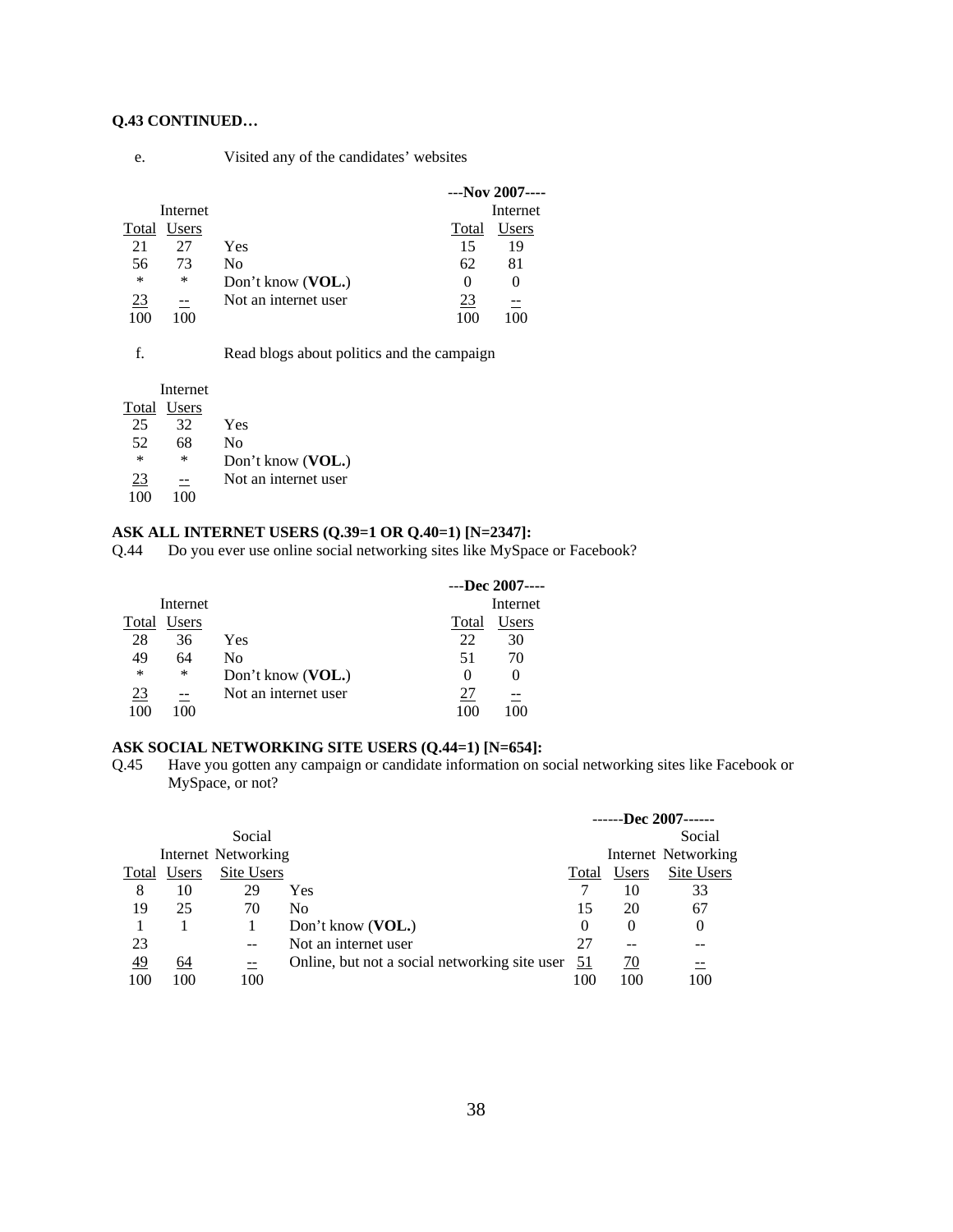#### **ASK SOCIAL NETWORKING SITE USERS (Q.44=1) [N=654]:**

Q.46 Have you signed up as a "friend" of any candidates on a social networking site, or not?

|           |                |                     |                                               |           |          | ------Dec 2007------ |
|-----------|----------------|---------------------|-----------------------------------------------|-----------|----------|----------------------|
|           |                | Social              |                                               |           |          | Social               |
|           |                | Internet Networking |                                               |           |          | Internet Networking  |
| Total     | Users          | Site Users          |                                               | Total     | Users    | Site Users           |
| 3         | 4              | 12                  | Yes                                           | 3         | 4        | 12                   |
| 25        | 32             | 88                  | N <sub>0</sub>                                | 19        | 26       | 88                   |
| $\ast$    | ∗              | $\ast$              | Don't know (VOL.)                             | $\theta$  | $\theta$ | $\theta$             |
| 23        |                | --                  | Not an internet user                          | 27        |          |                      |
| <u>49</u> | 64             | $\equiv$            | Online, but not a social networking site user | <u>51</u> | 70       |                      |
| 100       | 0 <sup>0</sup> | 100                 |                                               | 100       | 100      | 100                  |

### **ASK ALL:**

PARTYLN As of today do you lean more to the Republican Party or more to the Democratic Party?

|                      |            |          |             | (VOL.)         |              | $(VOL.)$ $(VOL.)$ |           |                       |
|----------------------|------------|----------|-------------|----------------|--------------|-------------------|-----------|-----------------------|
|                      |            |          |             | No             | Other        | DK/               | Lean Lean |                       |
|                      | Republican | Democrat | Independent | Preference     | Party        | Ref               | Rep       | $\underline{\it Dem}$ |
| Mid-October, 2008    | 27         | 35       | 31          | $\overline{4}$ | $\ast$       | $3=100$           | 9         | 16                    |
| Early October, 2008  | 26         | 36       | 31          | $\overline{4}$ | $\ast$       | $3=100$           | 11        | 15                    |
| Late September, 2008 | 25         | 35       | 34          | 3              | $\mathbf{1}$ | $2=100$           | 13        | 15                    |
| Mid-September, 2008  | 28         | 35       | 32          | 3              | $\ast$       | $2 = 100$         | 12        | 14                    |
| August, 2008         | 26         | 34       | 34          | $\overline{4}$ | $\ast$       | $2 = 100$         | 12        | 17                    |
| July, 2008           | 24         | 36       | 34          | 3              | $\ast$       | $3=100$           | 12        | 15                    |
| June, 2008           | 26         | 37       | 32          | $\overline{3}$ | $\ast$       | $2=100$           | 11        | 16                    |
| Late May, 2008       | 25         | 35       | 35          | $\overline{2}$ | $\ast$       | $3=100$           | 13        | 15                    |
| April, 2008          | 24         | 37       | 31          | 5              | $\mathbf{1}$ | $2=100$           | 11        | 15                    |
| March, 2008          | 24         | 38       | 29          | 5              | $\ast$       | $4 = 100$         | 9         | 14                    |
| Late February, 2008  | 24         | 38       | 32          | $\mathfrak{Z}$ | $\ast$       | $3=100$           | 10        | 17                    |
| Early February, 2008 | 26         | 35       | 31          | 5              | $\ast$       | $3=100$           | 11        | 14                    |
| January, 2008        | 24         | 33       | 37          | $\overline{4}$ | $\ast$       | $2=100$           | 12        | 18                    |
| <b>Yearly Totals</b> |            |          |             |                |              |                   |           |                       |
| 2007                 | 25.4       | 32.9     | 33.7        | 4.6            | $\cdot$ 4    | $3.1 = 100$       | 10.7      | 16.7                  |
| 2006                 | 27.6       | 32.8     | 30.3        | 5.0            | .4           | $3.9=100$         | 10.2      | 14.5                  |
| 2005                 | 29.2       | 32.8     | 30.3        | 4.5            | $\cdot$ 3    | $2.8 = 100$       | 10.2      | 14.9                  |
| 2004                 | 29.5       | 33.1     | 30.0        | 4.0            | $\cdot$ 4    | $3.0=100$         | 11.8      | 13.6                  |
| 2003                 | 29.8       | 31.4     | 31.2        | 4.7            | .5           | $2.5 = 100$       | 12.1      | 13.0                  |
| 2002                 | 30.3       | 31.2     | 30.1        | 5.1            | .7           | $2.7=100$         | 12.6      | 11.6                  |
| 2001                 | 29.2       | 33.6     | 28.9        | 5.1            | .5           | $2.7=100$         | 11.7      | 11.4                  |
| 2001 Post-Sept 11    | 30.9       | 31.8     | 27.9        | 5.2            | .6           | $3.6 = 100$       | 11.7      | 9.4                   |
| 2001 Pre-Sept 11     | 28.2       | 34.6     | 29.5        | 5.0            | $.5\,$       | $2.1 = 100$       | 11.7      | 12.5                  |
| 2000                 | 27.5       | 32.5     | 29.5        | 5.9            | $.5\,$       | $4.0 = 100$       | 11.6      | 11.6                  |
| 1999                 | 26.6       | 33.5     | 33.7        | 3.9            | $.5\,$       | $1.9 = 100$       | 13.0      | 14.5                  |
| 1998                 | 27.5       | 33.2     | 31.9        | 4.6            | .4           | $2.4 = 100$       | 11.8      | 13.5                  |
| 1997                 | 28.2       | 33.3     | 31.9        | 4.0            | .4           | $2.3 = 100$       | 12.3      | 13.8                  |
| 1996                 | 29.2       | 32.7     | 33.0        | $5.2 = 100$    |              |                   | 12.7      | 15.6                  |
| 1995                 | 31.4       | 29.7     | 33.4        | $5.4 = 100$    |              |                   | 14.4      | 12.9                  |
| 1994                 | 29.8       | 31.8     | 33.8        | $4.6 = 100$    |              |                   | 14.3      | 12.6                  |
| 1993                 | 27.4       | 33.8     | 34.0        | $4.8 = 100$    |              |                   | 11.8      | 14.7                  |
| 1992                 | 27.7       | 32.7     | 35.7        | $3.9=100$      |              |                   | 13.8      | 15.8                  |
| 1991                 | 30.9       | 31.4     | 33.2        | $4.5 = 100$    |              |                   | 14.6      | 10.8                  |

PARTY In politics TODAY, do you consider yourself a Republican, Democrat, or Independent? **IF ANSWERED 3, 4, 5 OR 9 IN PARTY, ASK:**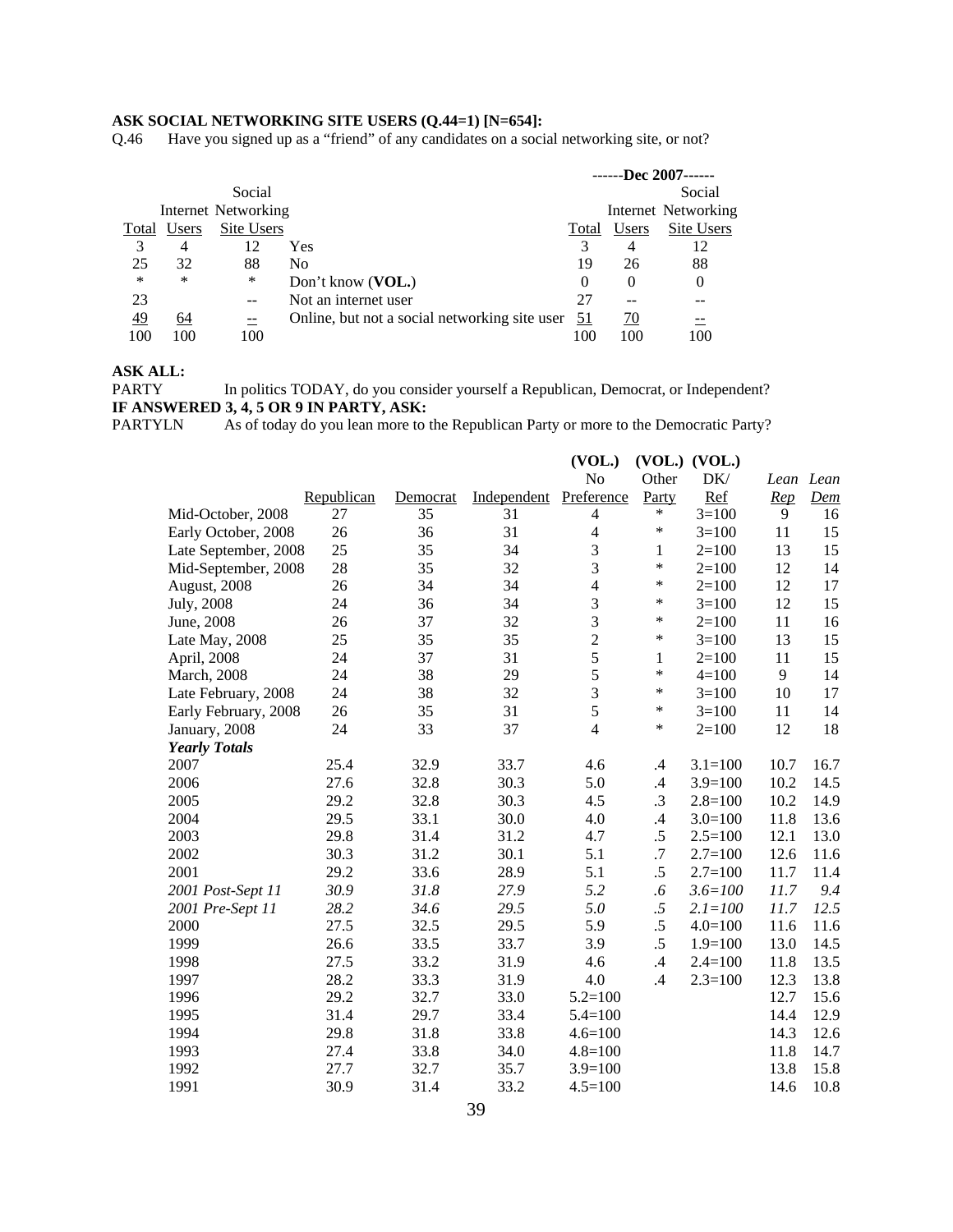| <b>PARTY/PARTYLN CONTINUED</b> | (VOL.)     | $(VOL.)$ $(VOL.)$ |                        |               |       |       |      |            |
|--------------------------------|------------|-------------------|------------------------|---------------|-------|-------|------|------------|
|                                |            |                   |                        | No.           | Other | DK/   |      | Lean Lean  |
| <b>Yearly Totals</b>           | Republican | Democrat          | Independent Preference |               | Party | $Ref$ | Rep  | <u>Dem</u> |
| 1990                           | 31.0       | 33.1              | 29.1                   | $6.8 \pm 100$ |       |       | 12.4 | 11.3       |
| 1989                           | 33         | 33                | $34=100$               |               |       |       |      |            |
| 1987                           | 26         | 35                | $39=100$               |               |       |       |      |            |

#### **ASK ALL REGISTERED VOTERS (REGICERT=1):**

SCALE10 I'd like you to rate your chance of voting in November on a scale of 10 to 1. If TEN represents a person who definitely will vote and ONE represents a person who definitely will NOT vote, where on this scale of 10 to 1 would you place yourself?

|                         | Definitely |                |                |                |                |                |               |                |                | Definitely     |           |
|-------------------------|------------|----------------|----------------|----------------|----------------|----------------|---------------|----------------|----------------|----------------|-----------|
|                         | will vote  |                |                |                |                |                |               |                |                | will not vote  |           |
|                         |            |                |                |                |                |                |               |                |                |                | (VOL.)    |
|                         | <u>10</u>  | $\frac{9}{5}$  |                | $\frac{7}{1}$  |                |                | $\frac{4}{1}$ | $\overline{3}$ | $\overline{2}$ | $\mathbf 1$    | DK/Ref    |
| Mid-October, 2008       | 86         |                | $\frac{8}{3}$  |                | $rac{6}{1}$    | $\frac{5}{1}$  |               | $\ast$         | $\ast$         | $\overline{2}$ | $1 = 100$ |
| Mid-September, 2008     | 84         | 6              | 3              | 1              | 1              | $\overline{2}$ | $\mathbf{0}$  | ∗              | 1              | 1              | $1 = 100$ |
| August, 2008            | 80         | 6              | 5              | $\overline{2}$ | $\mathbf{1}$   | $\overline{c}$ | ∗             | 1              | ∗              | $\overline{2}$ | $1 = 100$ |
| <b>July</b> , 2008      | 80         | 7              | $\overline{4}$ | $\overline{2}$ | 1              | $\overline{3}$ | ∗             | 1              | ∗              | $\overline{2}$ | $0=100$   |
| November, $2006^{17}$   | 72         | 7              | 5              | 3              | $\overline{c}$ | $\overline{4}$ | ∗             | 1              | 1              | $\overline{4}$ | $1=100$   |
| Late October, 2006      | 71         | 8              | 9              | 4              | $\overline{2}$ | 3              | *             | $\mathbf{1}$   | *              | 1              | $1 = 100$ |
| Early October, 2006     | 68         | 10             | 9              | $\overline{4}$ | $\mathbf{1}$   | $\overline{4}$ | $\ast$        | 1              | ∗              | $\overline{2}$ | $1 = 100$ |
| September, 2006         | 67         | 9              | 9              | $\overline{2}$ | $\overline{2}$ | 5              | 1             | 1              | 1              | 2              | $1=100$   |
| November, 2004          | 87         | $\overline{4}$ | 3              | 1              | 1              | $\mathbf{1}$   | *             | *              | ∗              | $\overline{2}$ | $1 = 100$ |
| Mid-October, 2004       | 87         | $\overline{4}$ | 3              | 1              | 1              | 1              | *             | ∗              | *              | $\overline{c}$ | $1 = 100$ |
| Early November, 2002    | 66         | 9              | 9              | 3              | 1              | 4              | 1             | 1              | 1              | 5              | $1 = 100$ |
| Early October, 2002     | 64         | 10             | 10             | 4              | 3              | 4              | 1             | *              | *              | $\overline{c}$ | $2=100$   |
| Early November, 2000    | 80         | 6              | 5              | $\overline{2}$ | 1              | 3              | $\ast$        | $\ast$         | $\ast$         | 3              | $1=100$   |
| Late October, 2000      | 83         | 5              | 5              | $\mathbf{1}$   | 1              | $\overline{2}$ | ∗             | 1              | 1              | 1              | $* = 100$ |
| Mid-October, 2000       | 80         | 7              | $\overline{4}$ | 3              | 1              | 3              | 1             | ∗              | ∗              | 1              | $1=100$   |
| Early October, 2000     | 78         | 7              | 5              | $\overline{2}$ | $\overline{2}$ | $\overline{2}$ | $\ast$        | 1              | 1              | 1              | $1 = 100$ |
| Late October, 1998      | 70         | 6              | 7              | $\overline{4}$ | 1              | $\overline{4}$ | 1             | 1              | 1              | 4              | $1=100$   |
| Early October, 1998     | 64         | 9              | 10             | $\overline{4}$ | $\overline{2}$ | $\overline{4}$ | 1             | $\overline{2}$ | 1              | $\overline{2}$ | $1 = 100$ |
| November, 1996          | 77         | 7              | 7              | $\overline{2}$ | $\mathbf{1}$   | $\overline{2}$ | $\ast$        | $\mathbf{1}$   | $\ast$         | $\overline{2}$ | $1 = 100$ |
| October, 1996           | 77         | 9              | 7              | $\overline{2}$ | $\overline{2}$ | $\overline{2}$ | ∗             | ∗              | ∗              | 1              | $* = 100$ |
| Late September, 1996    | 78         | 10             | 6              | $\overline{2}$ | $\mathbf{1}$   | $\mathbf{1}$   | *             | $\ast$         | $\ast$         | 1              | $1=100$   |
| November, 1994          | 67         | 9              | 8              | $\overline{c}$ | $\overline{2}$ | $\overline{4}$ | 1             | 1              | 1              | 3              | $2=100$   |
| October, 1994           | 66         | 10             | 9              | $\overline{4}$ | $\overline{2}$ | $\overline{4}$ | 1             | $\mathbf{1}$   | ∗              | $\overline{2}$ | $1 = 100$ |
| Gallup: September, 1992 | 77         | 5              | $\overline{4}$ | 3              | $\overline{2}$ | $\overline{4}$ | ∗             | $\mathbf{1}$   | ∗              | 4              | $* = 100$ |
| Gallup: November, 1988  | 77         | 7              | 6              | $\overline{2}$ | 1              | 3              | ∗             | *              | ∗              | $\overline{2}$ | $2=100$   |
| Gallup: October, 1988   | 73         | 8              | 7              | 3              | $\overline{2}$ | 3              | 1             | $\ast$         | *              | 1              | $2=100$   |

 <sup>17</sup> In November 2006, November 2004 and Early November 2002, the "10 – definitely will vote" category also includes people who volunteered that they already voted.